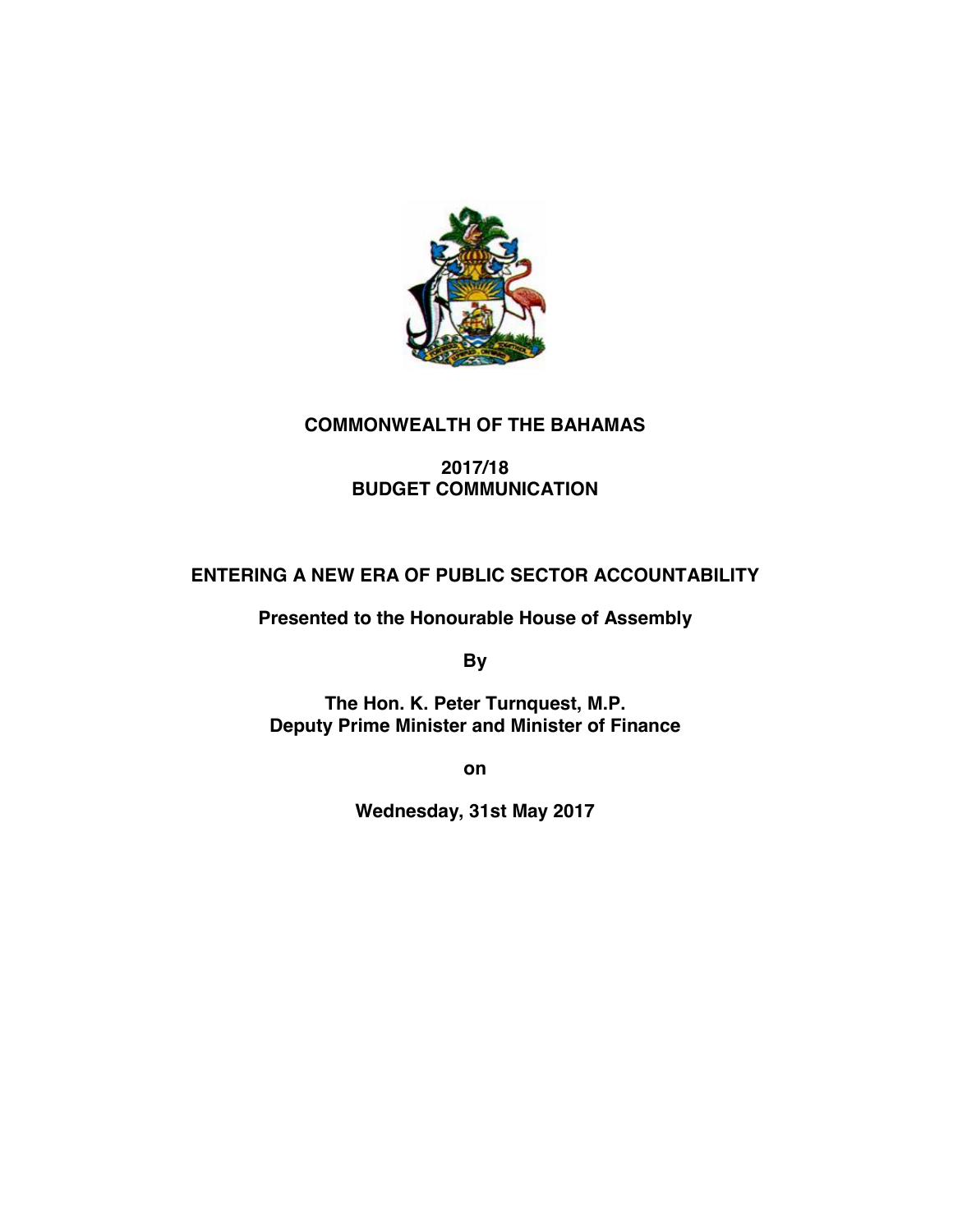#### 2017/18 BUDGET COMMUNICATION

It is my honour to present the 2017/18 Budget Communication.

#### I. INTRODUCTION

Mr. Speaker,

A new day has dawned over our beloved Bahamaland. Our fellow citizens have voted decisively and overwhelmingly for a desperately needed and progressive change in direction.

Understandably, Bahamians yearn for a better future for themselves and their children. They want a Government that works for their benefit rather than its own. They want real progress rather than false optimism and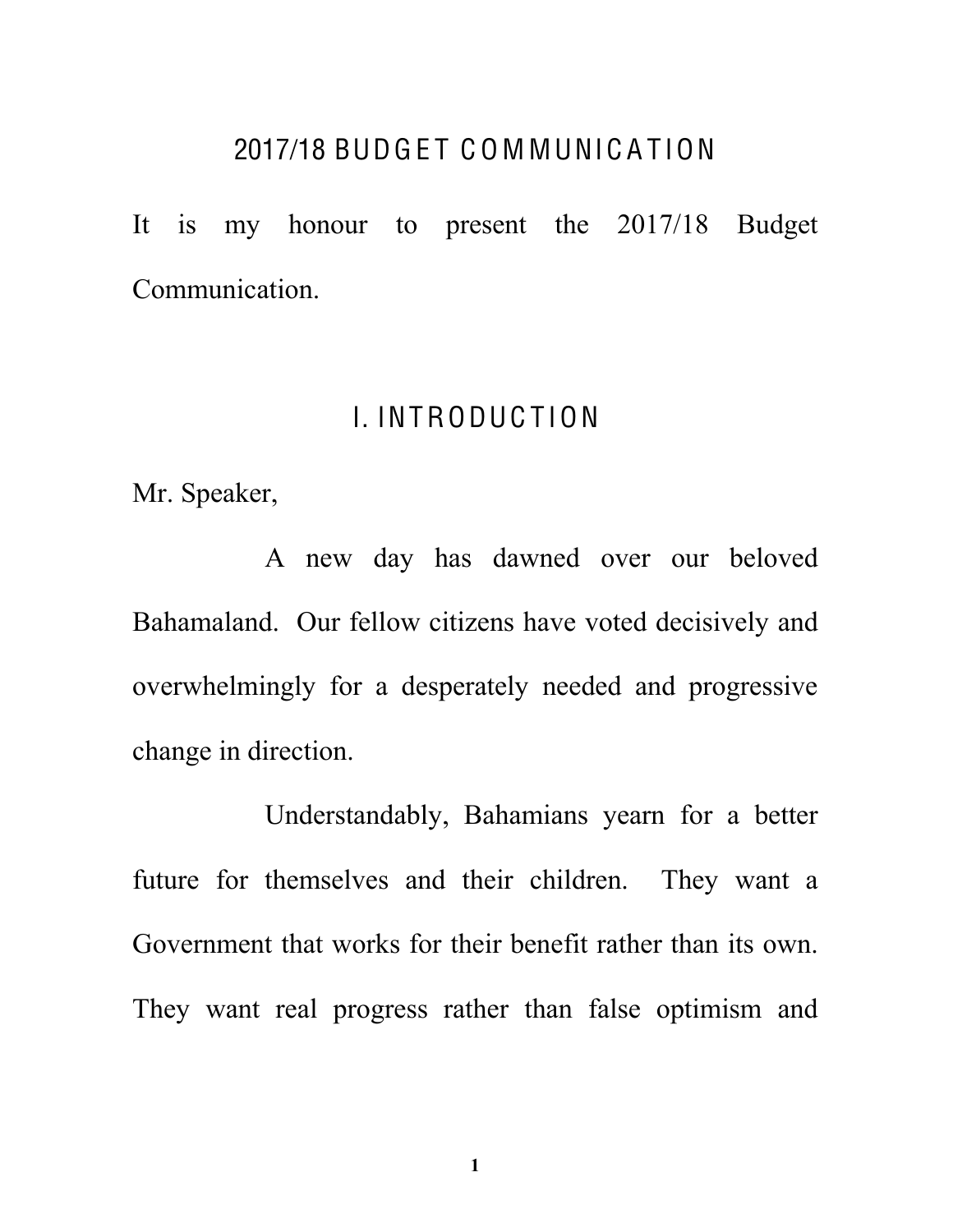broken promises. Accordingly, they rightfully expect from their Government:

- $\triangleright$  strong and decisive leadership
- $\triangleright$  transparency and accountability
- $\triangleright$  prudent management of their tax dollars
- $\triangleright$  a growing economy that supports new job growth
- $\triangleright$  rising rather than stagnant wages
- $\triangleright$  Bahamian ownership opportunities
- $\triangleright$  less burdensome taxes
- $\triangleright$  a business and regulatory environment that promotes entrepreneurship
- $\triangleright$  more effective education and training systems and youth empowerment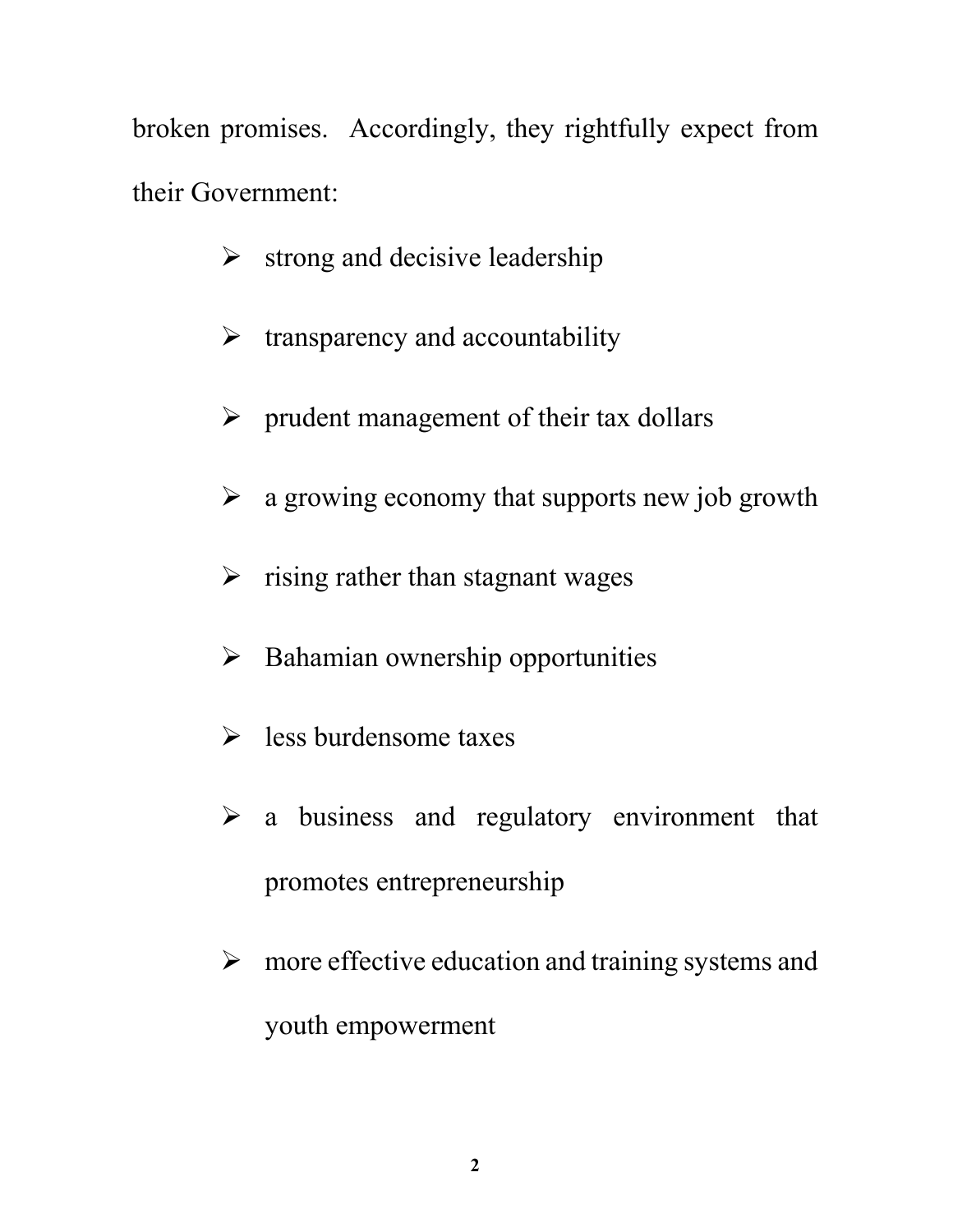$\triangleright$  access to affordable and high-quality healthcare, and

 $\triangleright$  safe and secure communities.

Mr. Speaker,

Through our 2017 Manifesto, our Government has set out a detailed and concrete agenda that will deliver the new direction that is required to secure the better future that our citizens so desperately desire. Our vision is driven, in the words of the Manifesto, by "the fundamental truth that the country will only succeed if our people succeed". In implementing that vision, we will restore good governance and build a country that works for the people.

Going back to the first mandate of the Free National Movement in 1992, our party has had a strong and unwavering tradition of providing impeccable and effective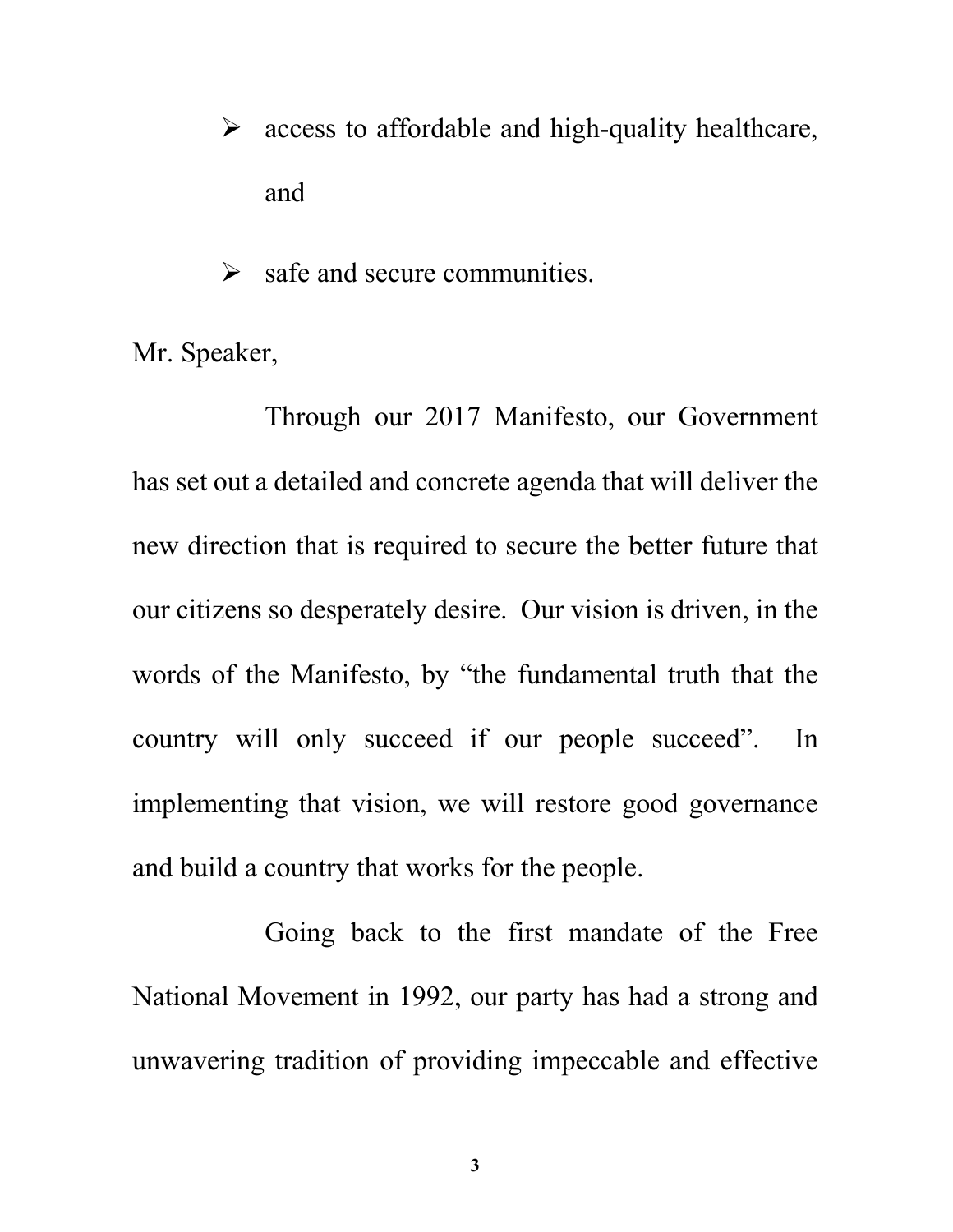leadership, including transparency and accountability in governance that has served our nation well. We remained faithful to those core principles of governance through our second mandate, from 1997 to 2002, and again during our third mandate, beginning in 2007.

Our record of solid achievements while in Office speaks for itself. During the full decade beginning in 1992, we succeeded in pulling our nation out of the very deep economic decline that had stemmed from the culture of selfindulgence and poor governance of the prior Administration. At the start of the 1990s, our nation had witnessed a severe shrinkage in its Gross Domestic Product (GDP) and a concomitant sharp increase in the national rate of unemployment to shocking levels. Under FNM guidance, the economy rebounded strongly from the moribund state into which it had fallen and it posted solid and significant rates of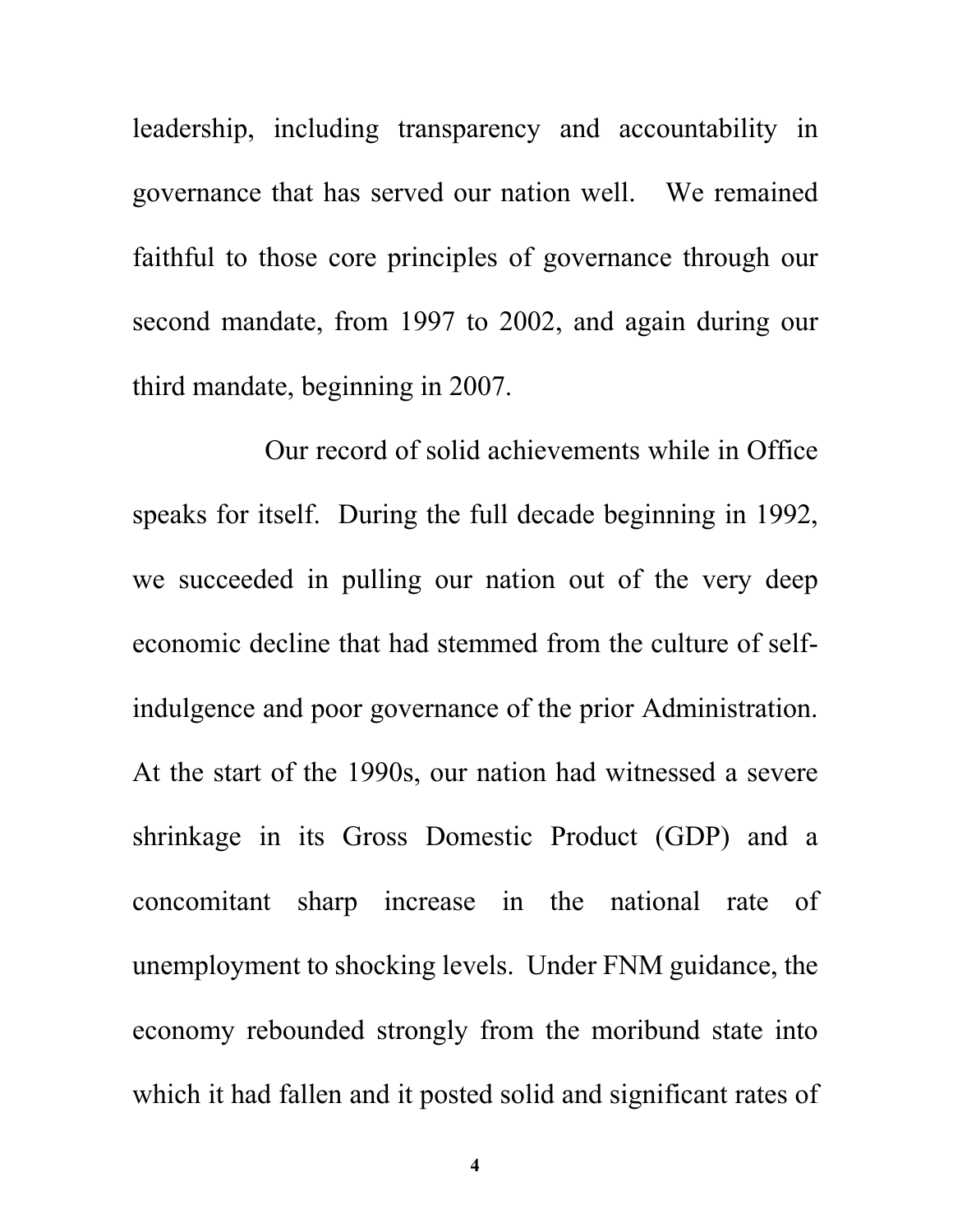growth through 2002. During this period, the unemployment rate was reduced by more than half.

From the very outset of our next mandate in 2007, and on the heels of yet another five years of gross mismanagement and poor governance by the side opposite, it was left yet again to our Party to strengthen and support the country's economy and employment prospects. And this was in the face of the most pronounced economic recession in four generations. In large measure, through significant investments in major public infrastructure projects, the FNM Government was able to both provide much-needed near-term support to the economy and begin to build a stronger foundation for more buoyant growth and job creation, going forward.

Mr. Speaker,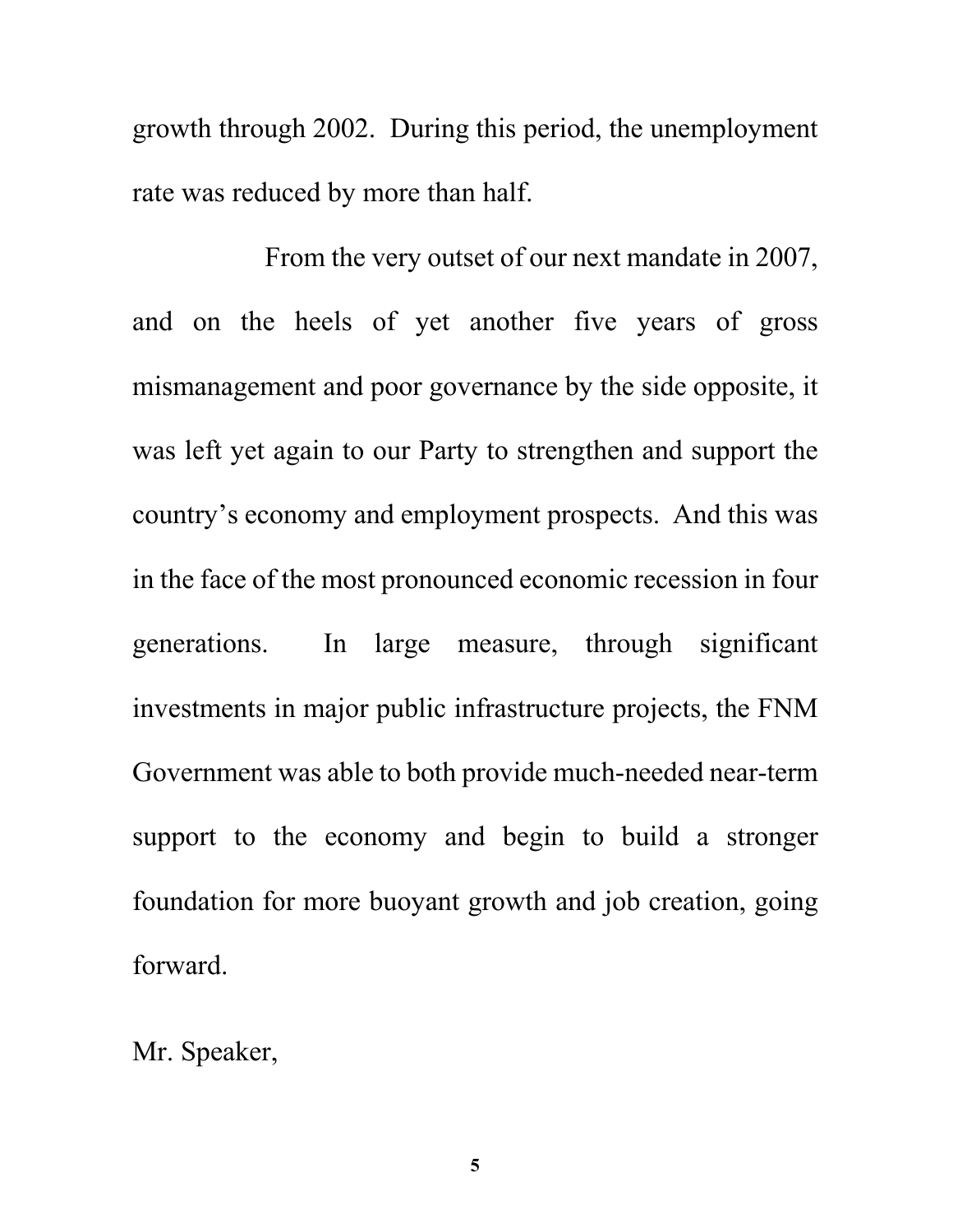In presenting this very first Budget of our Government's current mandate, we are once again confronted with the same challenges that have been left by our predecessors in the past. In fact, the Administration that we now replace may well have surpassed itself in the level of incompetence displayed in any of their previous mandates, as they managed to generate either zero or negative growth in the Bahamian economy over four straight years after the 2012 election. Quite astonishingly, it is estimated that the economy will still be smaller in 2017 than it was in 2012, and this, despite five years of steady population and labour force growth. That is a dubious achievement indeed that may arguably be unsurpassed in the history of our nation.

It is little wonder then that the electorate returned such a justifiably harsh and decisive verdict as it did on our predecessors' performance and fitness to govern. For it is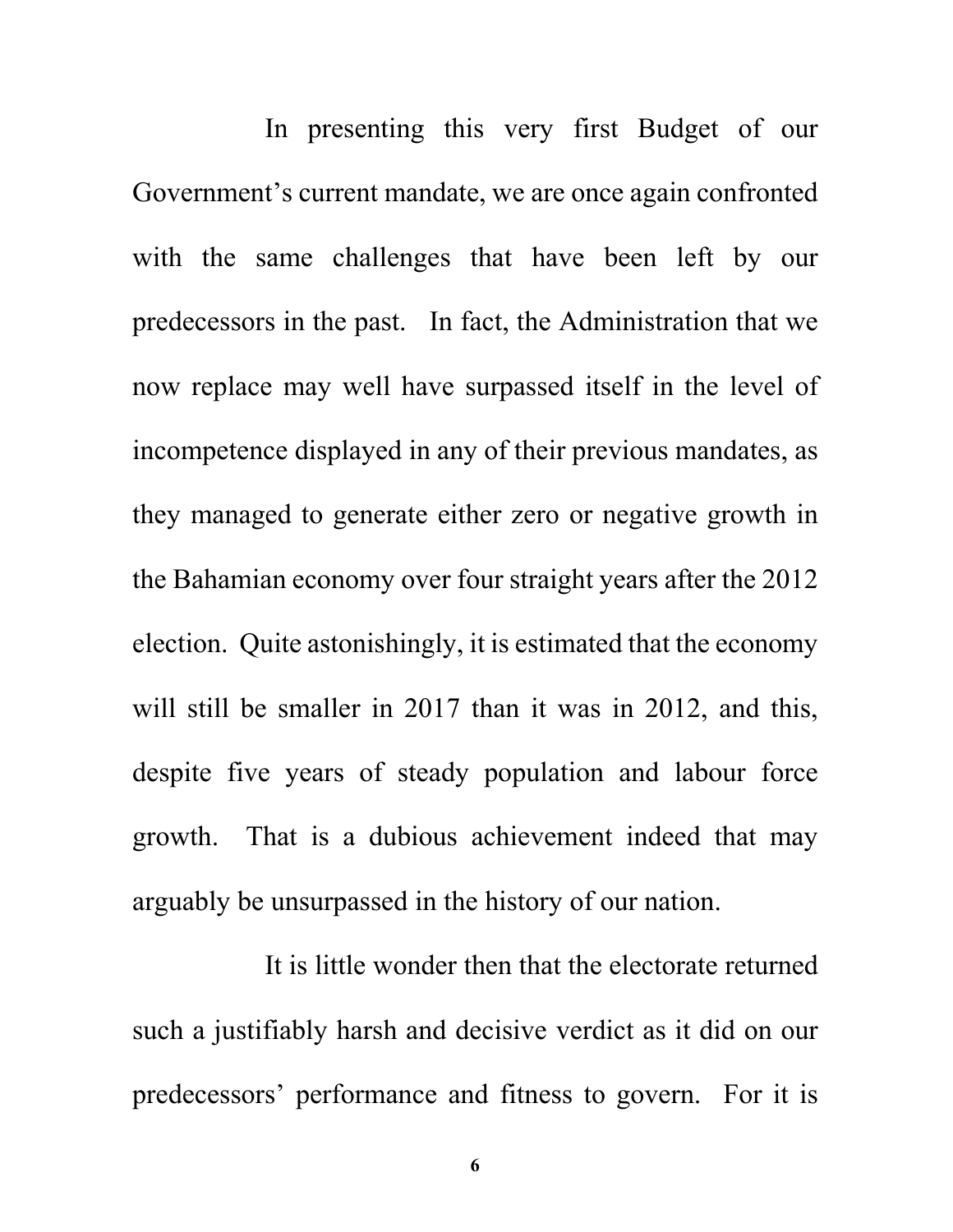evident that a dismal economic performance, on such a scale over the last five years, flowed directly from the ineptitude of the previous Administration, their weak leadership and their complete disregard for the basic transparency and accountability requirements of sound governance.

In addition, their lax management of the nation's public finances, in large part through questionable and excessive expenditure, led directly to miss fiscal targets, sharp increases in the level of public debt and credit rating downgrades to "junk" status. And this has transpired, despite the sharp and significant increases in revenue that were garnered from the new Value Added Tax that they introduced in 2015, with over \$1.1 billion collected in the first two years of the tax.

Mr. Speaker,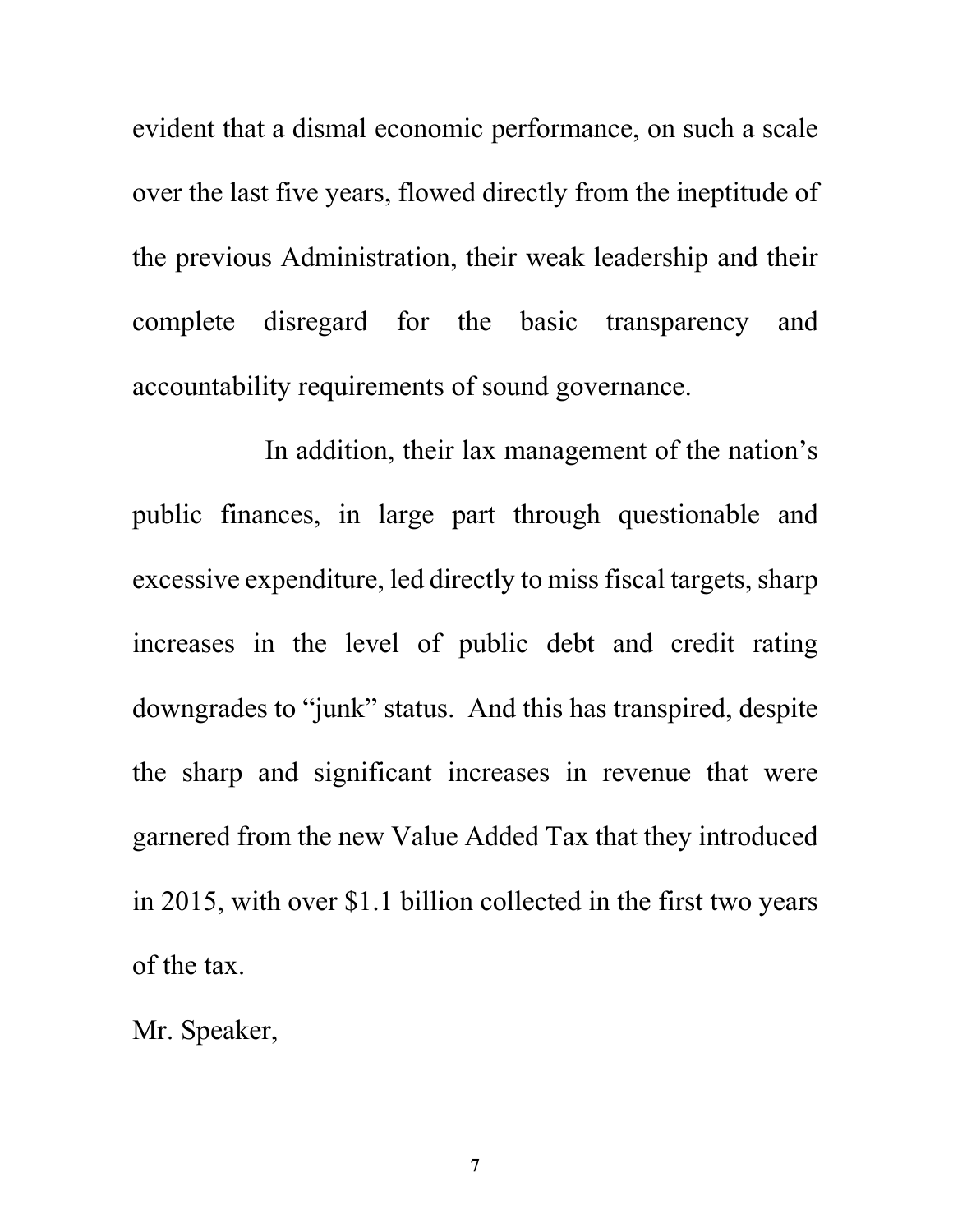As all will readily appreciate, the matter of those VAT dollars collected from hard-working Bahamians and, more specifically, the uses to which those VAT dollars were put, has been and remains a sore point, indeed. Despite repeated public requests and pressure on our predecessors to provide clarification on this issue, they stalled and prevaricated to the point of obfuscation.

Finally, the previous Administration relented and, only a couple of months ago, set out the details on how, in its estimation, VAT moneys were allocated and used. It was clearly evident from that presentation that those moneys were not fully dedicated to the grave need to reduce the level of Government Debt in this country. By their own admission, significant portions of the VAT dollars were used to finance some tax reductions and, more significantly, to finance new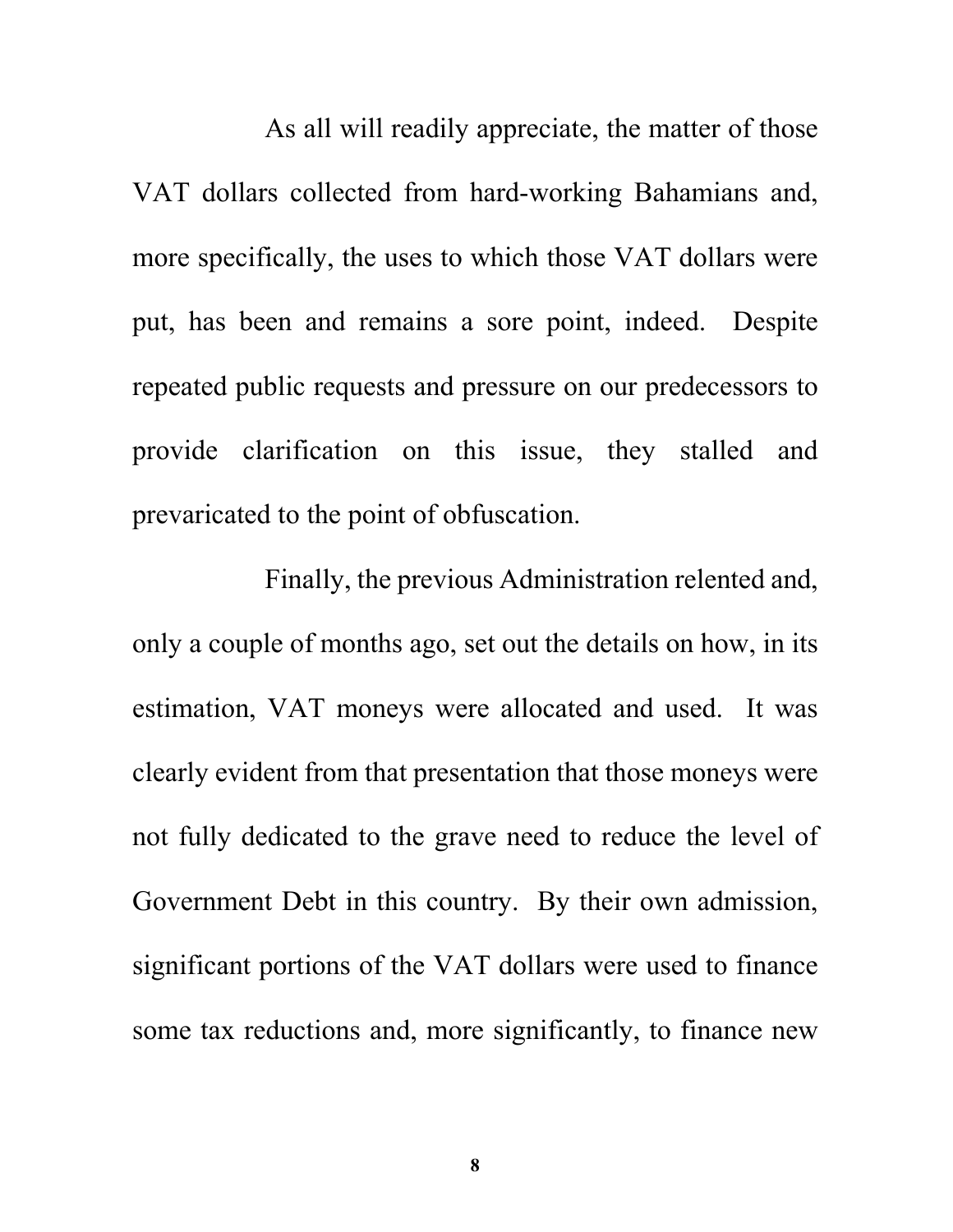spending on the previous Government's so-called and selfproclaimed priority spending programmes.

These programmes include \$30 million in the current fiscal year for roadside contracts in New Providence under the aegis of the Beaches and Parks Authority, \$25 million over three years for Bahamas Junkanoo Carnival and over \$10 million in consultant fees for an incomplete NHI programme.

Mr. Speaker,

I submit that those choices for the use of the large sums of VAT dollars collected did not correspond to the wishes and expectations of Bahamian citizens. In fact, they recently expressed their views on those choices and gave our Government a clear and resounding mandate to do much better in the matter of transparency, accountability and good governance.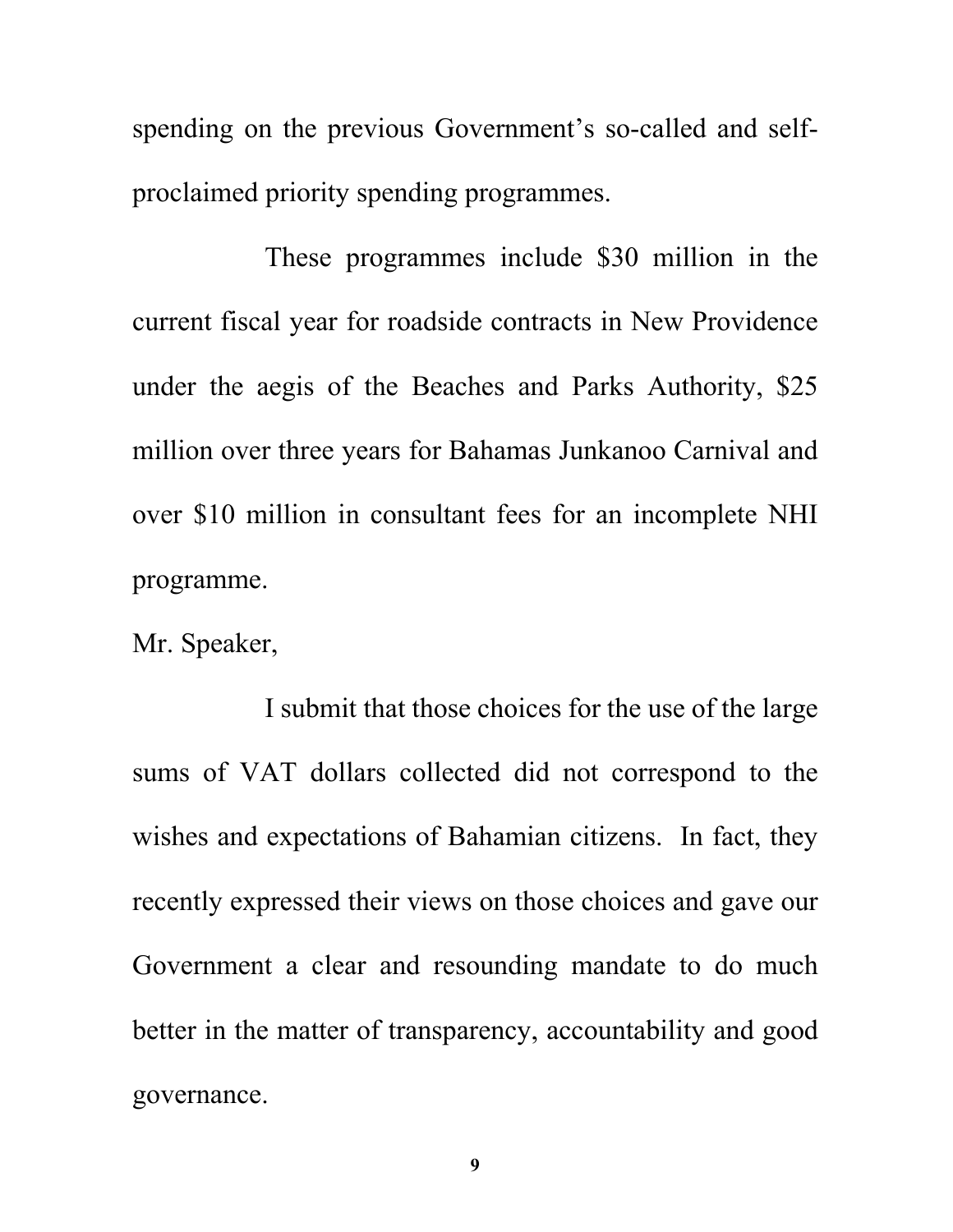# II. OUR SOCIO-E CONOMIC GROWTH A GENDA Strong Leader<sup>s</sup>hip and Prudent Manag<sup>e</sup>ment

Mr. Speaker,

With a strong and clear mandate from Bahamian citizens, our Government has come to office firmly committed to addressing the grave economic and social challenges that confront our nation. As I mentioned, we published, prior to the election, a detailed and concrete transformational socio-economic growth agenda that continues in the solid and progressive traditions espoused by our Party over the past quarter century. At its fundamental level, our plan is founded on the principles of strong leadership, ethical government, solid transparency and accountability and firm and prudent fiscal management.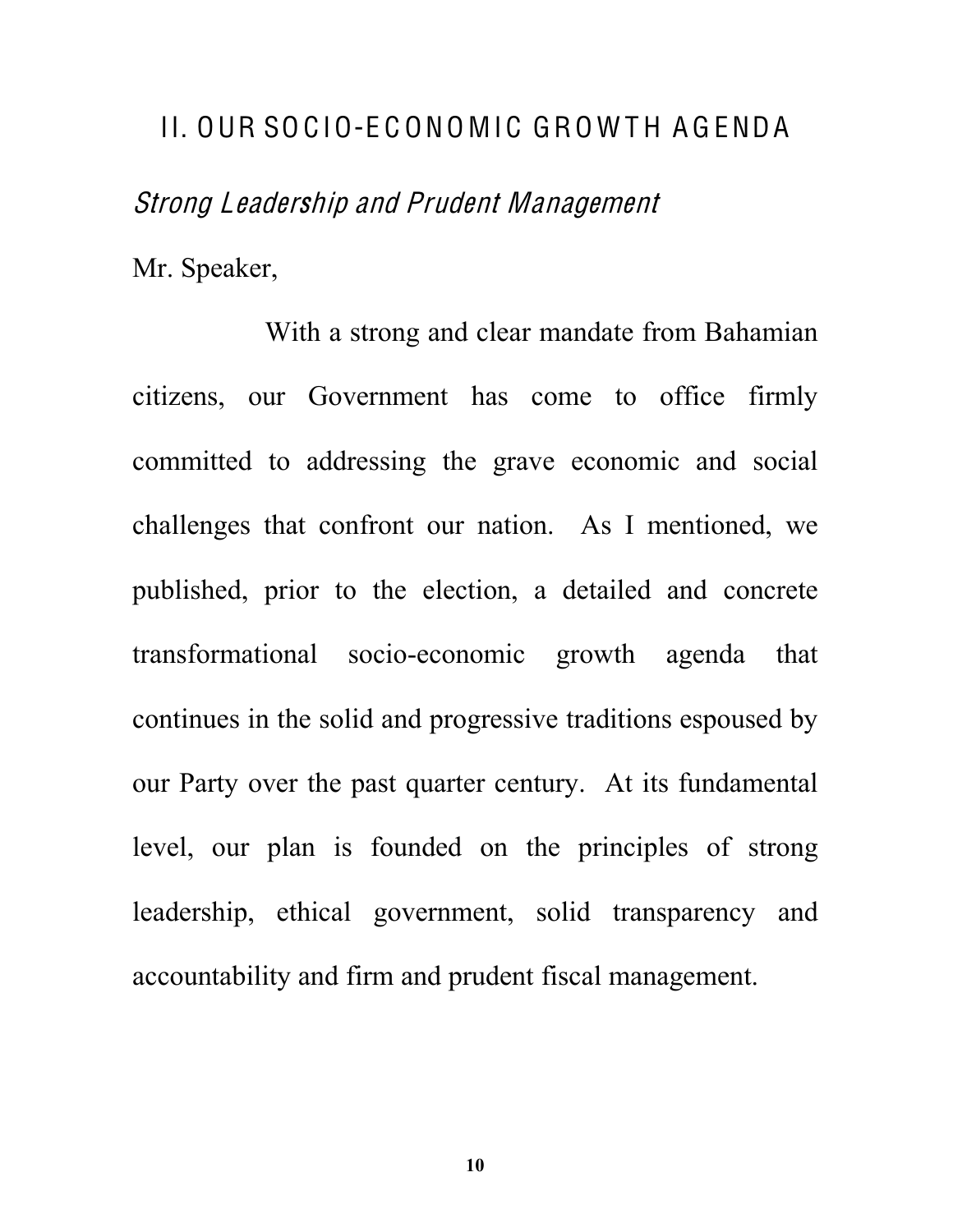Strengthened Fiscal Discipline and Public Sector **Accountability** 

Fiscal discipline and public sector accountability will be a hallmark of our Government. For it cannot be stressed strongly enough how vital it is to our future growth and prosperity to address the grave fiscal situation that the previous Administration has left us. In their five years in Office, they failed miserably to contain spending within the means of the hard-earned tax dollars given to them by our citizens. Year after year, they failed to meet the crucial fiscal targets that they themselves had established As a result, they continued to post large annual Deficits and an ever-growing stock of Debt.

In their five years, they incurred a total cumulative Deficit of over \$2.2 billion and the outstanding Government Direct Debt mushroomed to \$6.5 billion, or fully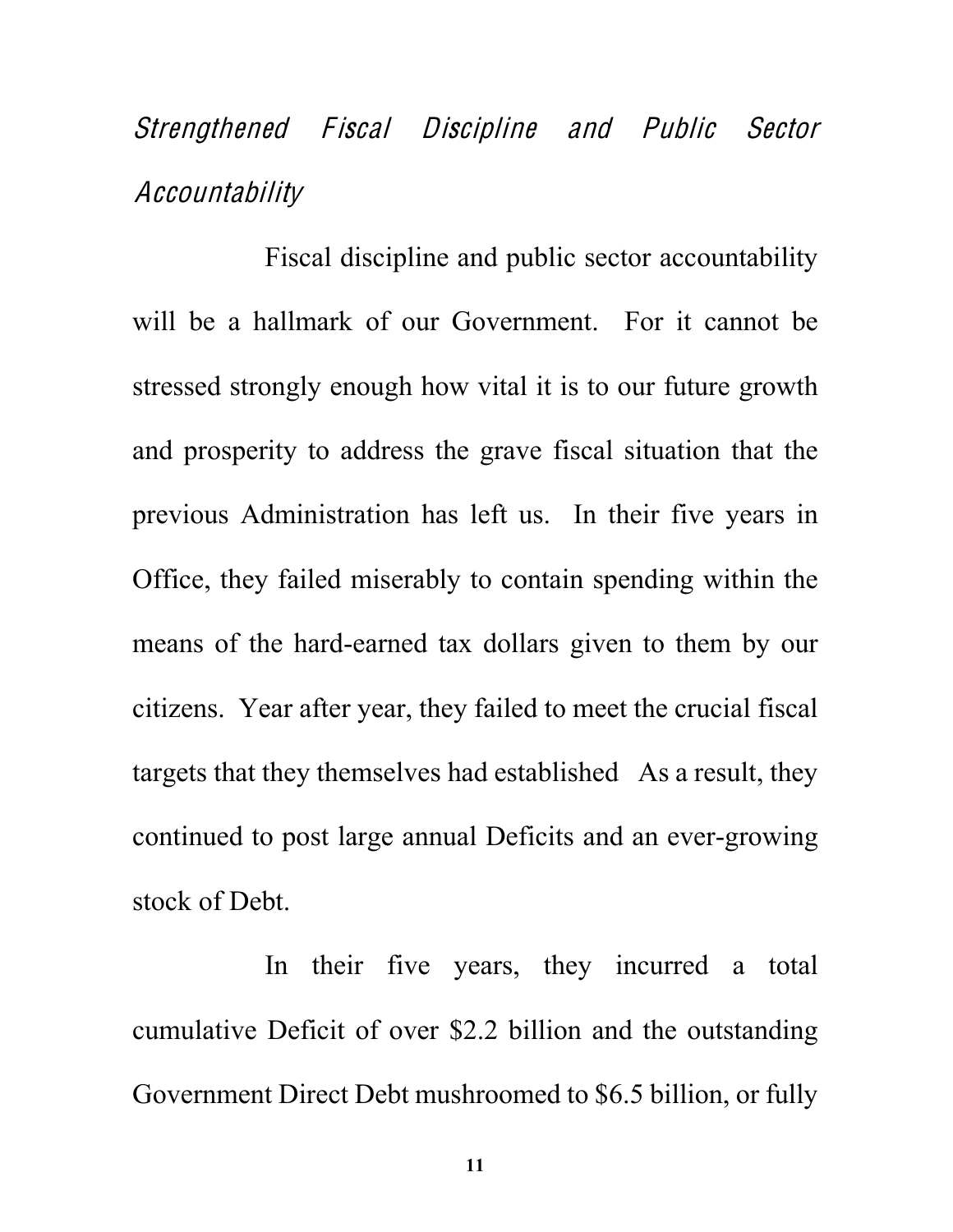71.5 per cent of GDP. That represents a five-year increase of 23.5 percentage points, arguably the single largest run-up in public debt in the history of our nation.

As an overriding priority, our Government will restore discipline and prudence to the management of the nation's public finances and we will do so in a manner that is transparent and accountable to both Parliament and our citizens. I will return later to the specific measures that we will implement to redress the public finances and secure the expeditious elimination of the Deficit, after I present the details of the actual severity of the current fiscal situation and prospects going forward.

Having said this, let there be no doubt that we will implement the vision and plans in our Manifesto. The Bahamian economy and society are in dire need of transformation if we are to secure stronger growth, new jobs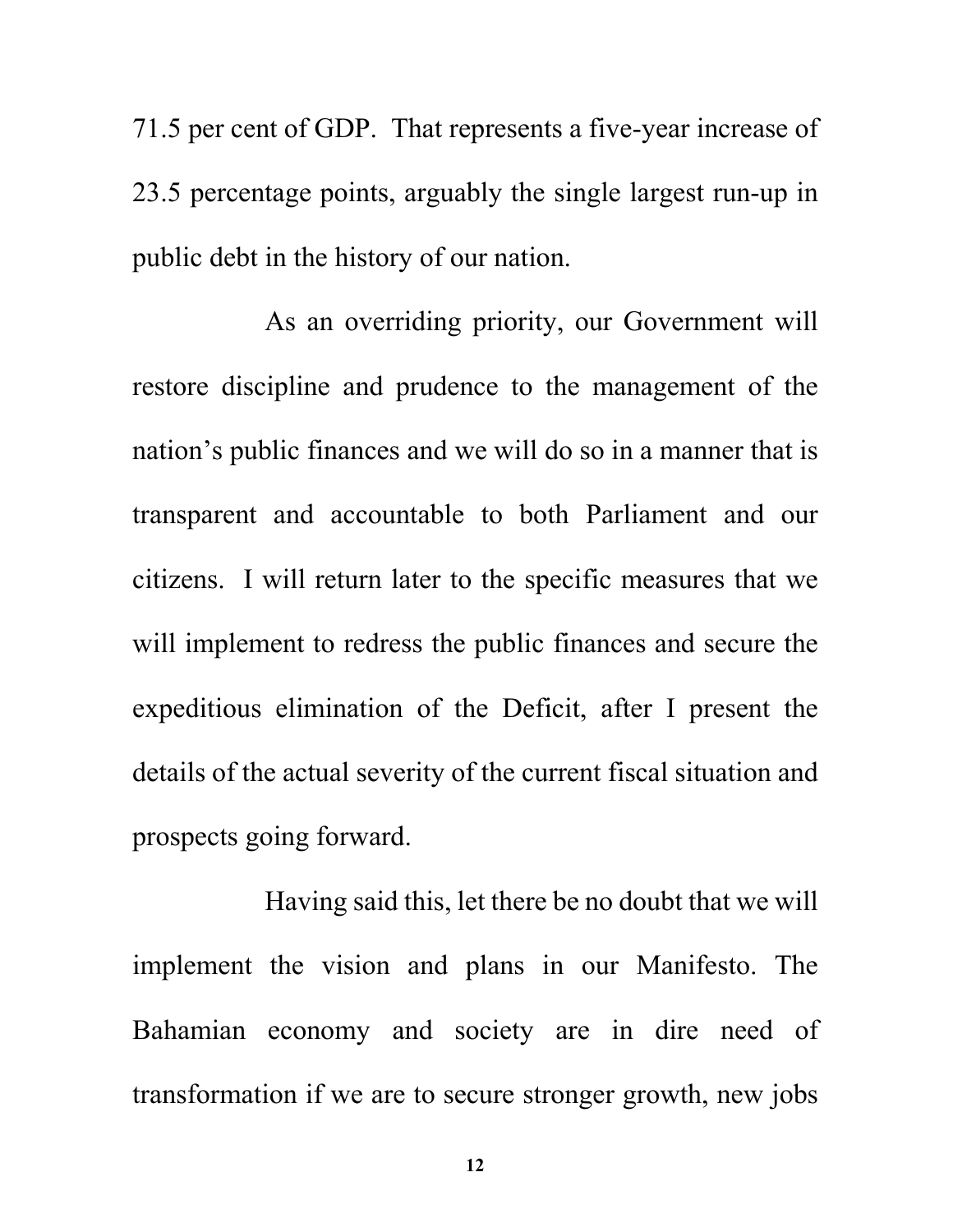and a better life for our citizens. We will, however, pursue our growth agenda in a manner that is fiscally responsible and, in so doing, we will also ensure that the annual Deficit is steadily reduced and eliminated and the burden of Government Debt is returned to a more desirable and sustainable level

#### Economic Growth and Jobs

Our guiding principles for facilitating and strengthening economic growth and job opportunities are based on meaningful collaboration with, and participation of, the private sector. For a small economy such as ours to compete and prosper in today's global environment, we must build an open, productive and competitive society and economy. Sustainable growth must be driven by a judicious combination of Bahamian entrepreneurs, domestic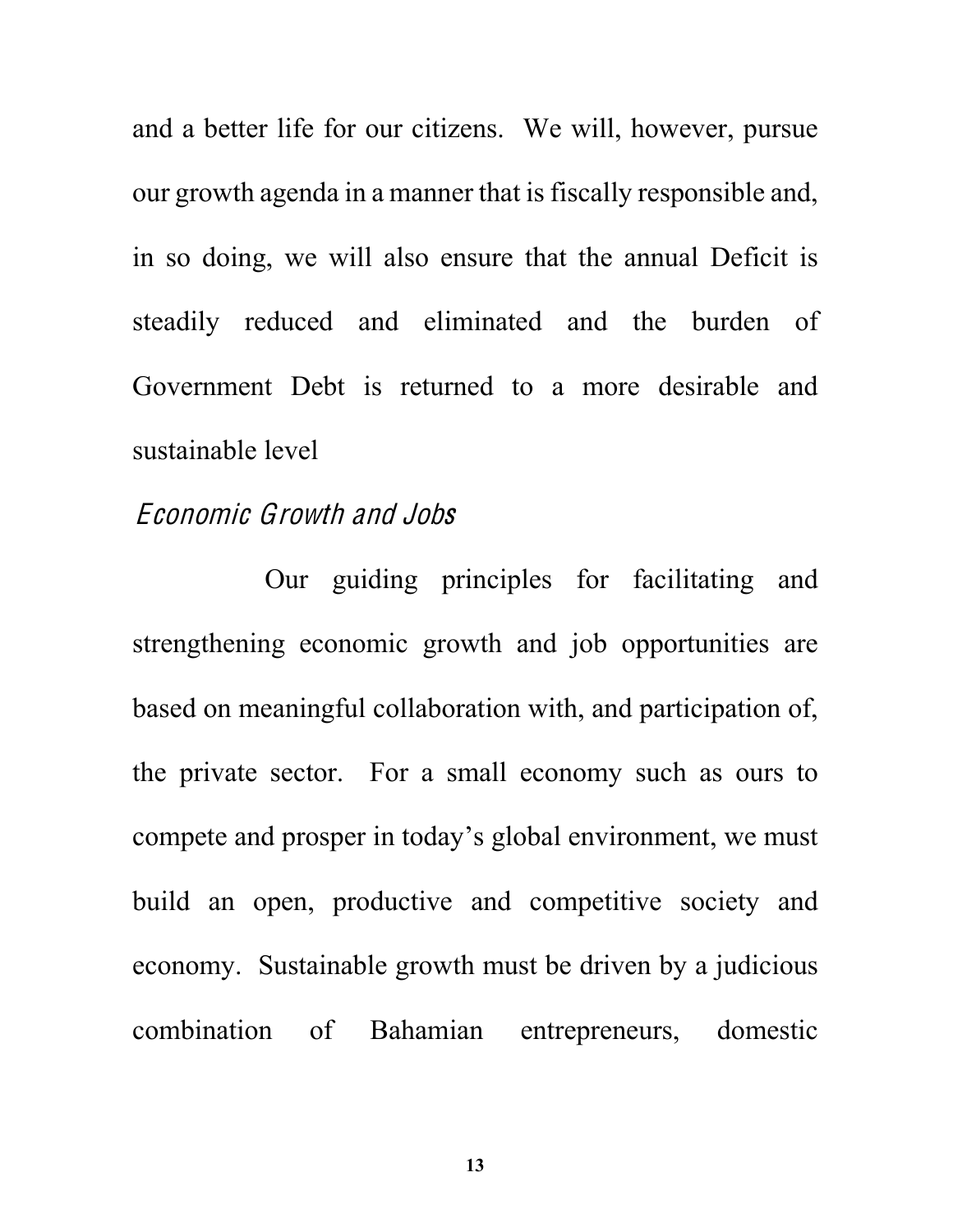investment and creativity, as well as strategic foreign investment.

For its part, Government must strive to both build an efficient public sector and tailor its investments in public infrastructure to support and spur economic growth. Opportunities for productive and effective Public-Private Partnerships in the building or upgrading of public infrastructure must also be exploited.

We also believe that the strength and stability of the economy depend critically on the strength of our middle class and our small and medium sized enterprises. To that end, our Government will utilize the various instruments at its disposal to facilitate and invigorate domestic entrepreneurship, be it through its procurement and other programmes, legislation to streamline procedures and improve the ease of doing business, its leverage with the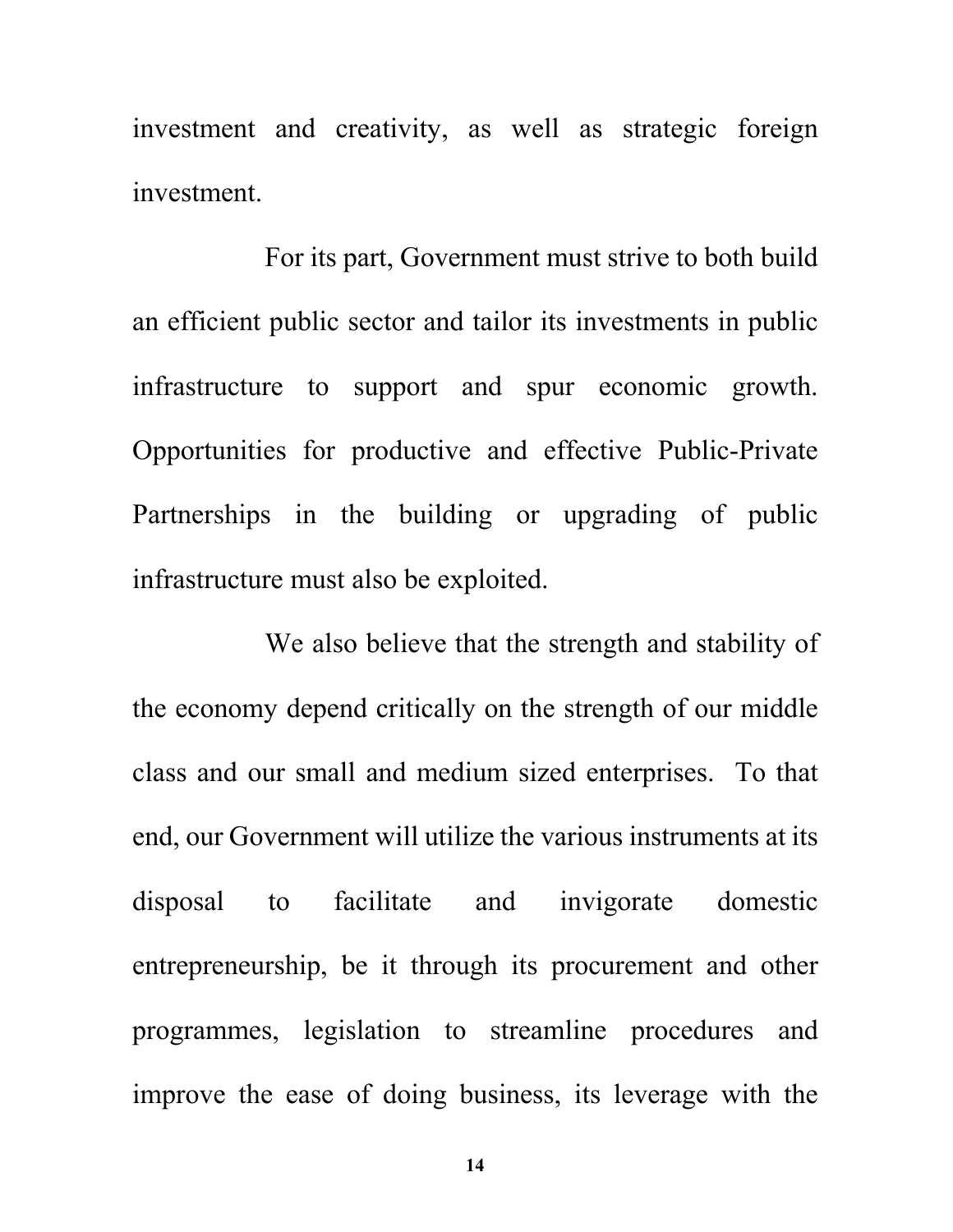private sector and commercial banks, as well as targeted inducements and incentives.

Our Government will also act to deliver on the longstanding need to diversify our economy beyond the dominant sectors of tourism and banking. Of course, these sectors will continue to drive our economic fortunes and we will strive to rejuvenate and strengthen the competitiveness of both. In addition, we believe that we can support the development of new opportunities in, for instance, the cultural sector, energy sector, the aviation sector, and the agriculture, fisheries and marine sector.

As well, we are firmly committed to transforming and reinvigorating our inner city communities through the encouragement of entrepreneurship and investment in those areas. Our fellow citizens in these communities must also be given access to the same basic public amenities and social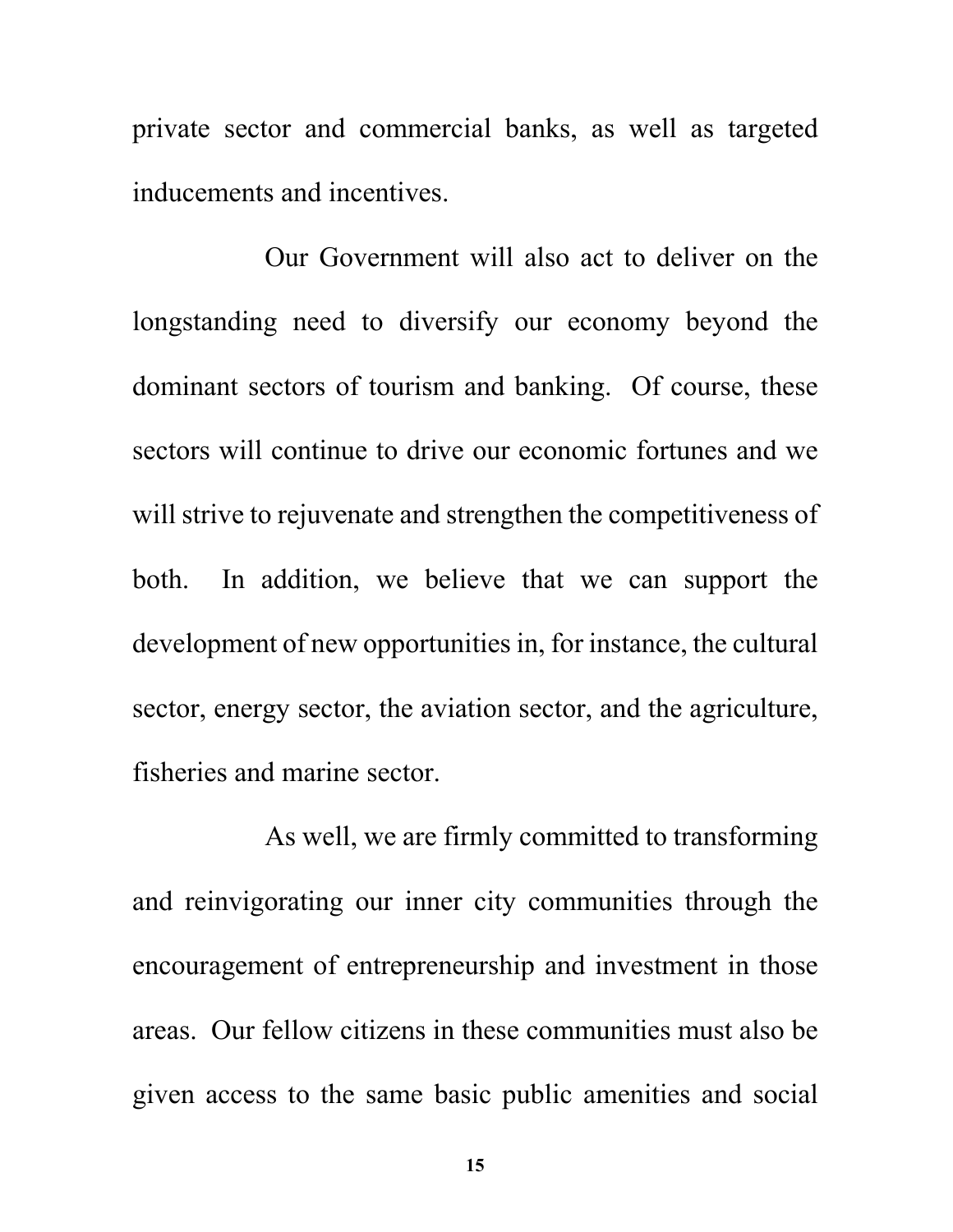services that are enjoyed by other communities, as well as a safe and secure environment in which to live and thrive.

## Revitalization of th<sup>e</sup> Grand Bahama Economy

Mr. Speaker,

It goes without saying that the health of the Grand Bahama economy is vital to the strength of our national economy. Unfortunately, its economy has been poorly served by the previous Administration whose attitude and policies have sapped its energy and vitality and rendered it stagnant and depressed. That is a tragedy that must come to an end and my Government will move proactively, in concert with community stakeholders, to jumpstart and revitalize economic development in Freeport and Grand Bahama. Our 2017 Manifesto outlines several measures that will be implemented to that end, including the repeal and replacement of The Grand Bahama (Port Area) Investment Incentives Act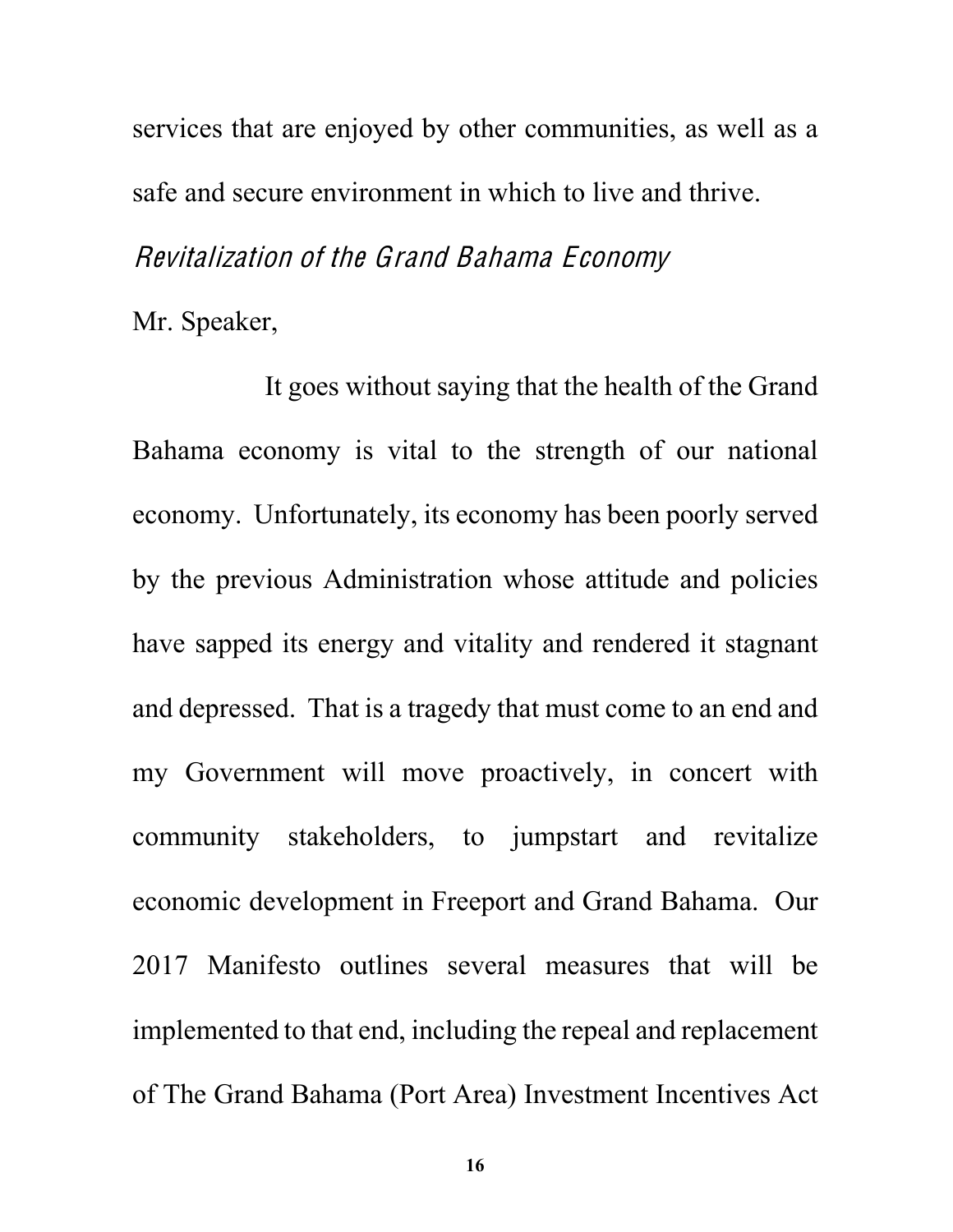2016, to ensure that all licensees receive equal treatment under the law. Among other measures, we will promote the air, sea and land Business Park as a logistic hub focused on international air and sea transshipment; focus on the development of Freeport as an offshore technology hub; revitalize the tourism sector by working to create a destination brand; facilitate the further development of the medical tourism industry; and promote Grand Bahama as a primary location for the local and international film and television production industries.

#### Education for th<sup>e</sup> Modern Economy

Mr. Speaker,

The deficiencies of our education system in effectively equipping our young people to meet the needs of a 21st Century economy are well documented. As is clearly set out in our Manifesto, we face a national skills deficit, sub-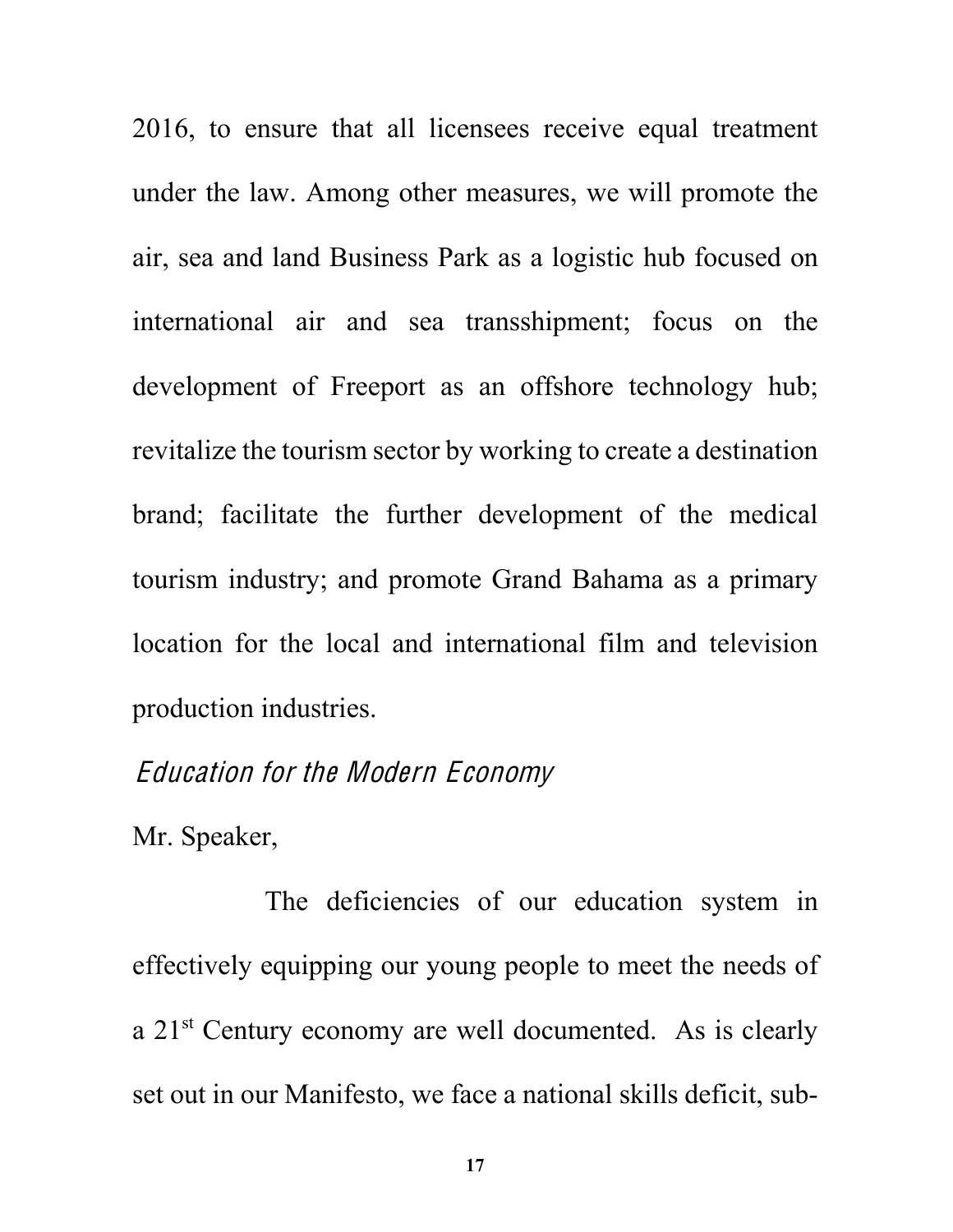standard numeracy, literacy and communication levels, lack of inclusiveness in education and society and chronic unemployment and un-employability.

Our Government is committed to building a knowledge-based society and will, accordingly, pursue enhanced investments in our education system and its infrastructure, in the continuous training and development of our teachers and educational professionals, and in technical and vocational training. We see a particularly important role for the private sector in education and training and will strive to facilitate its contributions in this area. We will embrace elearning tools and will provide the students with the required computer equipment to begin the process of modernizing teaching and learning techniques.

Toward that goal, I am pleased to announce that, as a start of a new project to put technology in the hands of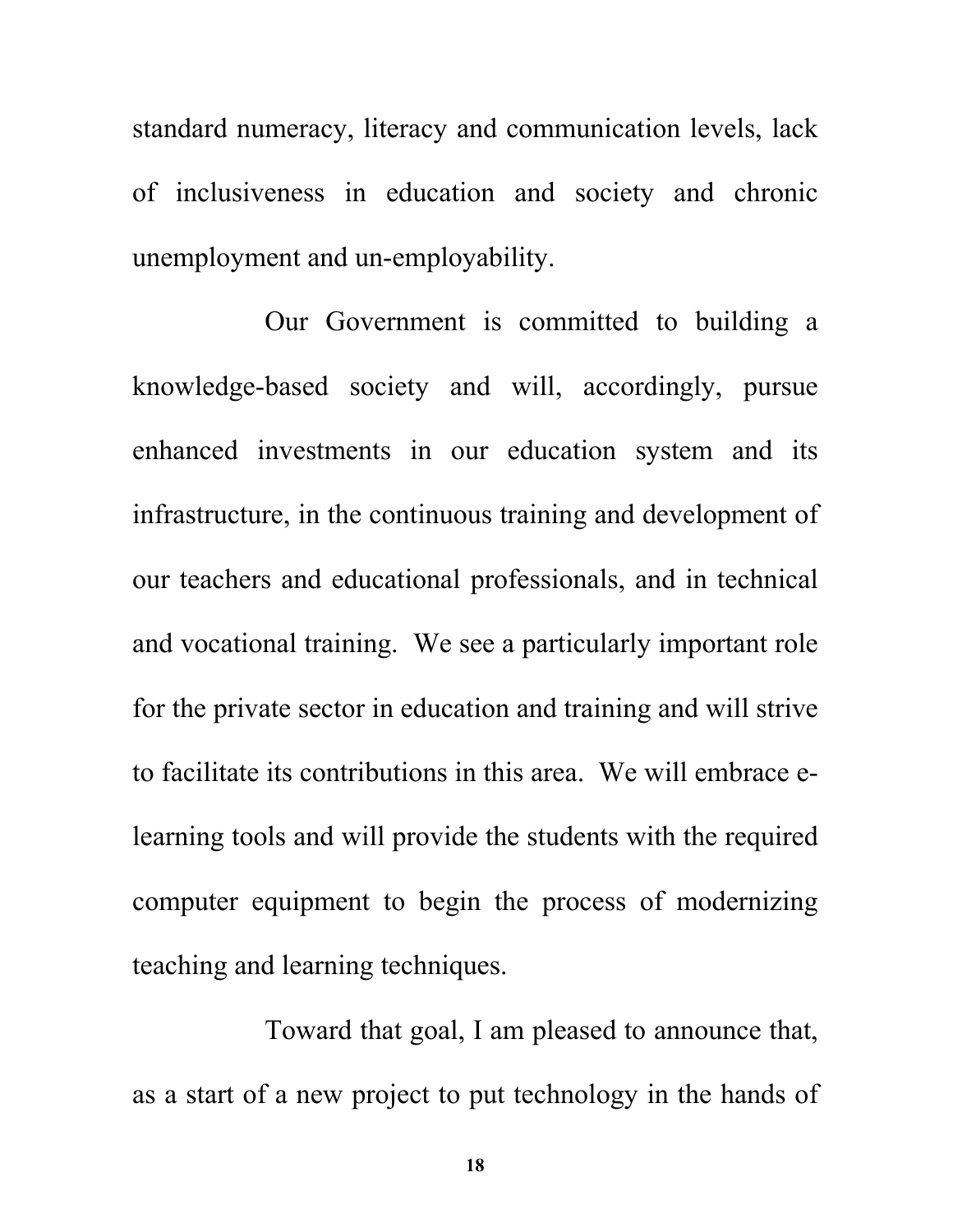every student, a \$2 million provision has been made in this Budget for electronic notepads for two of our preschools. The Prime Minister and the Minister of Education will expand on this initiative in their contributions to the Budget debate.

#### Access to Affordable Healthcare

As with the education system, it is equally evident that our public healthcare system has been allowed to deteriorate in recent years, with long waiting times, overcrowding, shortages of drugs and equipment and less than desirable outcomes.

To improve access to affordable and quality healthcare during our current mandate, our Government will, among the many measures set out in our Manifesto, extend the focus of NHI to secondary and tertiary care, develop a functional NHI plan with a viable catastrophic healthcare component, strive to upgrade our health infrastructure, seek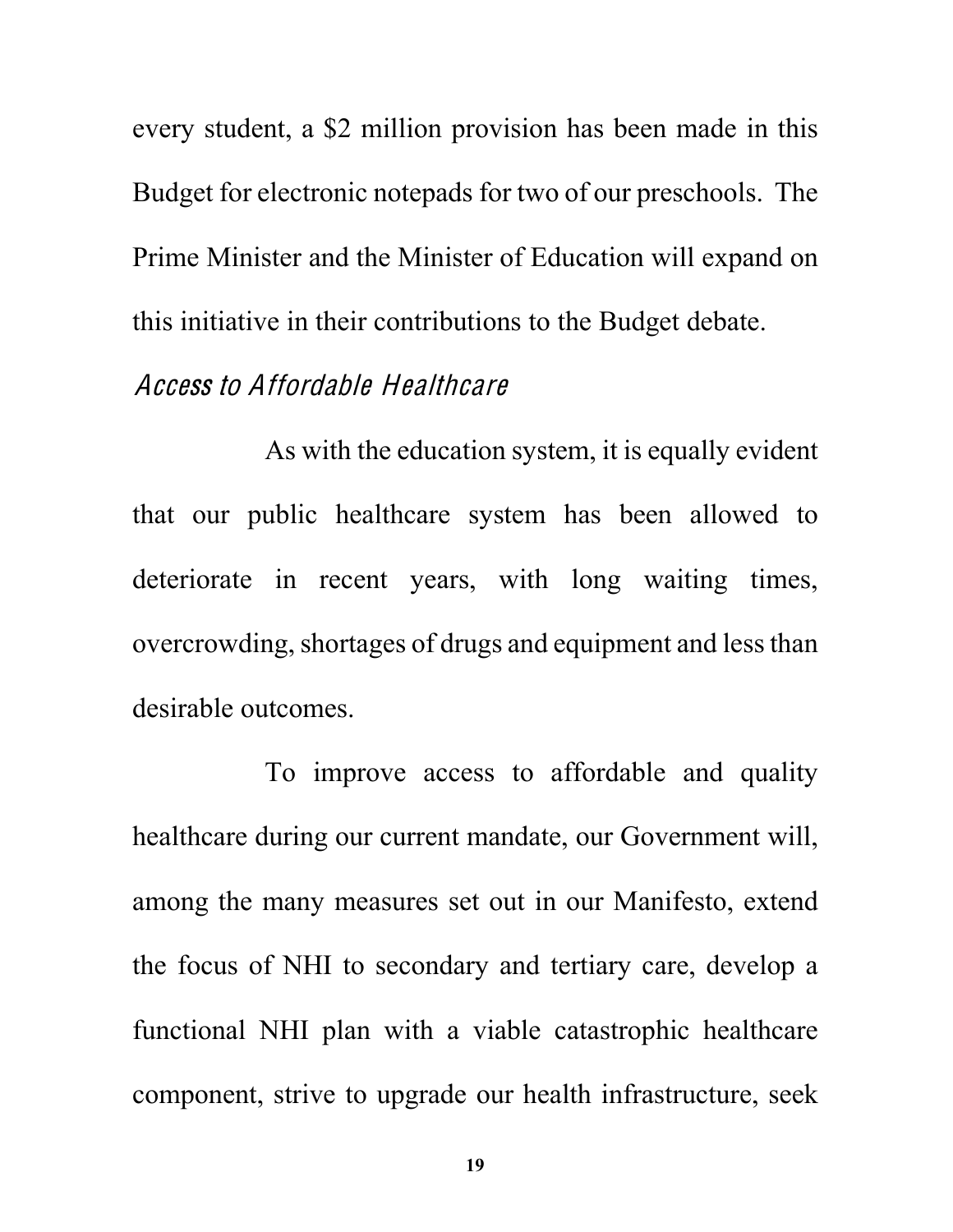to modernize medical staff, open and modernize minihospitals in the Family Islands, renegotiate the procurement of drugs and medical supplies, as well as promote a quality health and wellness industry.

#### Safe and Secure Communities

Beyond access to effective education and affordable healthcare, Bahamian citizens also have a right to live in safe and secure communities. Indeed, that is a vital requirement for the attainment of the social and economic goals to which we all aspire. Thus, attacking the root causes of the crime problem in our society is a fundamental priority of our Government and one that we will pursue through the use of the latest, state-of-the-art technology. As explained in our Manifesto, we will target prevention, deterrence, enforcement, rehabilitation and re-integration. Among the initiatives comprising our plan of attack, we will develop a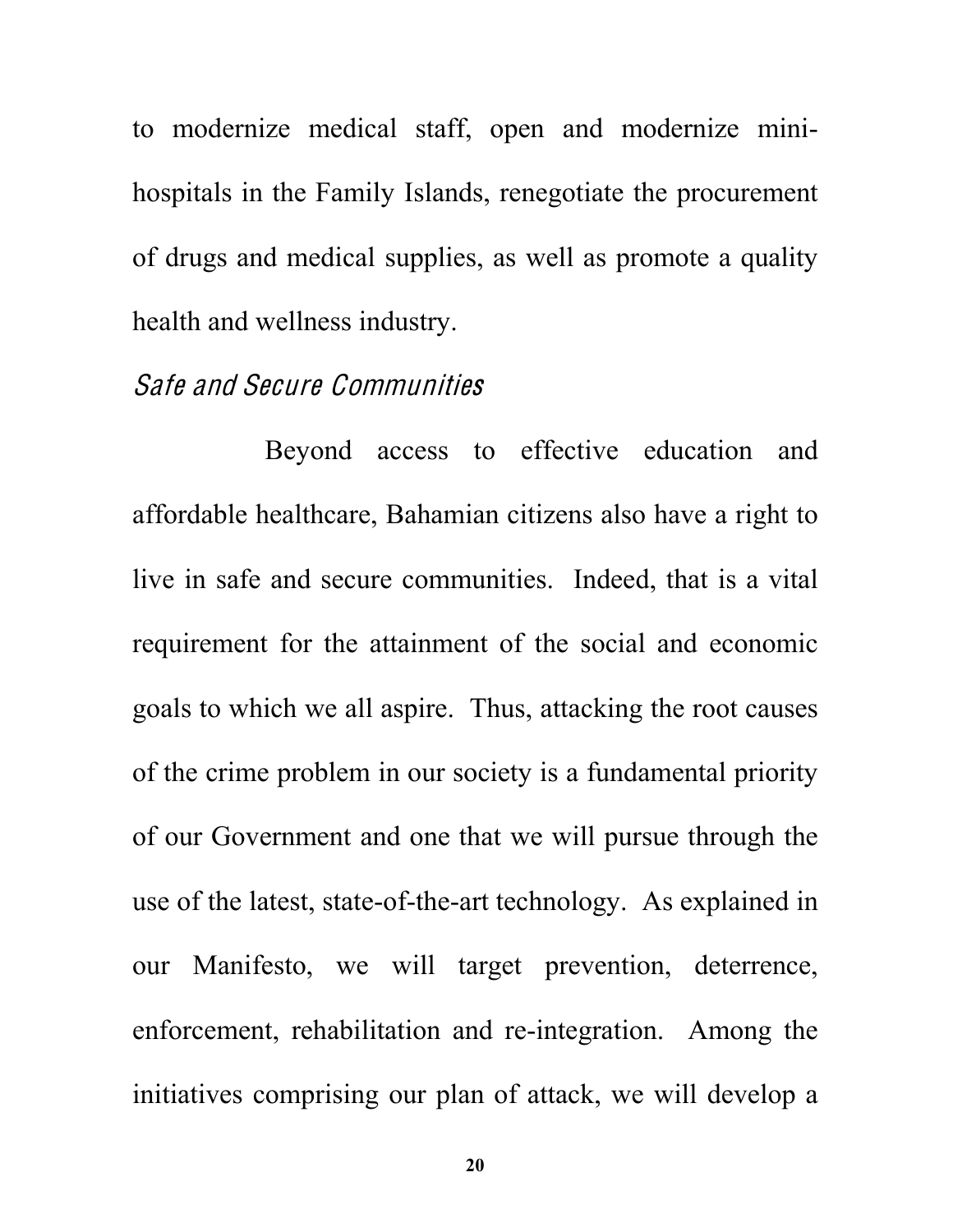modern and efficient crime fighting force, work with community partners to develop neighbourhood safety programmes, establish a National Intelligence Agency and a Public Sector Anti-Corruption Agency, as well as enforce Marco's Law and establish a Sexual Offenders Register. We will also strive to reform our judicial system, in order to improve its functioning and secure justice within reasonable timeframes.

Mr. Speaker,

Ours is an ambitious agenda of change for the next five years and I have merely touched on some of the more salient features of that plan. After five long years of repeated broken promises from our predecessors, Bahamians expect us to deliver on that plan and they expect concrete results.

In this Budget cycle, our Government begins the implementation of the numerous measures in our 2017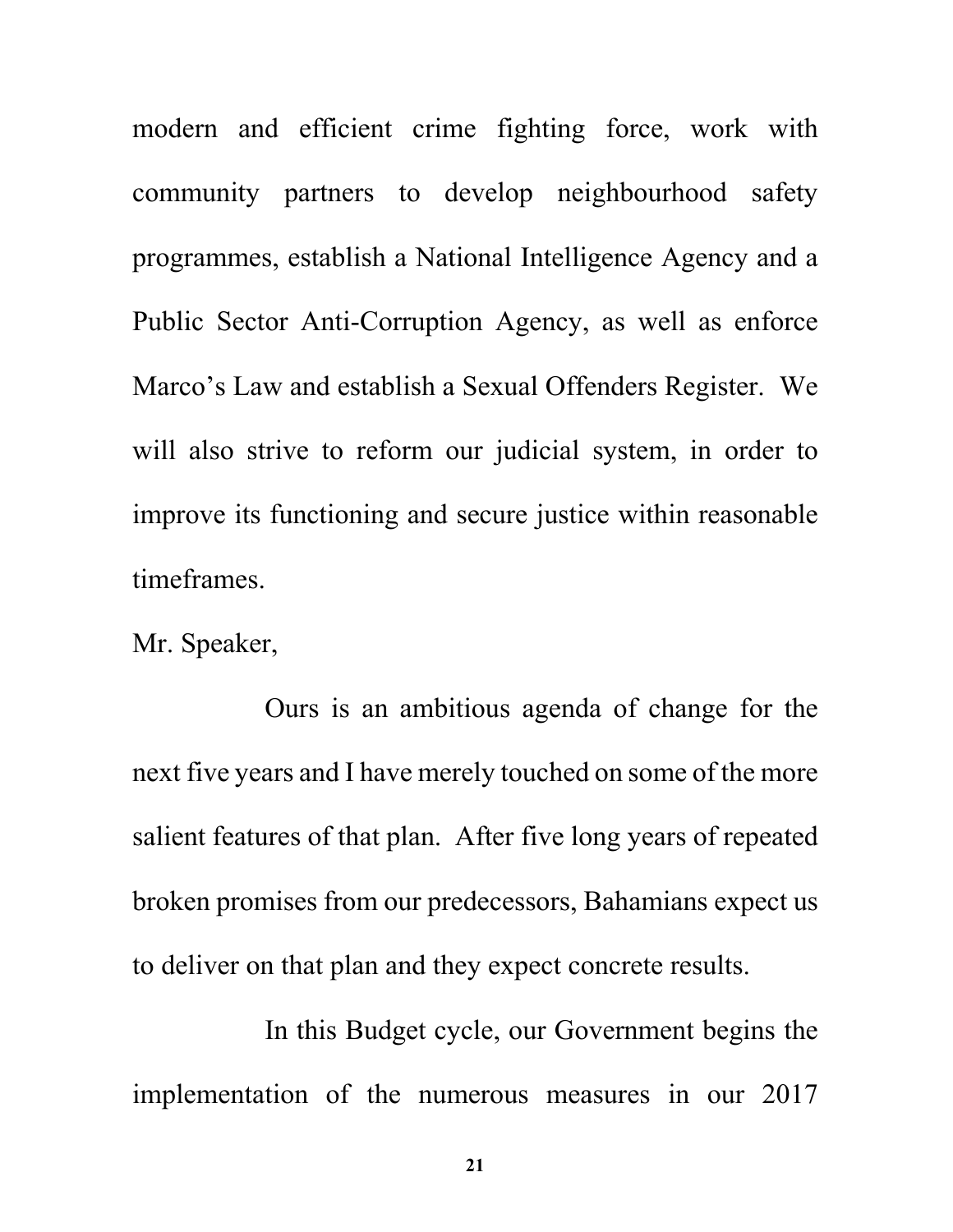Manifesto and we will do so in a fiscally prudent and responsible manner. I will, therefore, turn to a discussion of the current fiscal position and near-term prospects. I will also review our fiscal plan over the medium-term horizon and present the fiscal objectives that we will pursue as a means of moving to eliminate the Government Deficit and return the Debt burden to a downward path.

To set the context for that discussion, I will now turn to a brief review of the global economic environment and the state of, and prospects for, the Bahamian economy.

## III. THE GLOBAL ECONOMY Mr. Speaker,

Honourable Members and Bahamians fully appreciate that The Bahamas is a small economy that is open to, and highly dependent on, the global economic environment. As such, in assessing the near- and longer-term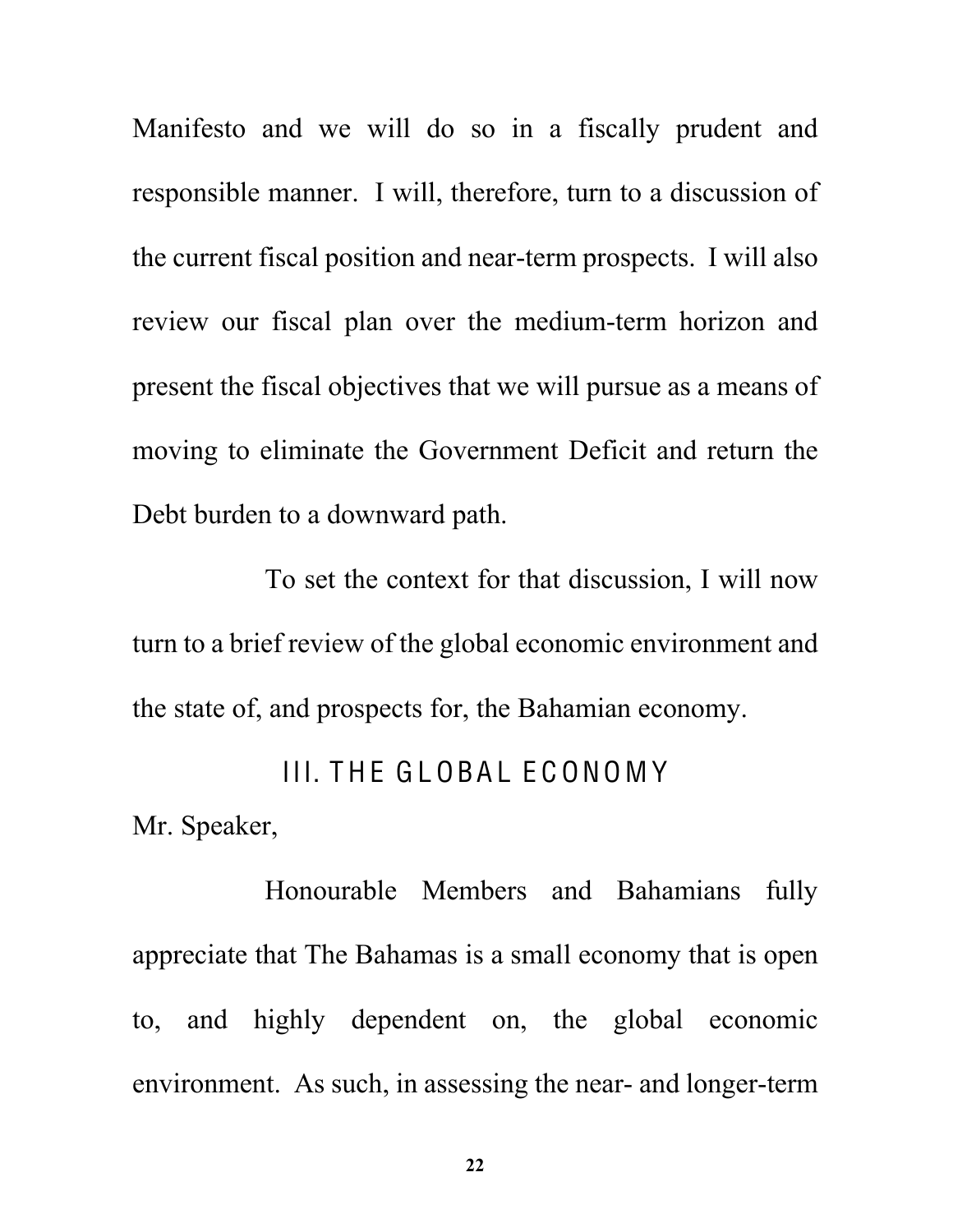prospects for economic growth and employment, it is vitally important to review consensus expectations for prospective developments abroad.

It is, by now, well known that the global economic environment has remained difficult and challenging since the Global Recession of 2008-09. The recovery of growth rates in both the major and developing economies has been more modest than in previous post-recession expansions, partly reflecting the severe financial strains, in both the private and public sectors, that have surfaced and that continue to dampen near-term economic prospects.

At the same time, we are witnessing the impact of several so-called structural impediments that are weighing down prospects for growth over the medium-term horizon. These structural factors relate to ageing populations and weaker than desired investment and productivity growth.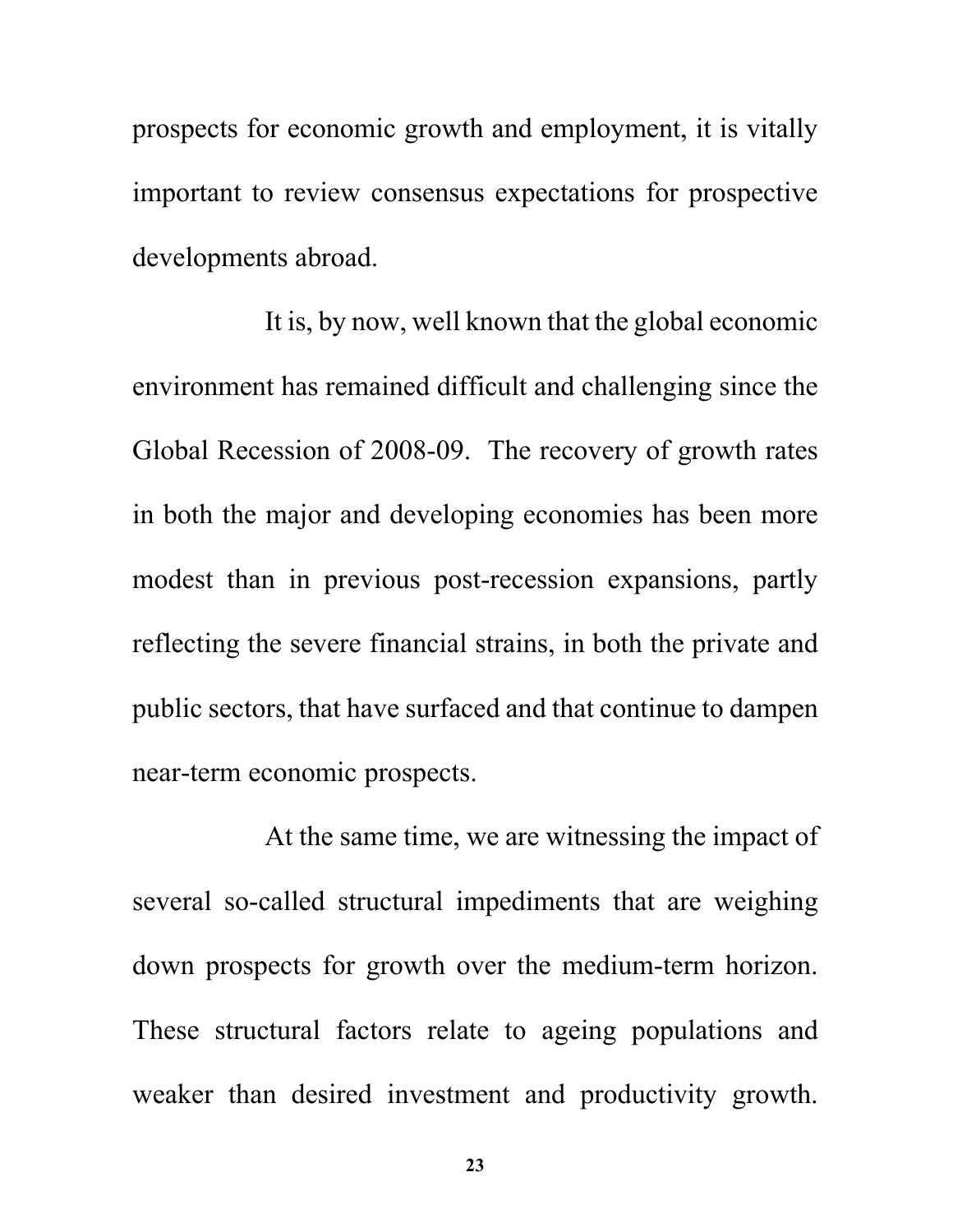Policymakers around the globe thus face the very daunting challenge of stimulating near-term demand and growth and supporting longer term supply-side expansion of potential growth, all the while confronting, in many cases, the need to address persistent fiscal imbalances and debt burdens.

It is against this backdrop that the International Monetary Fund (IMF) recently published its latest World Economic Outlook in April of this year. The projections for the growth of the world economy, and that of the U.S., in particular, as our dominant trading partner, provide the foundation on which we can assess realistic prospects for the potential growth of our own domestic economy and, in turn, job creation.

However, I wish to stress that, unlike our predecessors, our Government does not view this as the end of the story. Nor do we intend, as they were inclined to do, to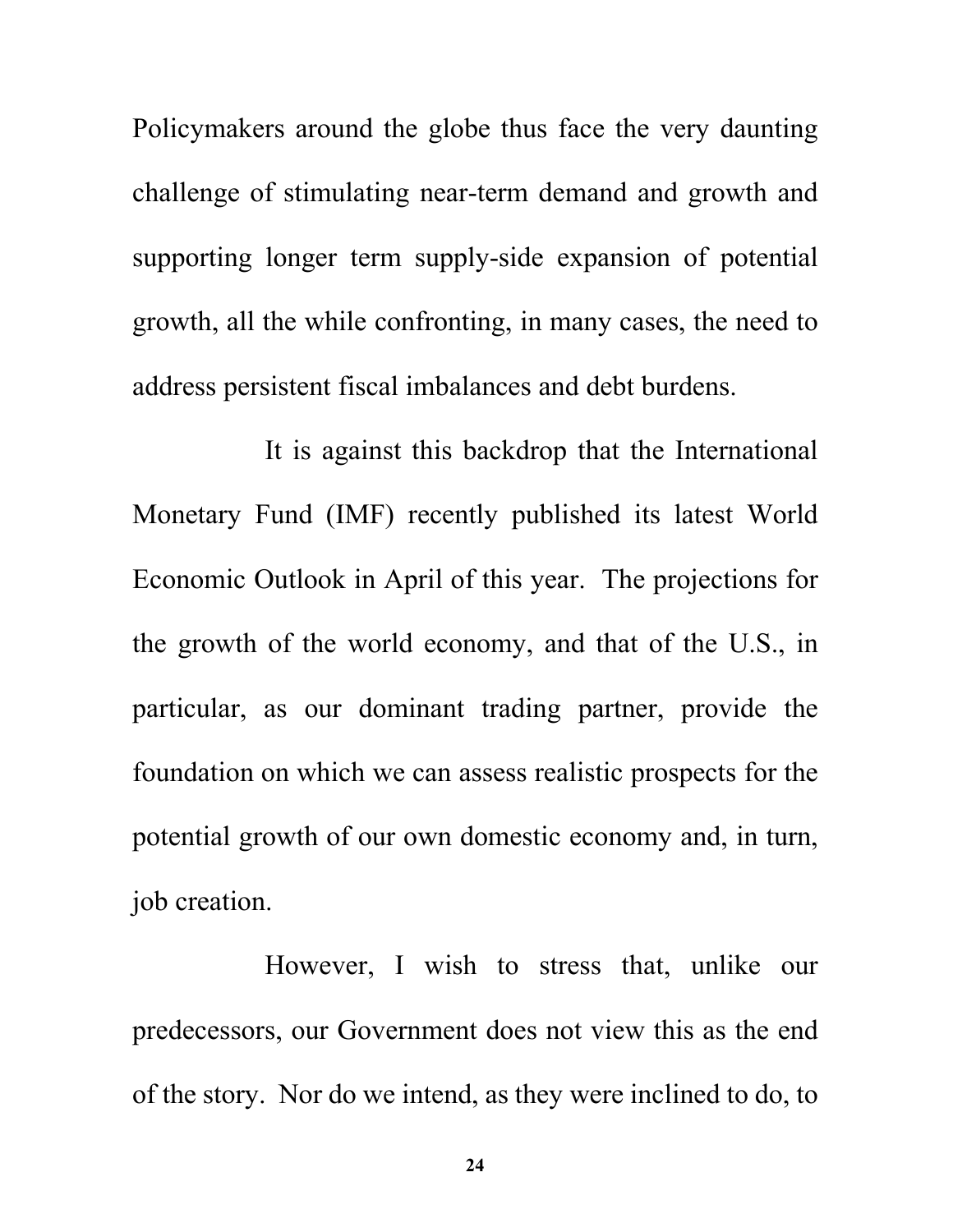artificially embellish the outlook to present "pie-in-the-sky" forecasts for growth and jobs.

Our view, as responsible policymakers, is that, while prospects for the global and U.S. economies do set general parameters for growth in The Bahamas, we can do much better on the growth and jobs front through our own proactive and aggressive agenda of economic and social transformation. We see clear examples of nations in the region that have implemented policies and programmes to enhance the productivity and competitiveness of their economies. We, as well, can and must act to significantly improve the productivity and competitiveness of our major economic sectors and thereby gain valuable market share. So, despite weaker than optimal global growth, a small economy such as ours can do better through the judicious implementation of supply-side policies that will enhance the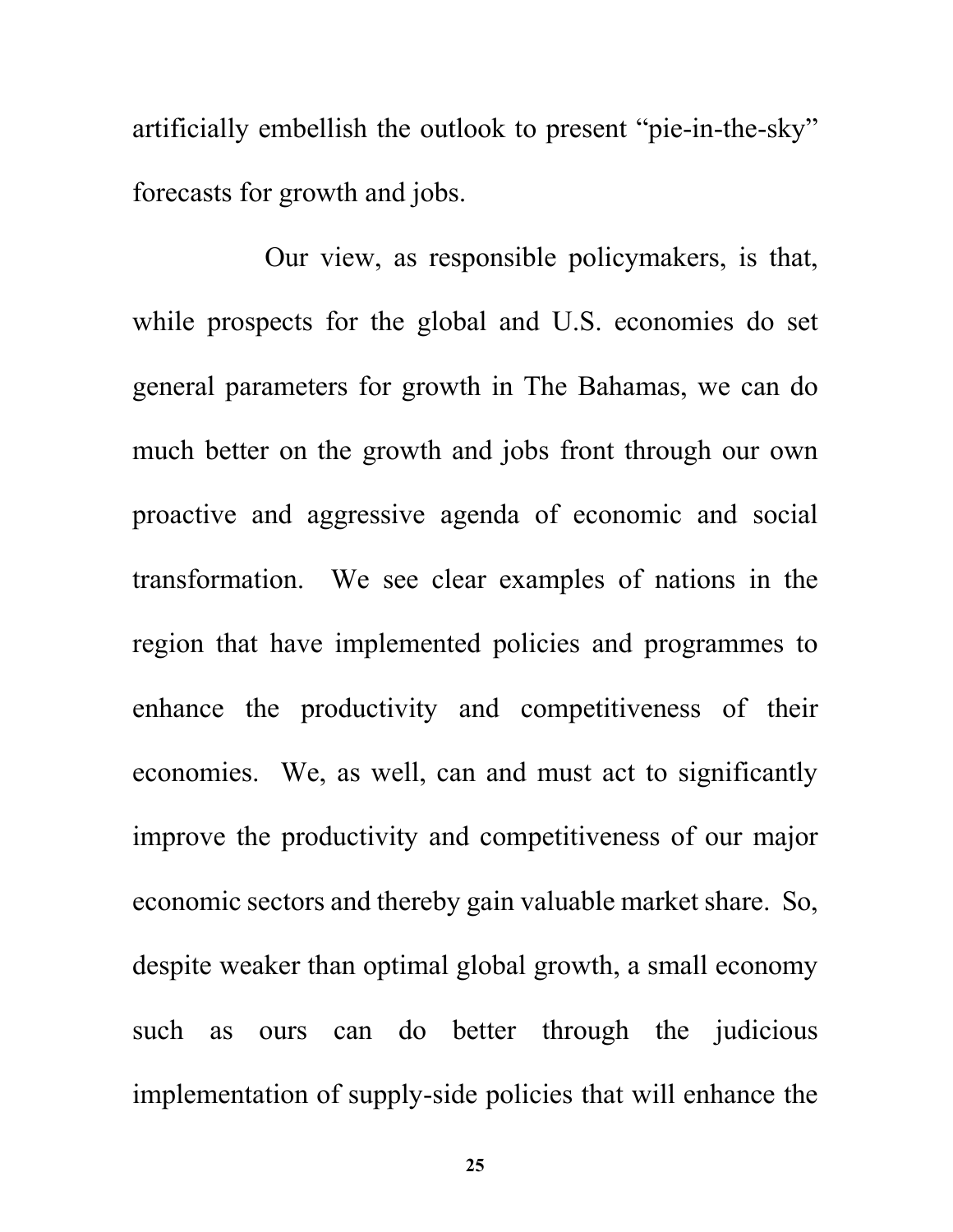skills and training of our workforce and support the growth of the private sector. In this respect, we are committed to replacing the empty boasts of misplaced optimism of our predecessors with concrete policy actions that are clearly focused and targeted on real economic improvement in the lives of Bahamians.

As for the latest global outlook, the IMF is now forecasting slightly stronger growth in the near term than it had at the time of its previous forecast in October of last year. On the heels of 3.1 per cent real growth in 2016, the Fund now foresees global economic growth on the order of 3.5 per cent this year and 3.6 per cent next year. This very modest improvement reflects the early signs of a long-awaited recovery in investment, manufacturing and world trade.

However, while confidence and market sentiment have concurrently become somewhat more buoyant, thus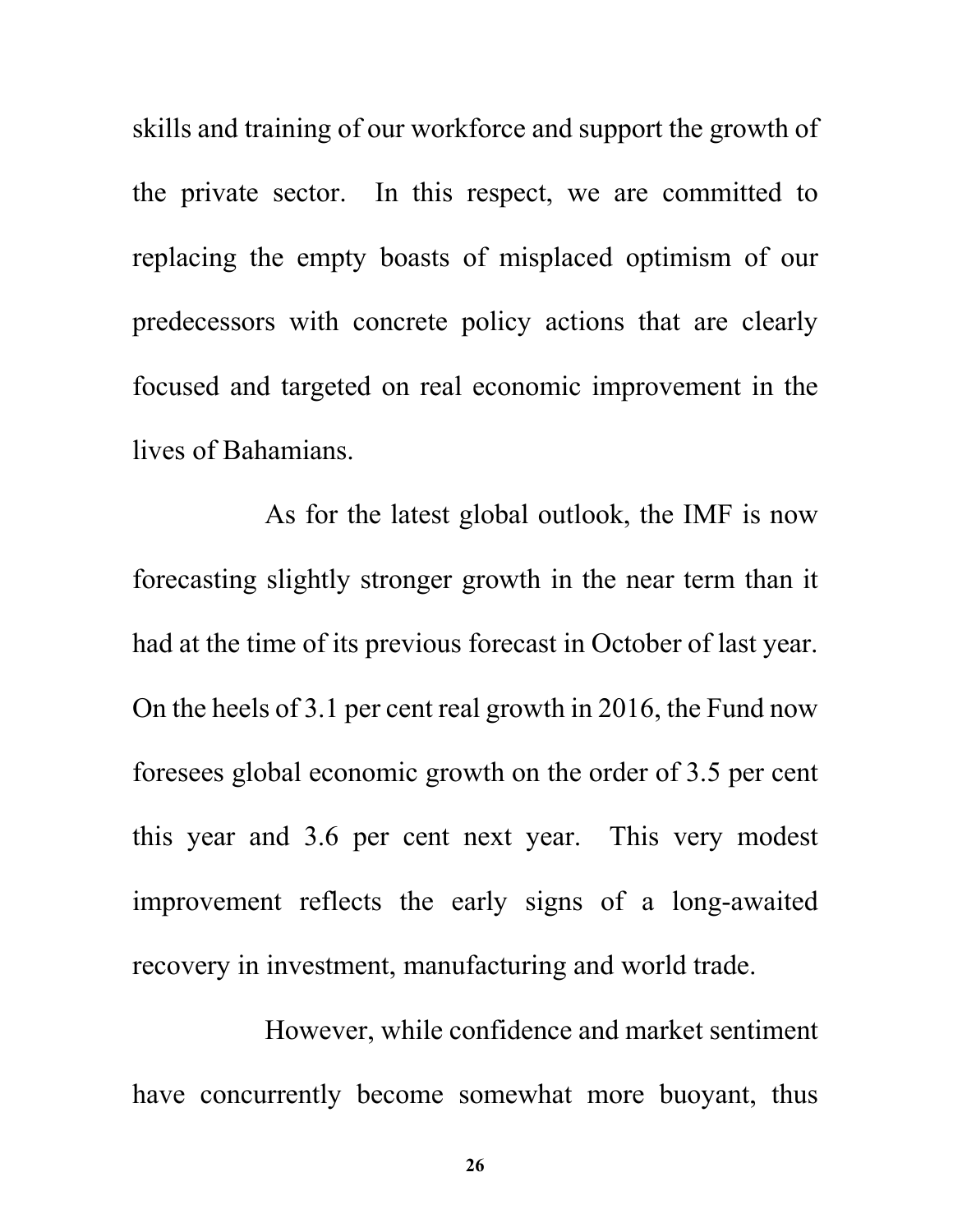bolstering short-term prospects, the Fund remains less bullish on medium-term growth prospects. In this area, it is felt that growth could be significantly constrained by ongoing low productivity growth and the persistent high inequality of incomes that has arisen in recent years. In turn, the Fund notes that these problems have bolstered pressures for inwardlooking policies in the major advanced economies, potentially further dampening prospects for world growth.

Against this background, the IMF thus asserts the need for appropriate policies to boost and secure the recovery beyond the near-term. Such policies include structural reforms to enhance productivity, targeted infrastructure spending and other supply-side enhancing measures, support for workers displaced by technological and trade-related changes and credible policies to reduce the burden of public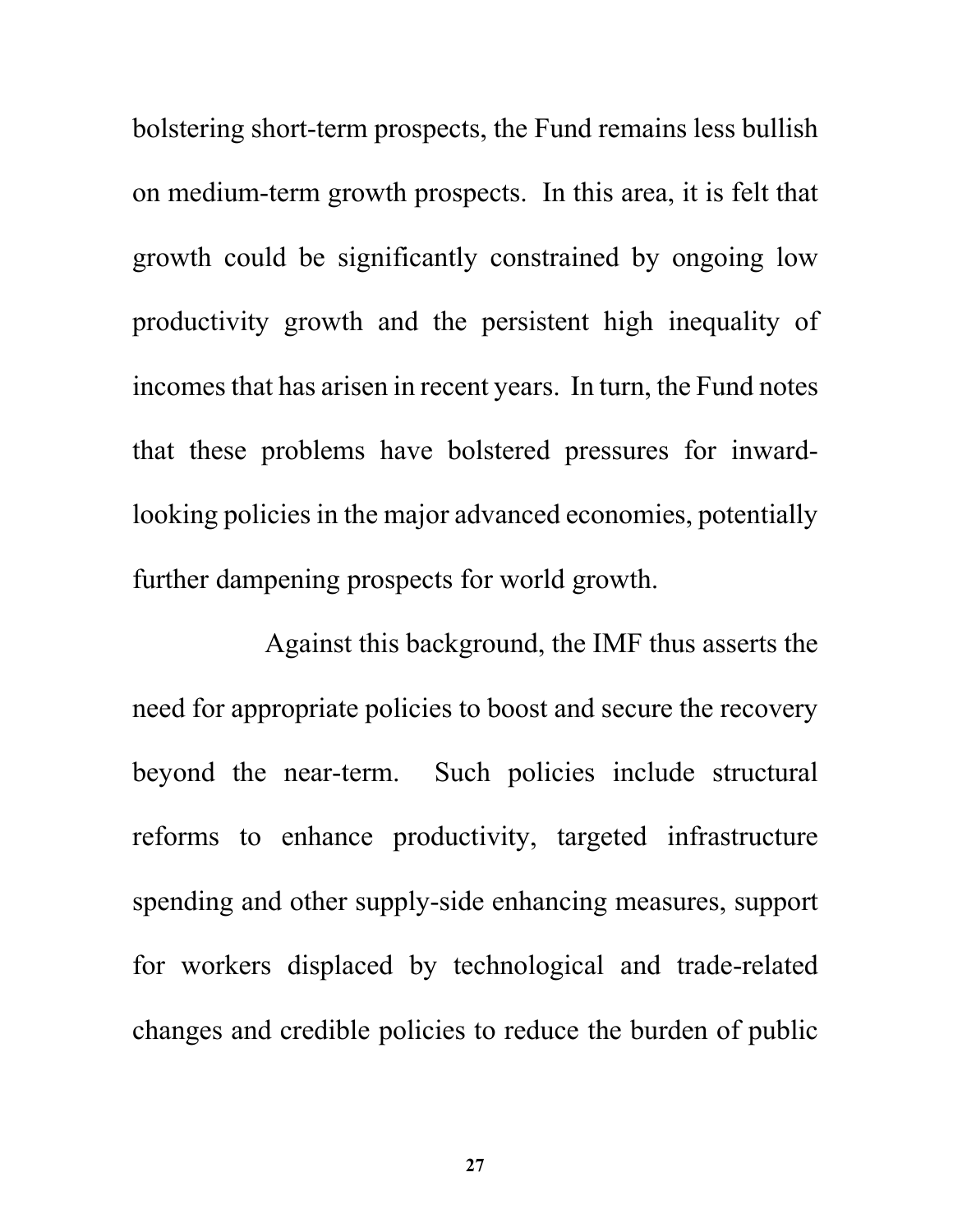debt. That is a sensible, though daunting, prescription for what will be required on the part of policymakers globally.

For its part, our Government fully recognizes the need for just such a proactive, targeted and fiscally responsible approach to bolstering growth. As I outlined earlier, our 2017 Manifesto sets out, in detail, the actions that we plan to implement and pursue during the course of our current mandate to achieve more buoyant growth and enhanced job opportunities for our country.

As for the U.S. economy, the IMF forecast calls for slightly stronger growth in both 2017 and 2018 than it did six months ago. This reflects increased momentum from the second half of 2016 that is driven by a near-term cyclical recovery in consumption growth and the prospects of more expansionary fiscal policies that have boosted financial market and business confidence.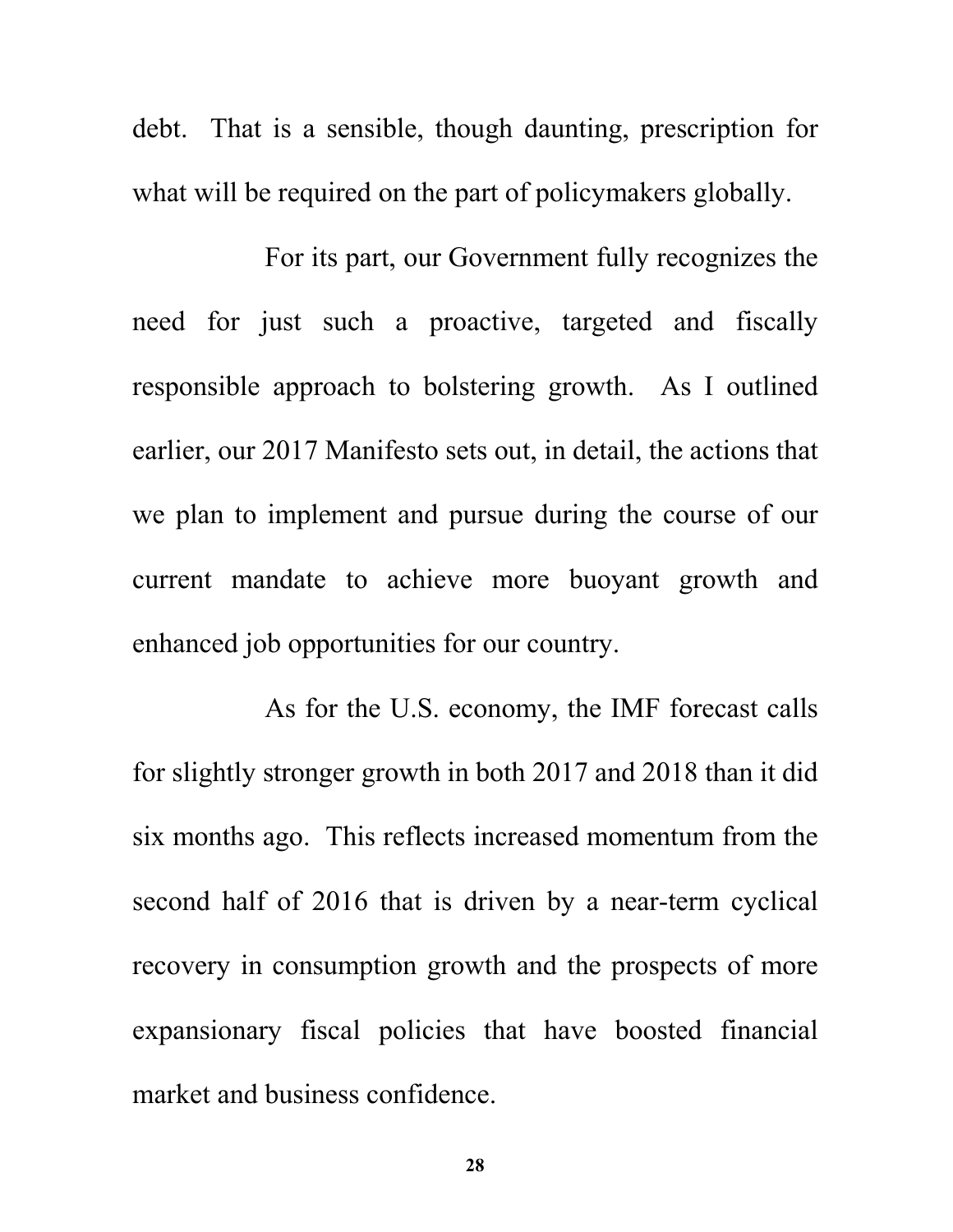Projected growth in the Euro area this year and next is in line with the mild performance last year, stemming from modestly expansionary fiscal policies, a weaker Euro and the spin-off effects of the U.S. expansion. These factors supporting growth are counterbalanced by ongoing uncertainty from political developments in several countries, as well as from the EU's future relationship with the U.K. Real growth in the Euro area in 2017 and 2018 is thus pegged at the ongoing modest rates of 1.7 per cent and 1.6 per cent, respectively.

Projected growth of the U.K. economy, at 2 per cent this year and 1.5 per cent next year, is dampened by the effects of BREXIT (the withdrawal of the U.K. from the EU), through potential future trade barriers, the possible downsizing of the financial services sector and potential barriers to cross-border financial activity.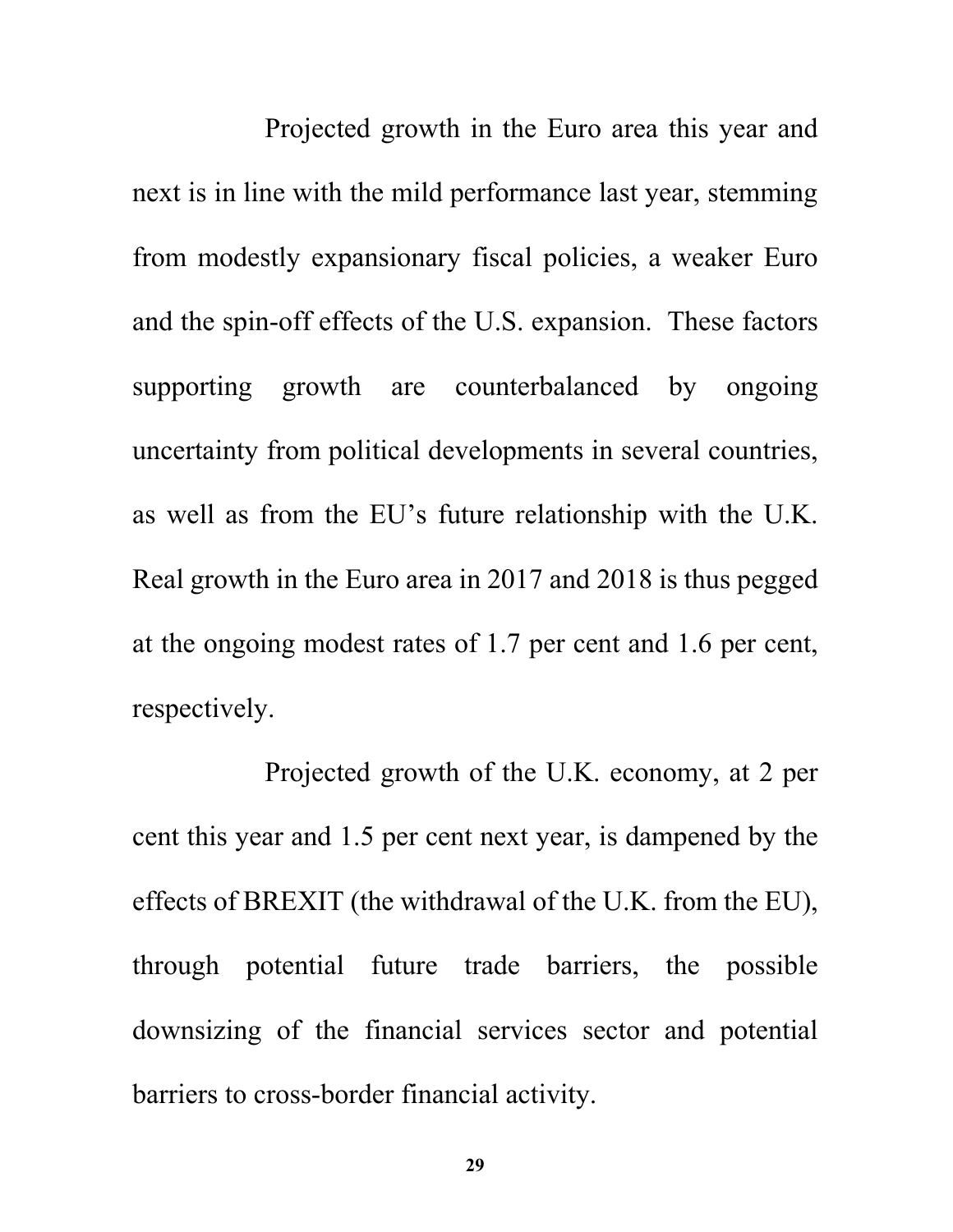Canada's economy is expected to benefit in the short-term from somewhat more buoyant growth in the U.S. and the appreciation of the U.S. dollar. Real growth is forecast at 1.9 per cent in 2017 and 2 per cent in 2018, still relatively modest by historical norms.

The Chinese economy is also poised to perform somewhat more modestly than in previous years, although growth of 6.6 per cent and 6.2 per cent is still projected for 2017 and 2018, respectively. Positive factors in this outlook include an expected ongoing policy support through stronger credit growth as well as public investment targeted to achieve the Government's growth objectives.

The IMF projects a weaker than anticipated recovery in the Latin American and Caribbean region, with forecast growth of 1.1 per cent in 2017 and 2 per cent in 2018. Of note, these growth rates are marked down by 0.5 per cent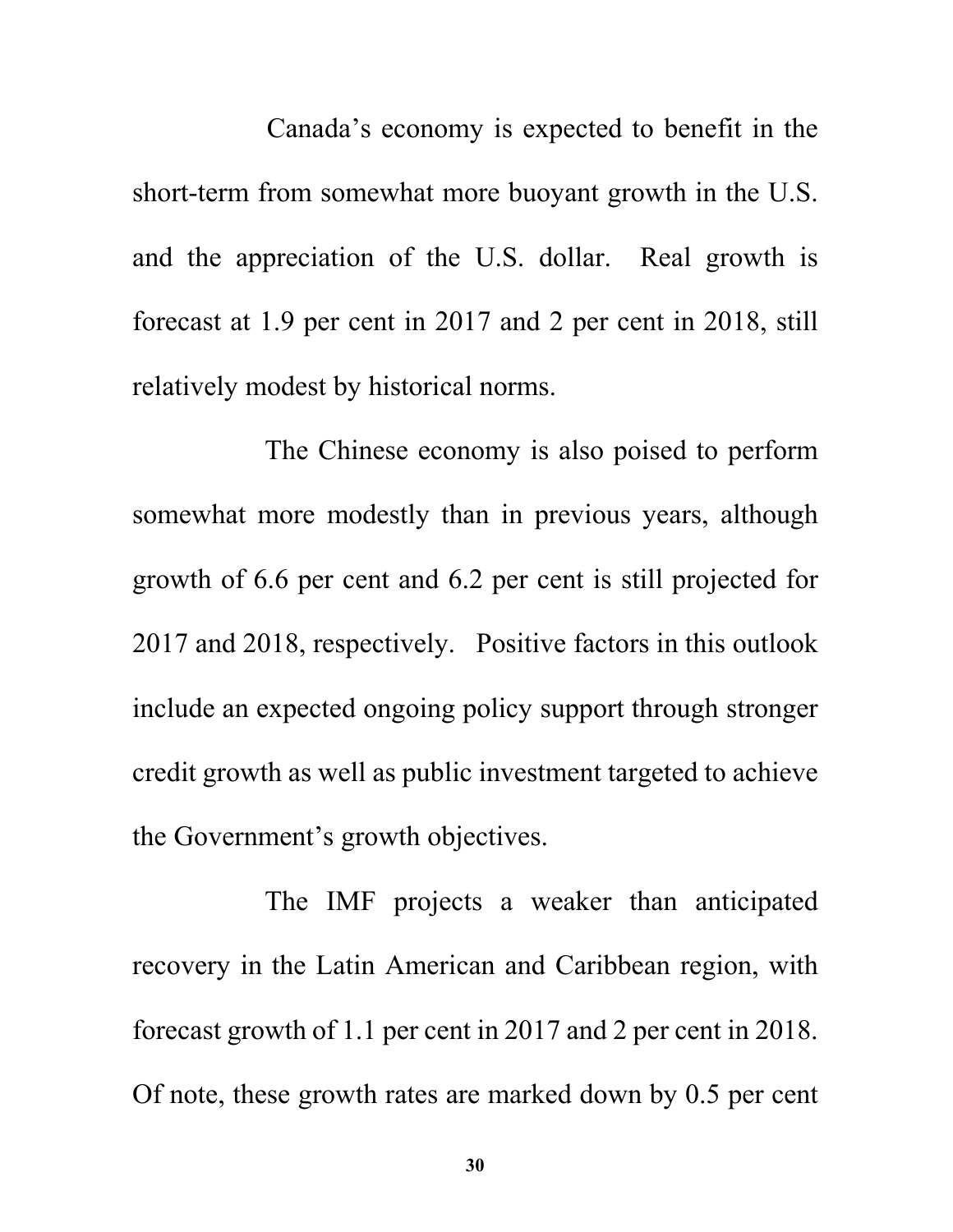and 0.2 per cent, respectively, from only six months ago. In this regard, the Fund notes that domestic fundamentals in some large countries in the region continue to play an important role in constraining growth. As well, the outlook for Mexico, one of the largest economies in the region, has weakened by over one-half a percentage point in both 2017 and 2018. According to the Fund, this is linked to subdued prospects for investment and consumption, due to increased uncertainty about U.S.-Mexico trade relations.

### IV. THE BAHAMIAN ECONOMY

I now turn to recent domestic economic developments and prospects for the future. In this context, I would note that the Department of Statistics has delayed the publication of data in respect of the Gross Domestic Product and its components until June of this year, as the Department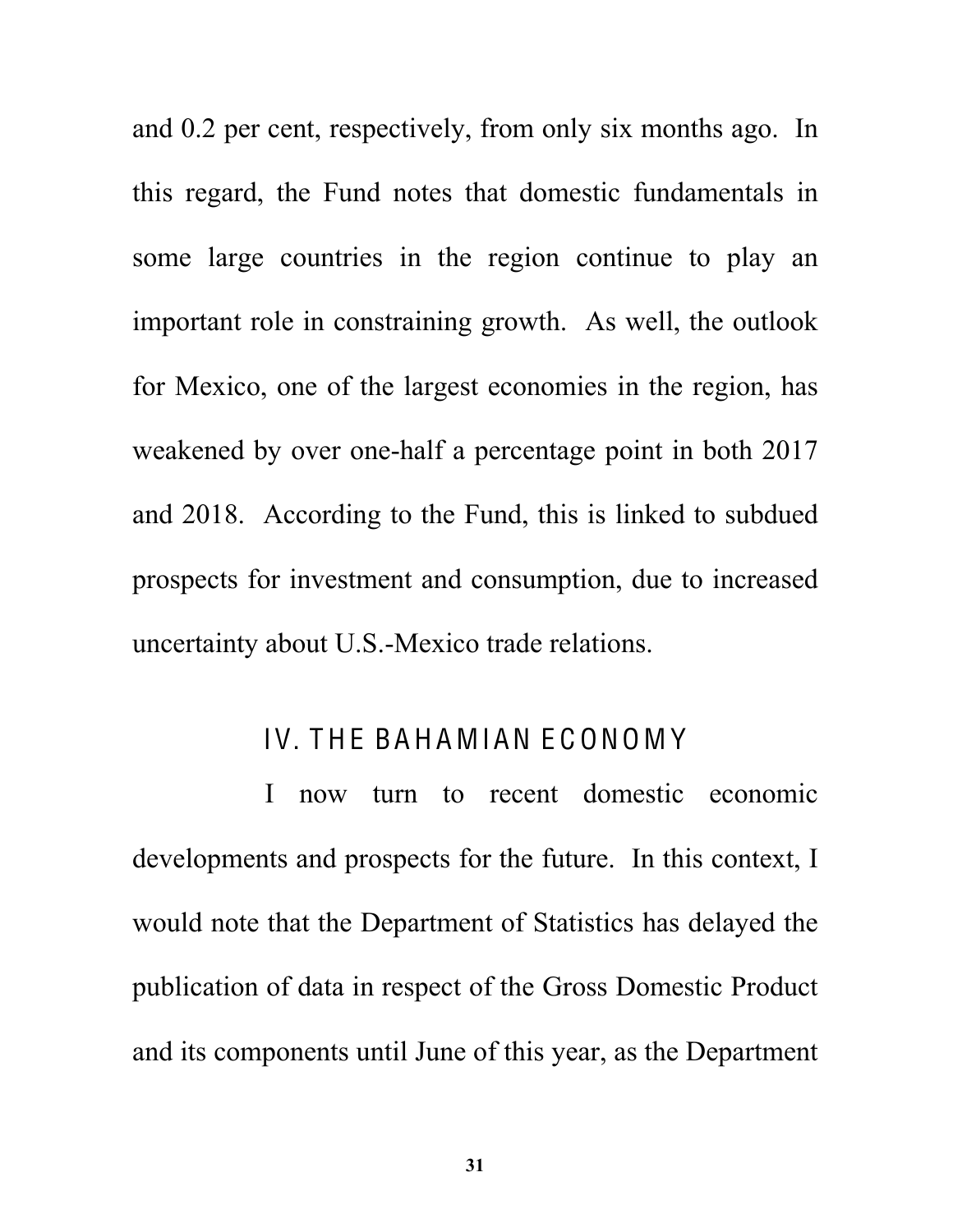is finalizing a major revision and update exercise of the National Accounts.

AsI mentioned earlier, our domestic economy has not performed to the levels required of a nation such as ours with a relatively healthy growth of both the population and the labour force. In fact, the level of total output in our economy has either remained stagnant or has declined every year after 2012.

In 2015, real GDP shrank by 1.7 per cent and last year it is estimated to have been virtually unchanged from the prior year.

Some degree of momentum in economic activity last year was evidenced in construction related output that was supported by a number of foreign investment projects in both New Providence and the Family Islands. While the domestic construction sector remained soft, it did receive a temporary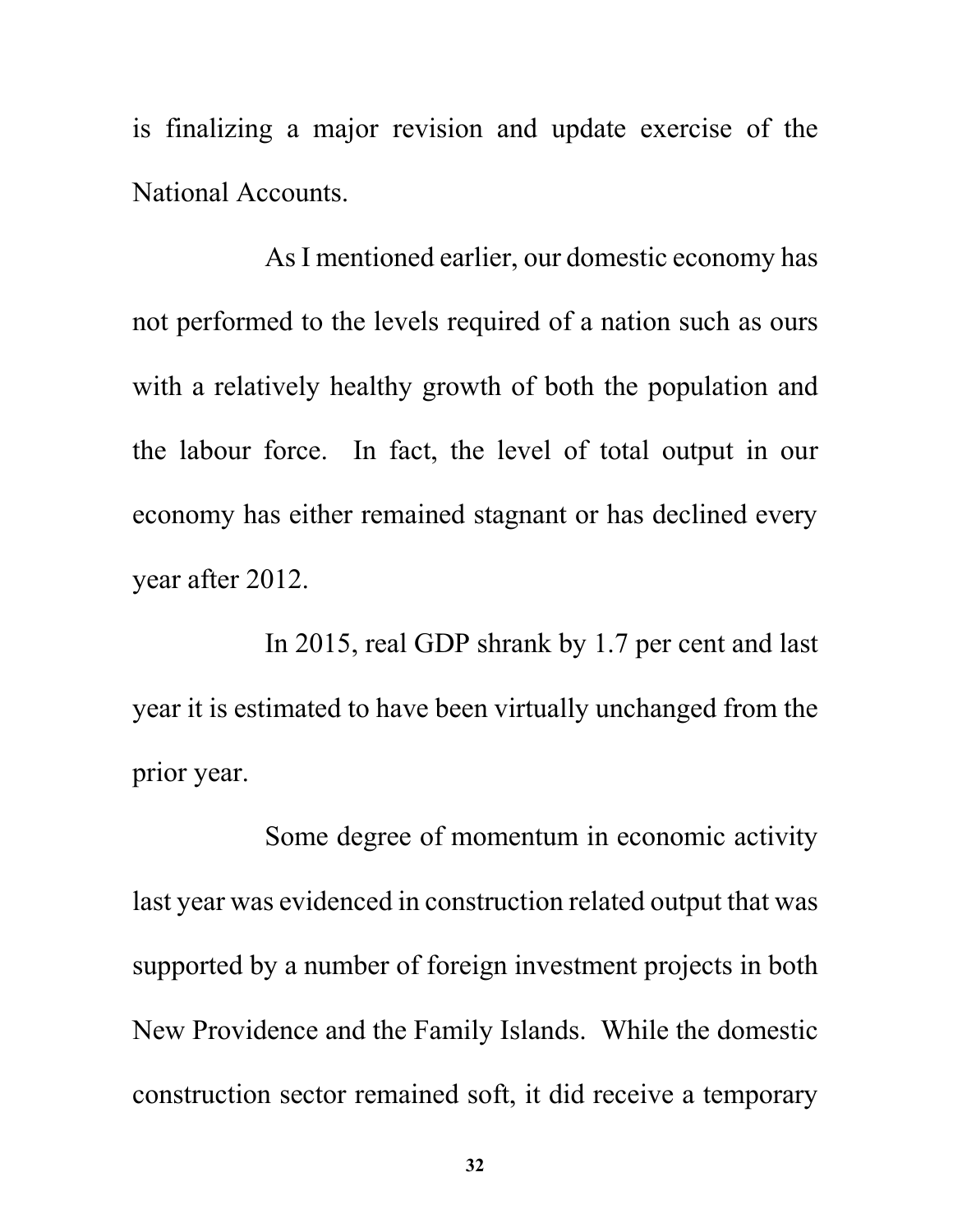boost in the wake of Hurricane Matthew with the rebuilding of residential and commercial properties and repairs to public infrastructure.

Otherwise, the softness of the construction sector, as a whole, was reflected in total mortgage disbursements for new construction and repairs, which declined by almost 7 per cent, following a gain of 24 per cent in 2015. As for the two main components of the sector, the residential element contracted by 3 per cent last year, while the commercial segment decreased sharply by 51 per cent, and this on the heels of a 35 per cent downturn in 2015.

Activity in the important tourism industry improved only modestly in 2016. While overall arrivals increased by 2.5 per cent to 6.3 million, the significant highvalue stopover segment of the market barely improved, with air arrivals up by only 0.1 per cent to 1.4 million. Of course,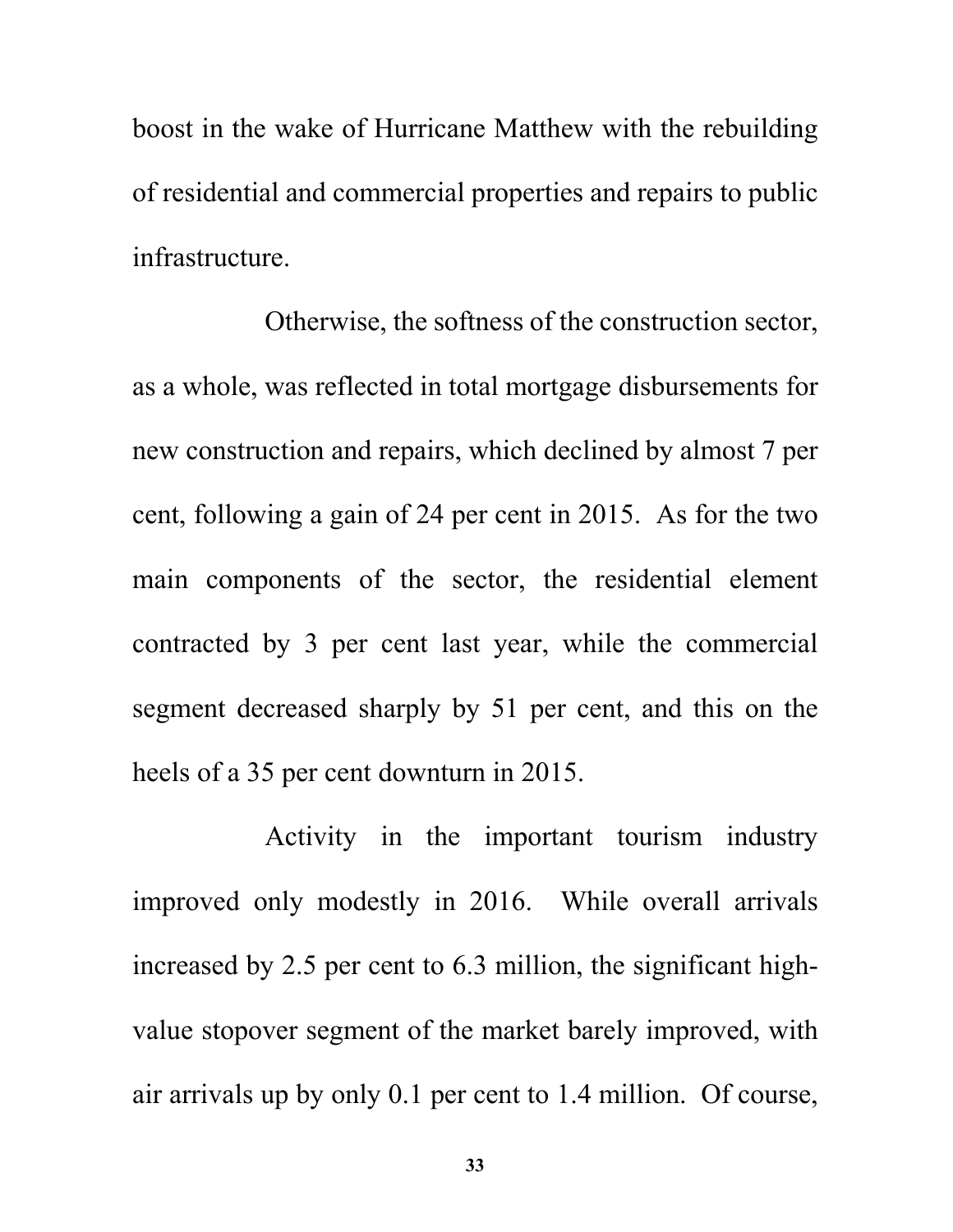the latter is the segment that is of particular significance for economic activity and employment in our country. However, the data unfortunately show that the level of stay-over visitors has essentially remained stagnant over the past twenty years, at or around the level recorded last year. Such lackluster performance is quite simply unacceptable and pales in comparison to the significant gains recorded in other major tourist destinations in the region.

Conditions in the labour market did improve modestly last year, although this reflected the temporary hiring related to the hosting of several international events, as well as one-off hiring for reconstruction in the wake of the hurricane.

Despite these near-term developments, the national rate of unemployment remains at an unacceptably high level of 11.6 per cent in November 2016. That is still a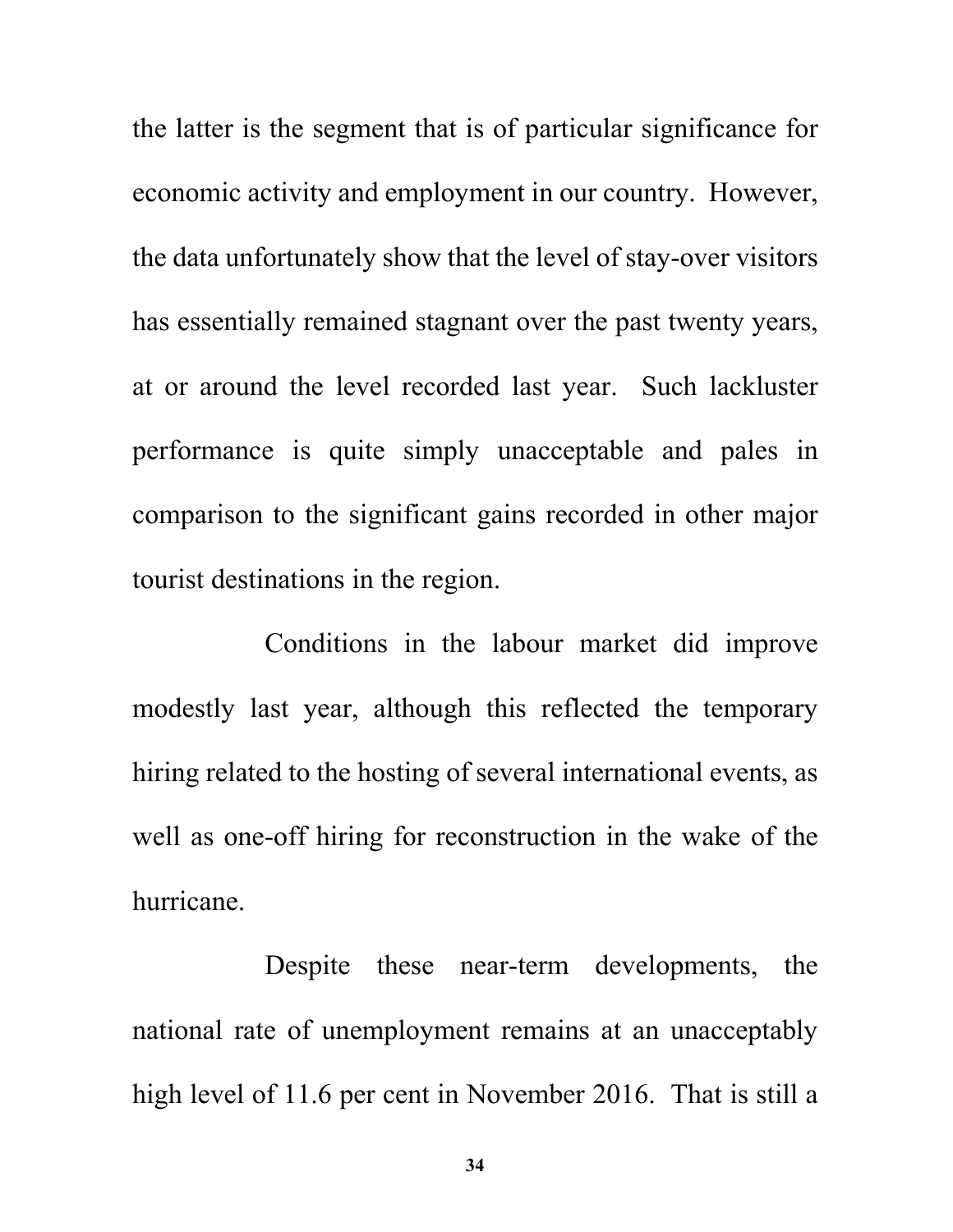far cry from the unemployment rate of 6.9 per cent that was recorded in 2001, during the favourable days of a previous FNM Administration.

Within the nation, the jobless rate stood at 12.9 per cent in New Providence while, in the second and third largest markets of Grand Bahama and Abaco, unemployment represented 13.3 per cent and 9.1 per cent of the labour force.

More troubling still, from both an economic and a social perspective, is the fact that our economy has not been able to generate sufficient new job opportunities for the youth of our nation. As I stressed earlier, our Government will address the scourge of youth unemployment, in collaboration with stakeholders, through specialized programmes focused on building essential job-related skills to enhance employability.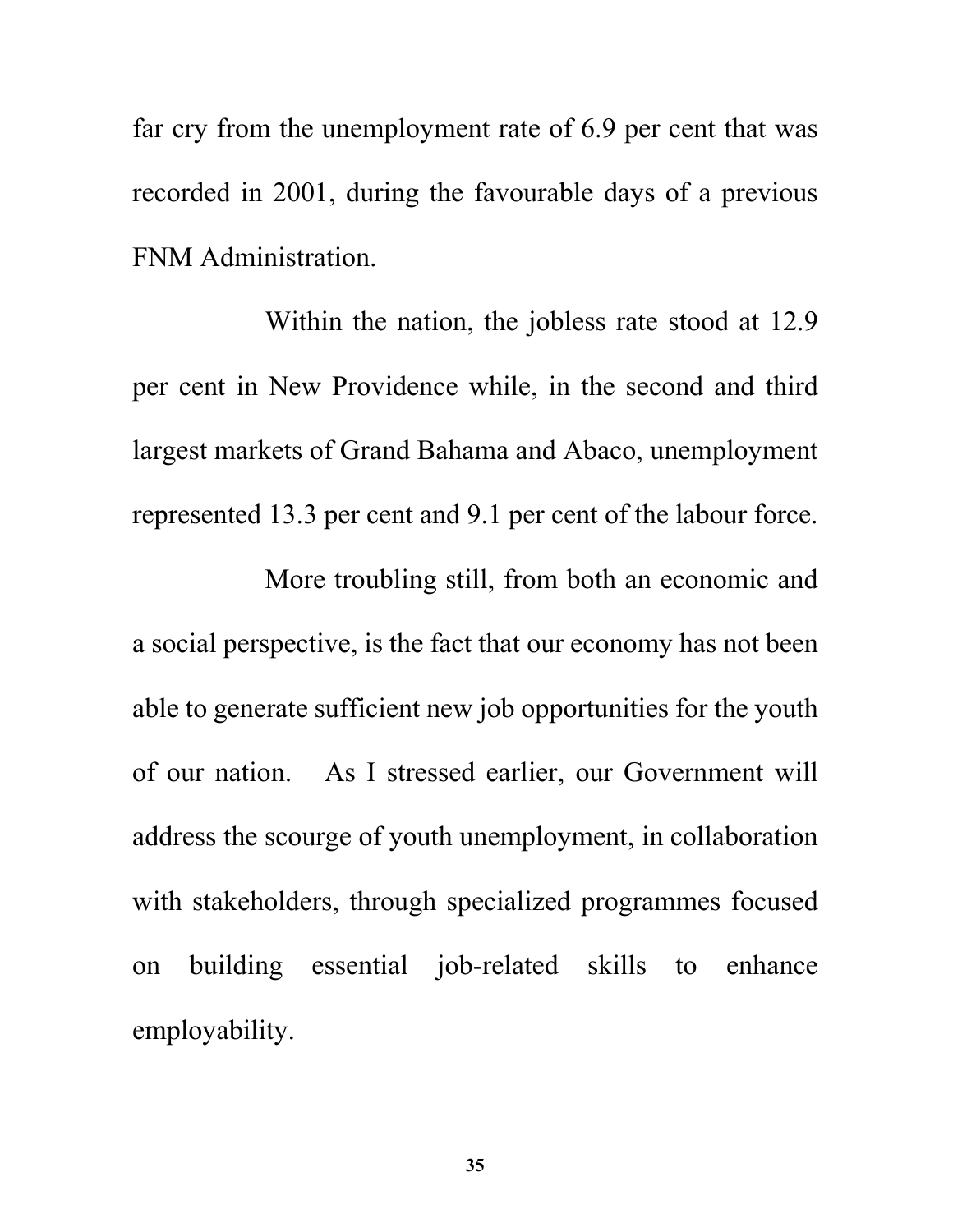Consumer price inflation last year remained muted, actually falling by 0.35 per cent, largely due to lower international oil prices, alongside the expected tapering of the pass-through effects of the VAT following its implementation. This outcome compared favourably to the 1.9 per cent rise in prices recorded in 2015.

As a result of world oil price developments, domestic fuel costs fell in 2016, with the average price of diesel and gasoline declining by 10.5 per cent and 10 per cent, respectively. This also translated into a reduction in the average fuel charge of Bahamas Power and Light, by over 50 per cent to 9.8 cents per kilowatt hour in September. However, during the first quarter of this year, domestic fuel costs rebounded with both gasoline and diesel prices up by roughly 15 per cent, due to efforts by the major world producers to restrain supply.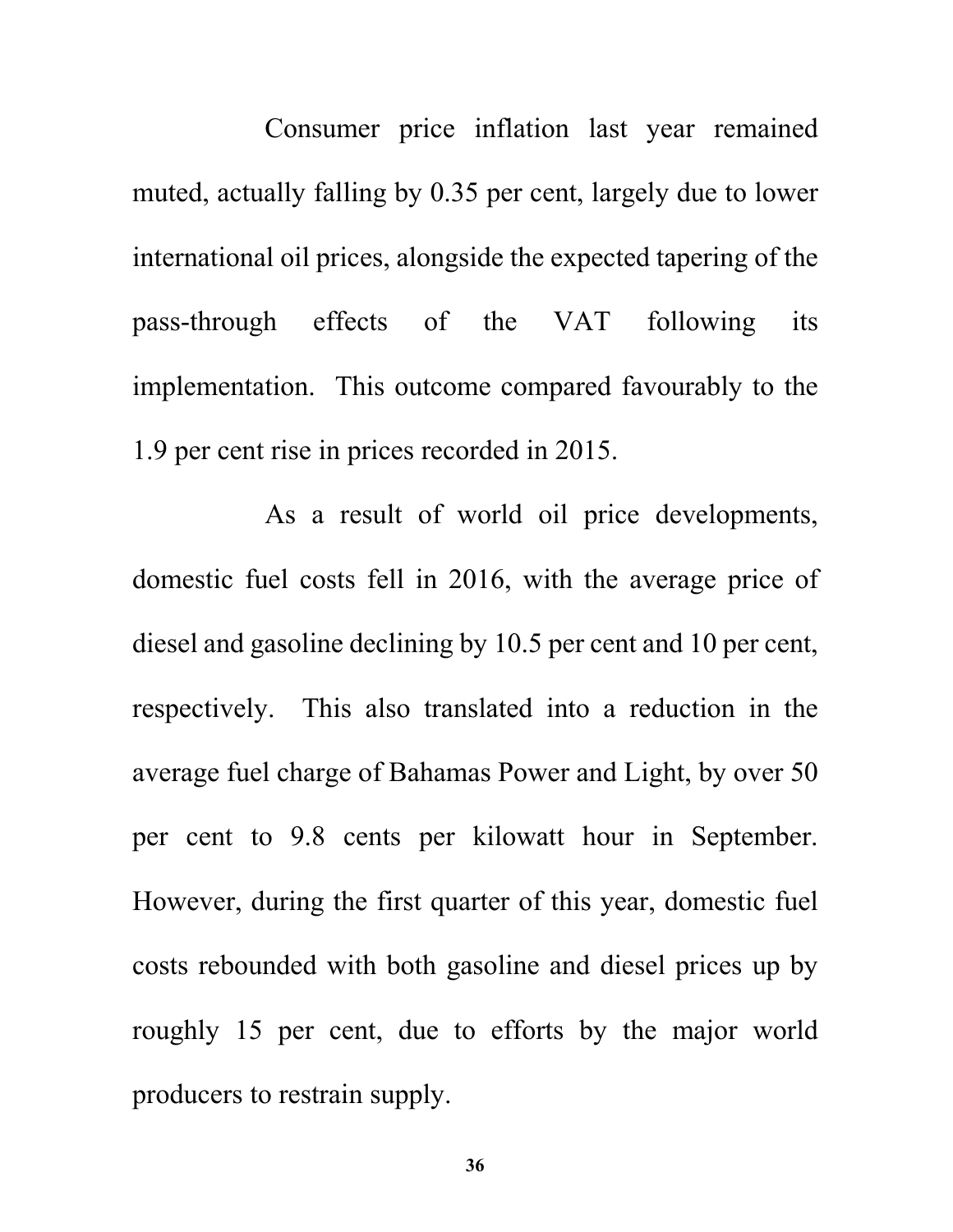As for the Balance of Payments, the Current Account deficit declined slightly in 2016, to a level of \$1.1 billion, benefitting from re-insurance inflows to finance posthurricane reconstruction. The merchandise trade deficit shrank by almost 12 per cent to \$2.3 billion, largely due to a fall in both non-oil and net fuel imports.

The surplus on the capital and financial account narrowed from \$350 million in 2015 to \$33 million last year. Influential in this development was the repayment of net short-term liabilities by the commercial banks, to the tune of \$306 million. Net public sector loan inflows more than doubled to \$211 million, partly due to the receipt of the proceeds of the Government's US \$100 million loan.

External reserves rose by \$92 million during 2016 to a level of \$904 million. At end-December, they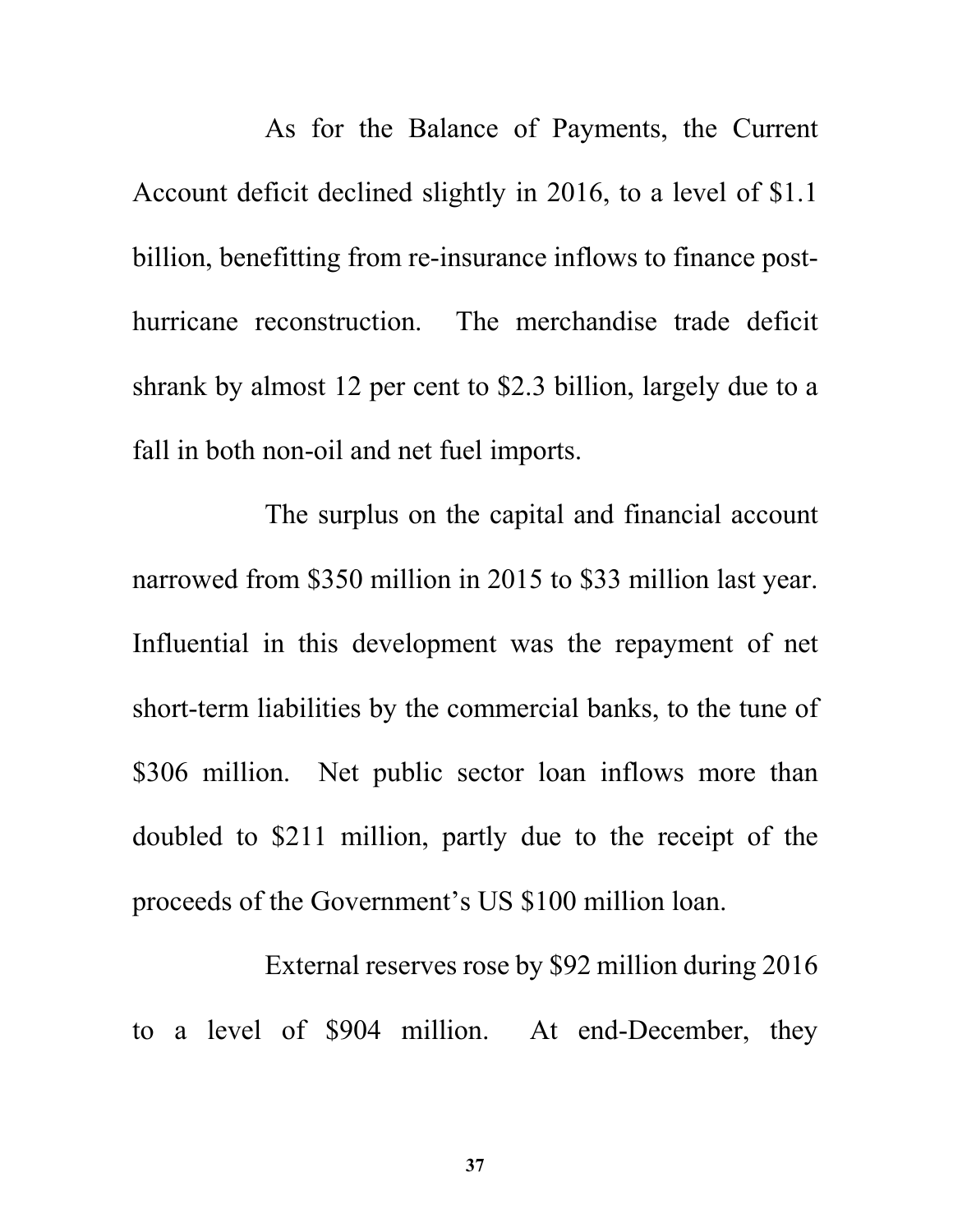represented 16.8 weeks of total merchandise imports, up from 13.3 weeks in 2015.

As for other monetary developments, bank credit quality improved significantly last year, due to the sale by one institution of several tranches of its non-performing portfolio. As well, the commercial banks continued their ongoing loan restructuring activities.

Based on these developments, total private sector loan arrears fell sharply by 17 per cent to \$1.0 billion and the ratio of arrears to total loans was lowered by over 3 percentage points to 17.1 per cent. These trends continued through the first quarter of 2017, as total private sector arrears fell by a further 2.6 per cent.

The near-term outlook for domestic economic activity appears modestly positive in 2017, with the phased opening of the Baha Mar resort and the ongoing support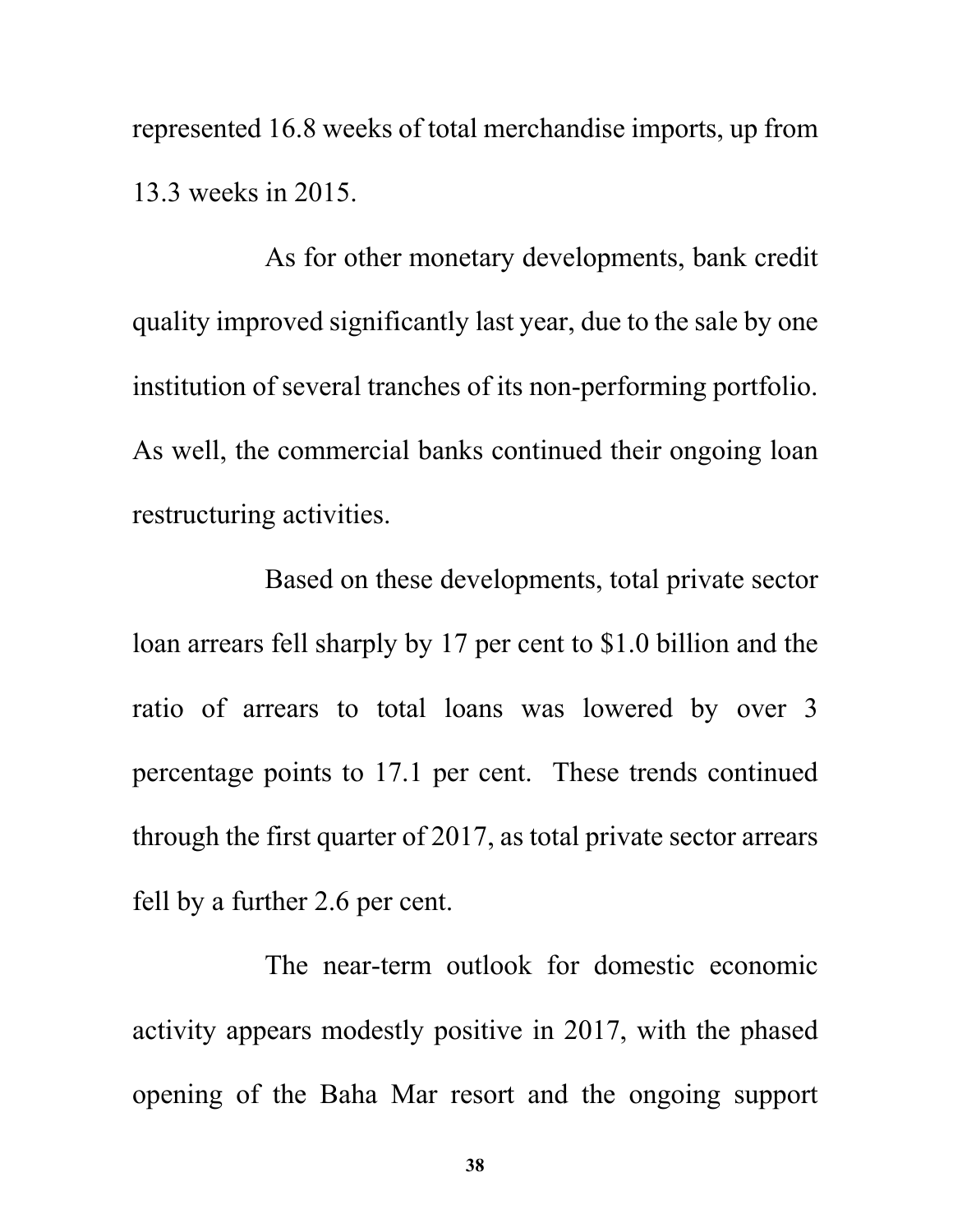provided by other foreign investment-led projects. Projected developments in the U.S., as I mentioned earlier, will also provide modest stimulus to economic activity in the shortterm.

In its latest World Outlook, the IMF projects the Bahamian economy to expand by 1.4 per cent this year, followed by 2.2 per cent in 2018. However, such growth in the near term reflects developments in the tourism sector with the opening of Baha Mar providing a boost over a couple of years.

Going forward, real growth of the economy is expected to be restrained by the ongoing influence of structural impediments, such as the ease of doing business and skill mismatches, with the rate of growth receding to around 1.3 per cent per year at the start of the next decade.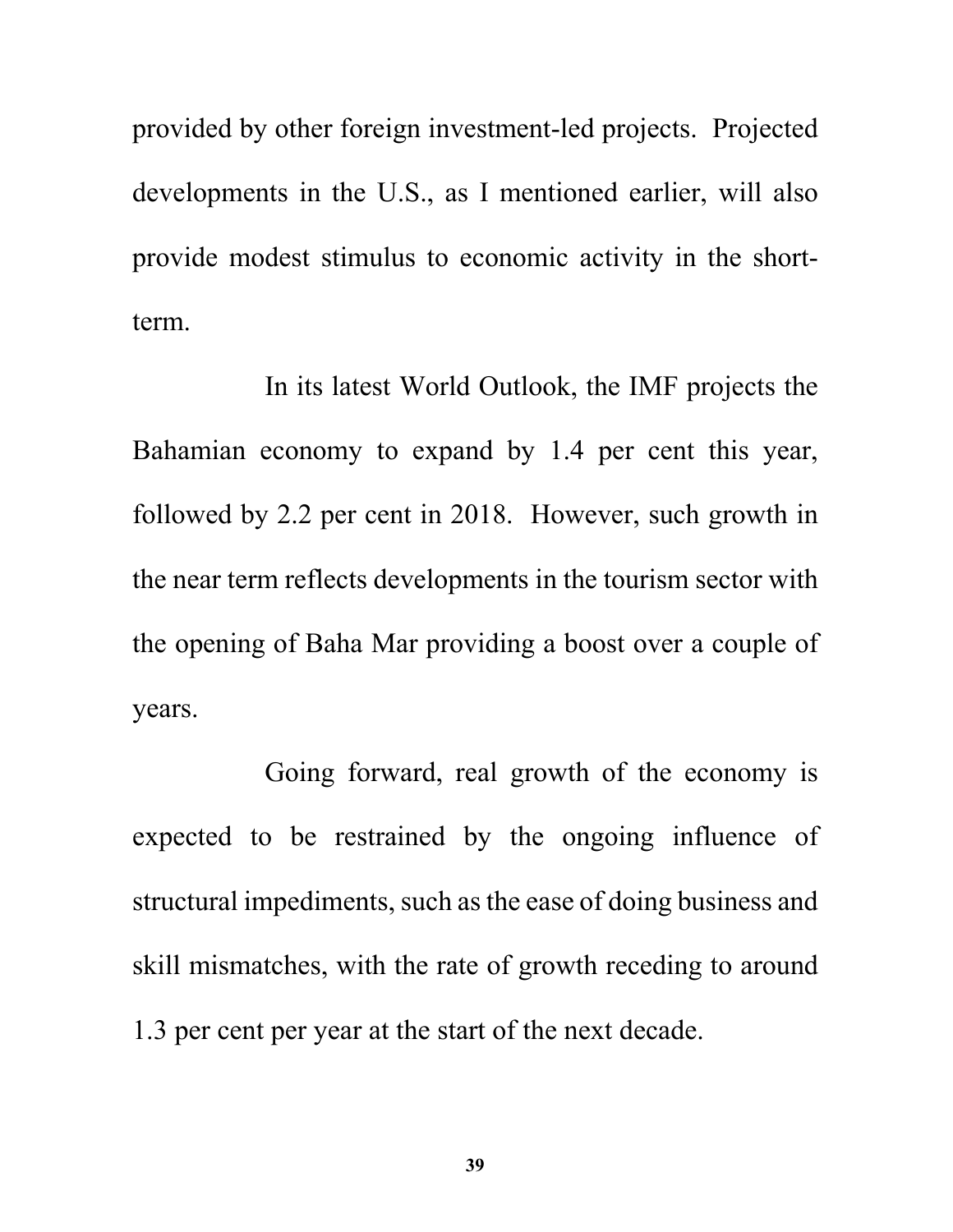It is precisely these types of unacceptable and inadequate economic growth trends that are of critical concern to our Government. We are thus firmly committed to delivering on the commitments that are set out in our 2017 Manifesto and pursuing our stated policy initiatives to address the important structural impediments to stronger growth and job creation.

We can do better than the growth rates projected by the IMF; we must do better; and we will do better.

#### V. FISCAL PERFORMANCE IN 2016/17

I now turn to fiscal performance in the 2016/17 fiscal year.

I would stress, at this juncture, with our very recent coming to Office that it is not for me to attempt to justify the actions of our predecessors, nor the fiscal impacts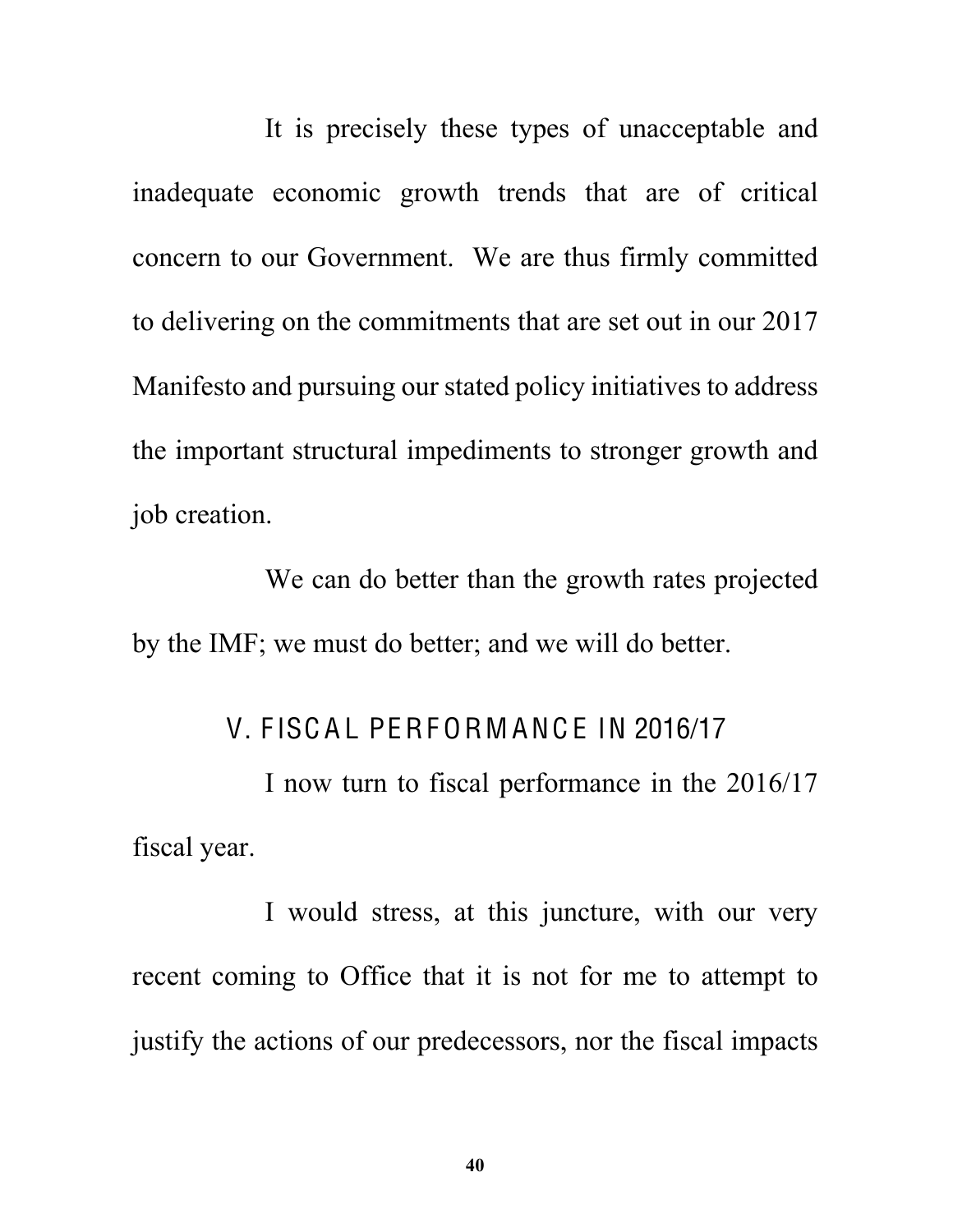of those actions. However, for the sake of transparency and understanding on the part of the Bahamian public, I do want to describe the facts of the fiscal situation objectively and as they present themselves.

To foreshadow what I am about to discuss, let me be quite blunt: the fiscal situation in the current fiscal year is far bleaker than we could ever have imagined. Our predecessors have literally left us with a cupboard that is bare.

The stark facts are as follows. The Deficit outturn in the current fiscal year features a significant deterioration as compared to the fiscal projections contained in the previous Administration's final Budget. While they had forecast a GFS Deficit of \$100 million, the actual outturn is now expected to be on the order of \$500 million. That is an astonishing five times the Budget forecast of only twelve months ago. The sharp deterioration in the state of the public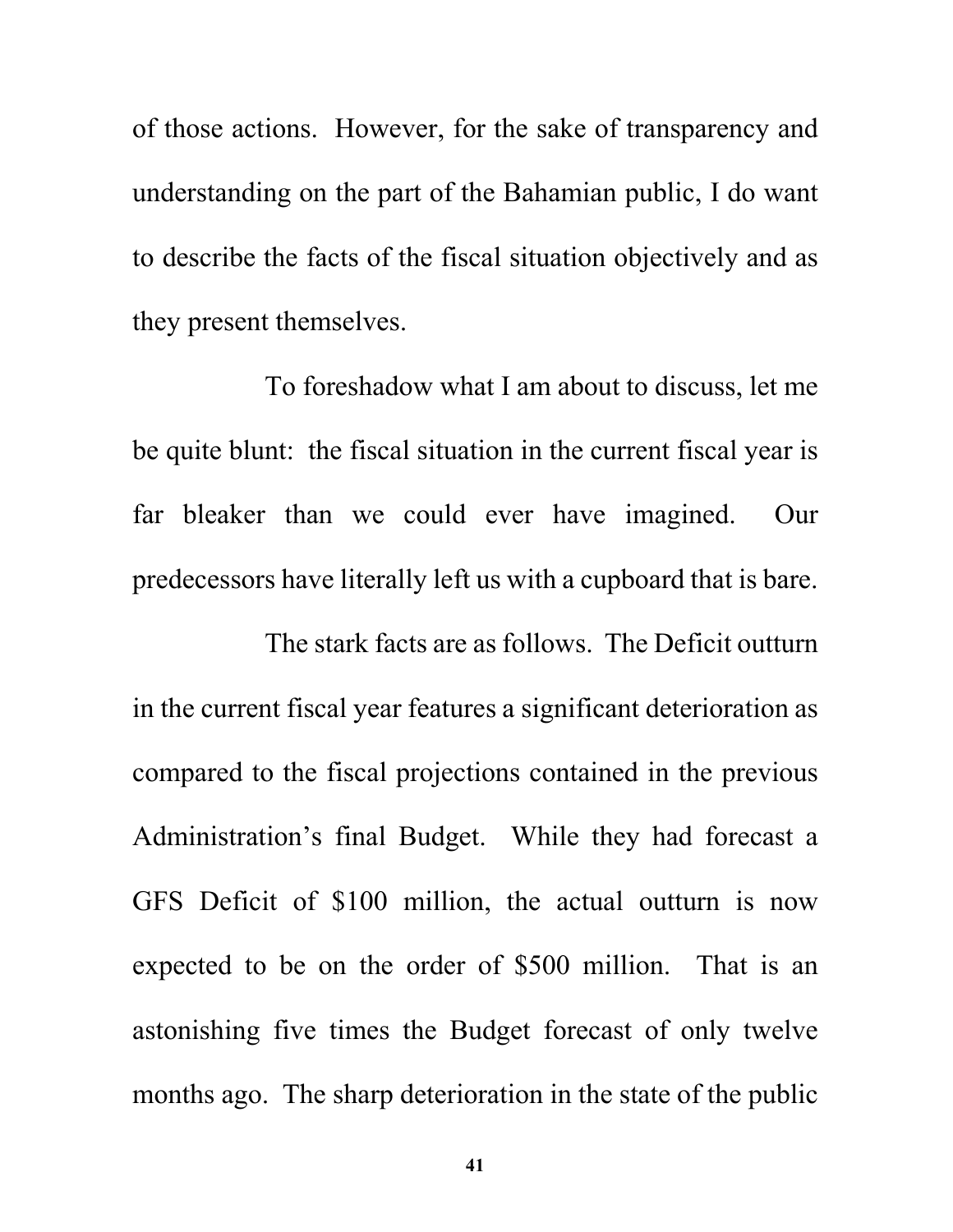finances in 2016/17 did admittedly flow, to some extent, from the multi-faceted impacts of Hurricane Matthew in early October 2016. On one hand, the hurricane severely dampened economic activity in October, with the impact extended and through to the fourth quarter of the year. As a result, it is estimated that real GDP in 2016 posted a zero rate of growth for the year as a whole, as compared to the Budget forecast of 0.5 per cent growth. This directly weakened revenue collections.

Recurrent Revenues were also reduced through the effects of the exigency order implemented by our predecessors, as a means of providing relief to those impacted by the hurricane. In combination, these factors resulted in a shortfall in Recurrent Revenue collections to the tune of \$216 million, to a level of \$1,960 million vs. the \$2,176 million budgeted. Weaker revenues thus account for a significant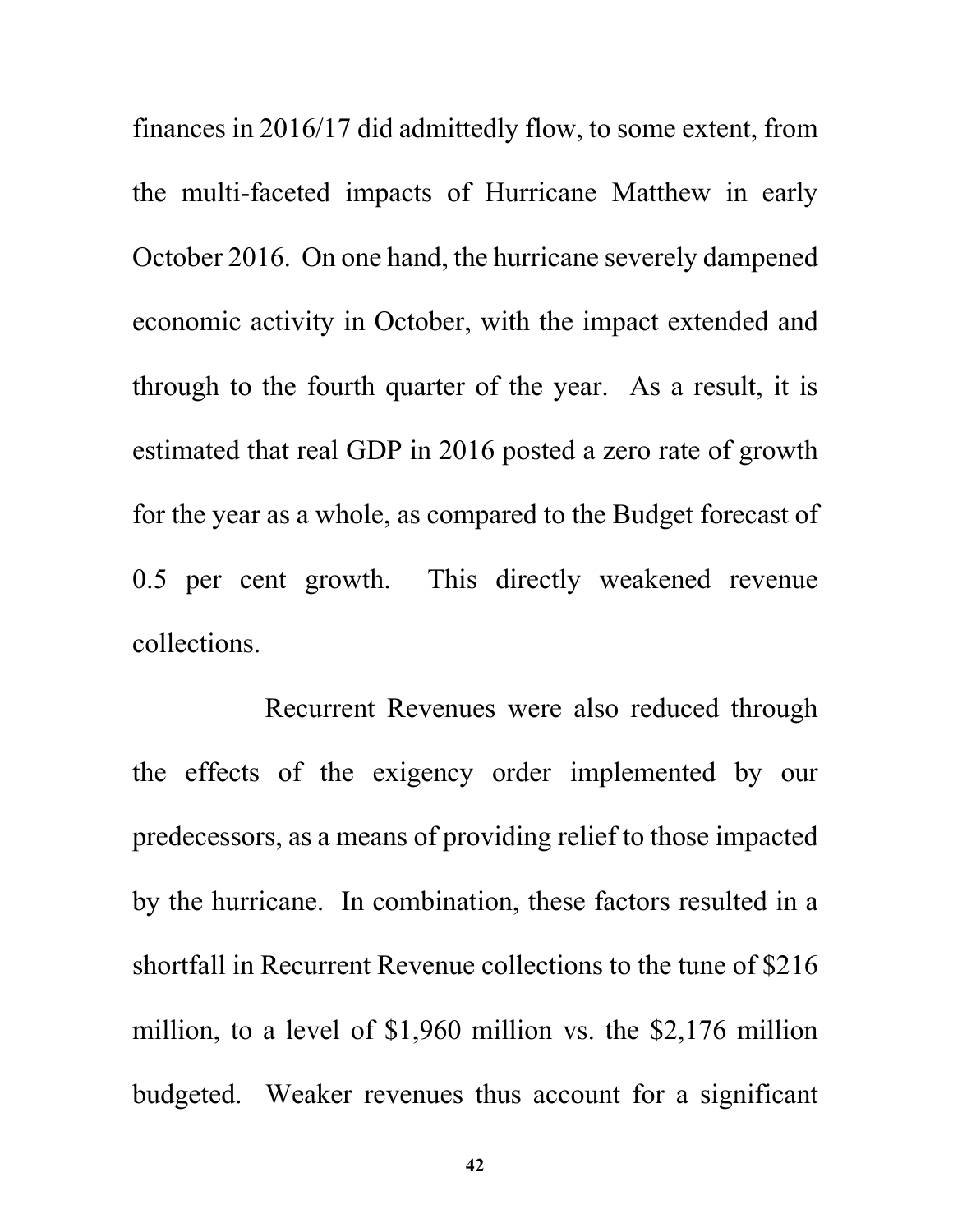portion of the \$400 million slippage in the GFS Deficit in the current fiscal year.

Hurricane Matthew also affected the expenditure side of the Budget, through the actions implemented by the Government to assist in the rebuilding efforts and the repair of public infrastructure. For example, the capital expenditures of the Ministry of Public Works were bolstered by over \$55 million above and beyond its Budget allocation. Total Capital Expenditures thus amounted to \$310 million vs. the \$242 million budgeted.

In addition, Recurrent Expenditures during the year amounted to some \$137 million more than had been forecast, i.e., \$2,458 million vs. \$2,321 million. Key contributors to this increase were a higher level of Debt Redemption, at \$21 million, as well as higher interest payments on Government debt, at \$27 million.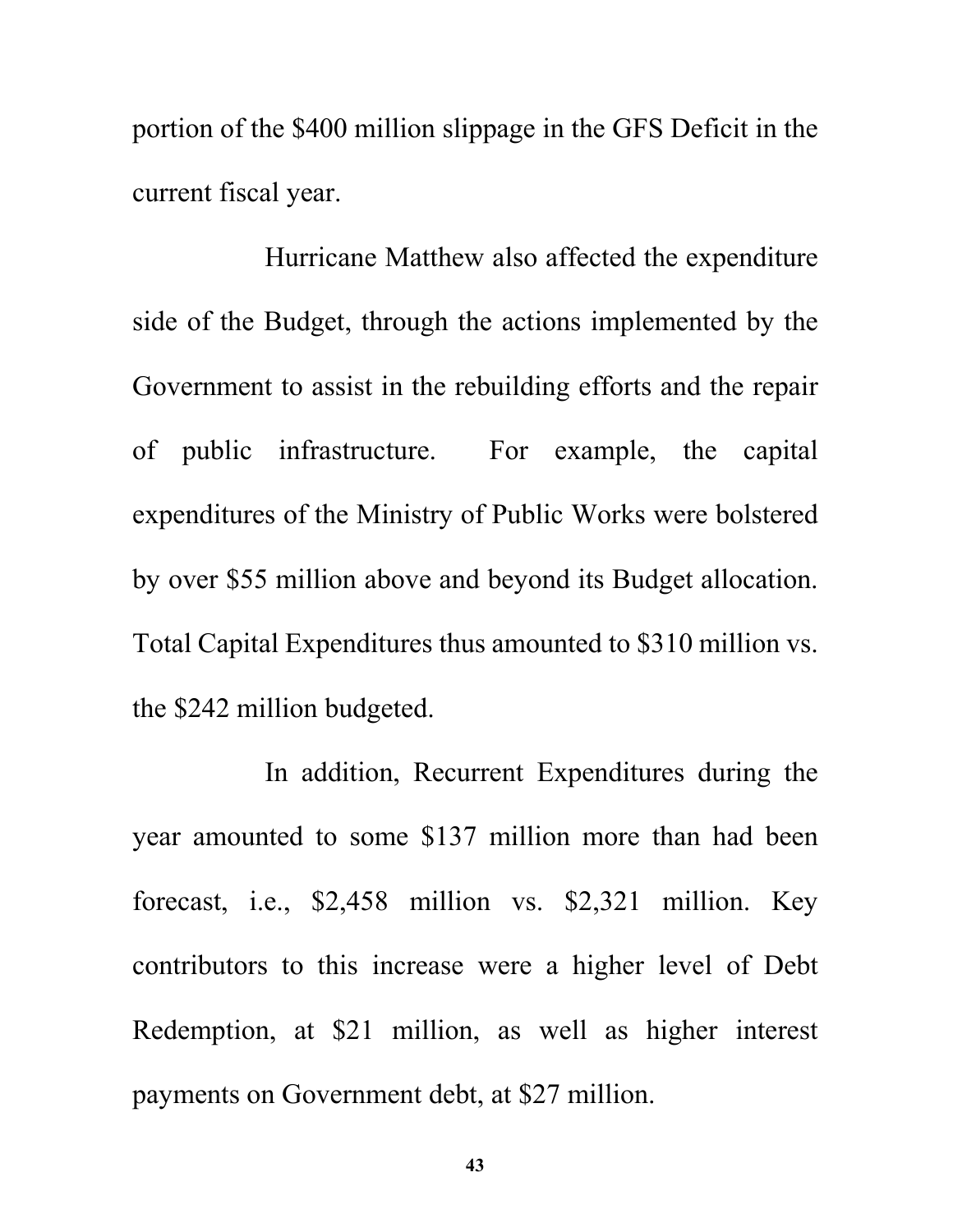Total Government Direct Debt at the end of the 2016/17 fiscal year is estimated to amount to \$6.5 billion, or 71.5 per cent of GDP.

However, that is not the end of the story in the current fiscal year. It is also important to note that the combination of revenue shortfalls and accelerated spending has contributed to a greater than usual backlog of payments and commitments as we approach the end of the fiscal year. The latest information has this backlog in excess of \$300 million and it is possible that this number could increase before the end of the year as we get a greater understanding of the many deals of the former Administration. This high level of outstanding payables is directly responsible for the Government seeking emergency funding to meet the obligations of the 2016/2017 budget, as vendors are clamoring for payments. It is our intention to fully pay all of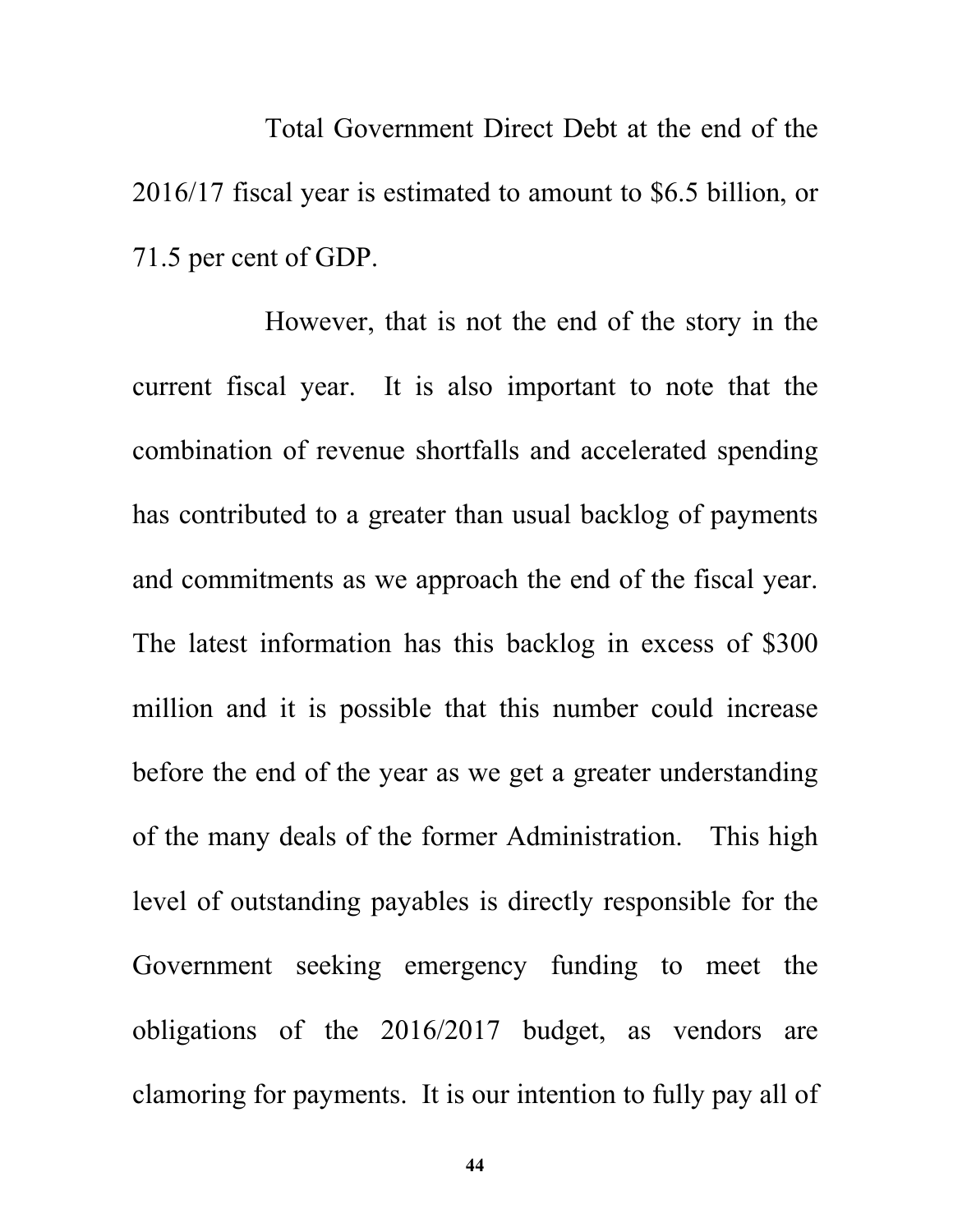this backlog of payments and commitments this fiscal year and minimize, to the greatest extent possible, any carryovers into the 2017/18 fiscal year.

I would also stress that this funding does not indicate insolvency but rather gross imprudence in the management of the fiscal affairs by our predecessors, as demonstrated by the large amount of financial commitments made in the run-up to the General Election.

VI. REVENUE MEASURES IN THIS BUDGET Mr. Speaker,

Before I turn to a review of the fiscal outlook for the 2017/18 fiscal year and beyond, it is appropriate that I first begin with a discussion of the various revenue measures that are being announced in this Budget Communication, as these will have a direct impact on the Government's projections for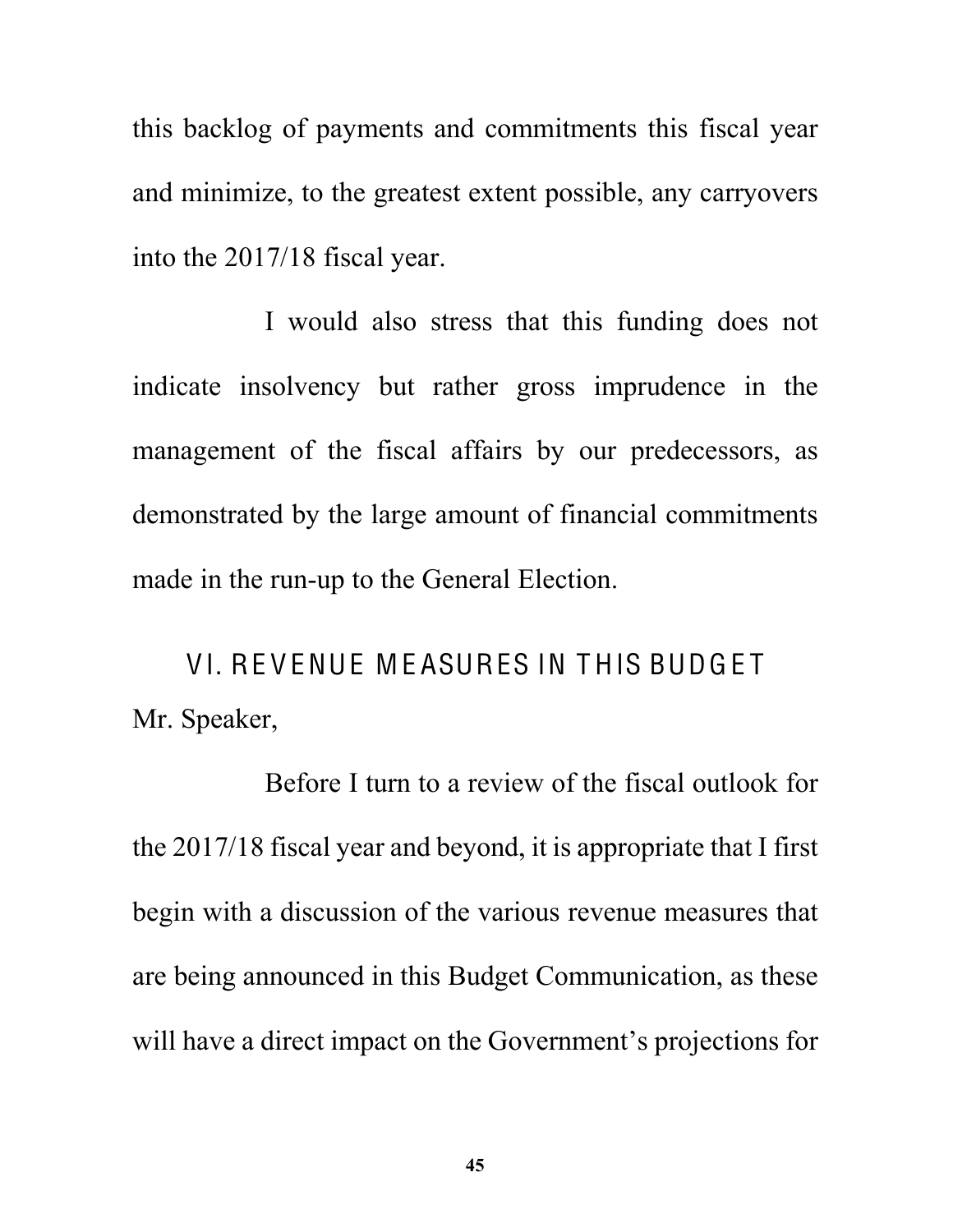Recurrent Revenues going forward. Specifically, I am today announcing a number of revenue measures that are designed to:

- provide prompt effect to some of our Government's commitments to Bahamians;
- provide further tax relief to consumers and businesses through customs and excise duty rate reductions; and
- enhance administration and compliance in respect of our major taxes.

The details on these various measures are set out in an Annex to the Budget Document. Needless to say, the extent of tax relief that we are responsibly able to announce at this time is severely constrained by the very grave fiscal position that we have inherited from the previous Administration. The implementation of the other tax relief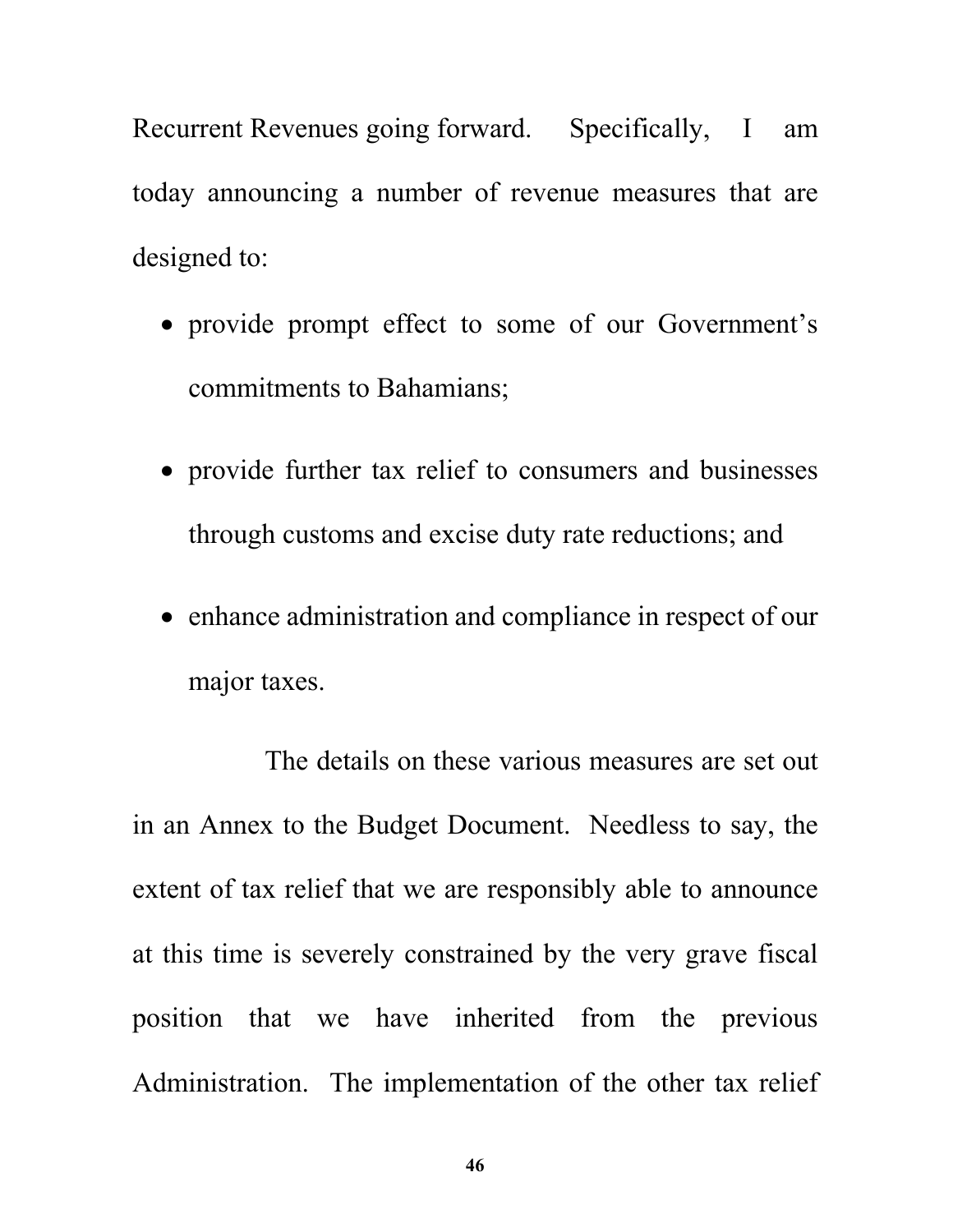commitments in our Manifesto must therefore be deferred until we have succeeded in putting in place the measures that will result in a more sustainable fiscal structure that leads to the elimination of deficit financing and a lower burden of debt.

#### Commitments to Bahamians

As for the measures that respond immediately to our commitments to citizens and businesses:

• we are reducing the rate of Business License tax from 1.5 per cent to 1.25 per cent of turnover and, for hotels with turnover exceeding \$400 million, from 1.25 per cent to 1 per cent of turnover, the latter to follow through on a commitment of the previous Administration to Brookfield, the owners of Atlantis; this arrangement also calls for further reduction in their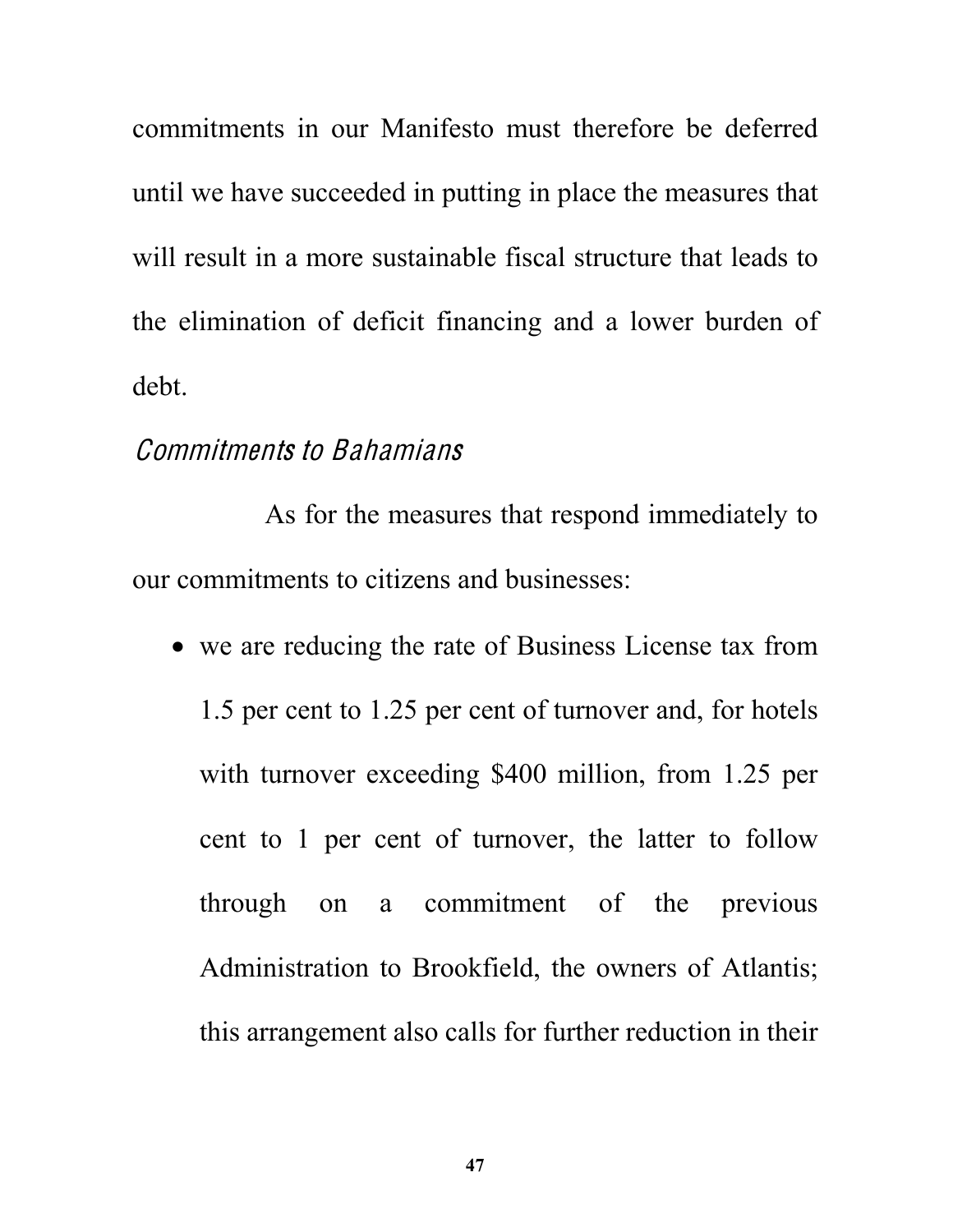business licence fee in the next year and reductions in duty on salmon and shrimp;

- we are extending the City of Nassau Revitalization Act for a further year, to June 30, 2018;
- we are extending the Family Island Development Encouragement Act for a further year, to June 30, 2018; and
- to facilitate access to medical supplies and equipment, we are eliminating Customs duties on products such as: X-ray machines and parts; breathing apparatus and masks; ophthalmic instruments and appliances; blood grouping reagents; nutritional preparations for tube feeding; dental cements and fillings and bone reconstruction cements; medical gel; sterile tissue adhesives; and parts for carriages for disabled persons.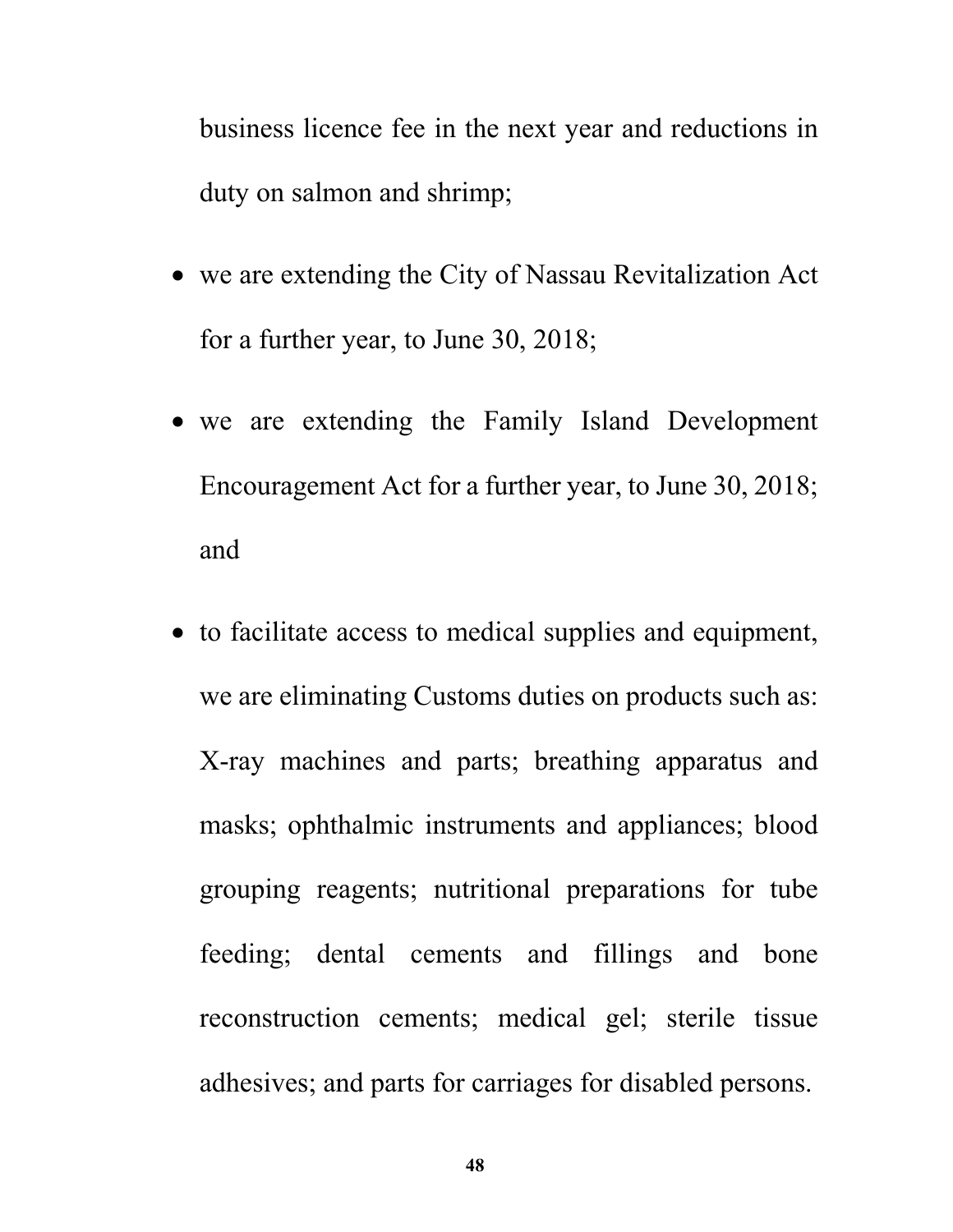### F urther Tax Relief Measures

Within the measures that we are implementing to provide further tax relief to individuals and businesses:

- we are eliminating or reducing import duties on a number of food and beverage products, including: milk, yogurt and ice cream; bread, cakes, pastries and chips; salmon fillet; shrimp and prawns; pastas and pizza sauce; fruit drinks; canned or preserved vegetables; jams, fruit jellies and marmalades and fruit or nut purees; mixtures of fruits and nuts; and soy sauce;
- we are eliminating or reducing import duties on a number of personal care and other personal products, as well as household items, including: shampoo; hair products; soap; toilet tissue; low-flow shower heads; sunglasses; exercise and gym equipment; clothes hangers; shoe parts; water heater parts; sound and video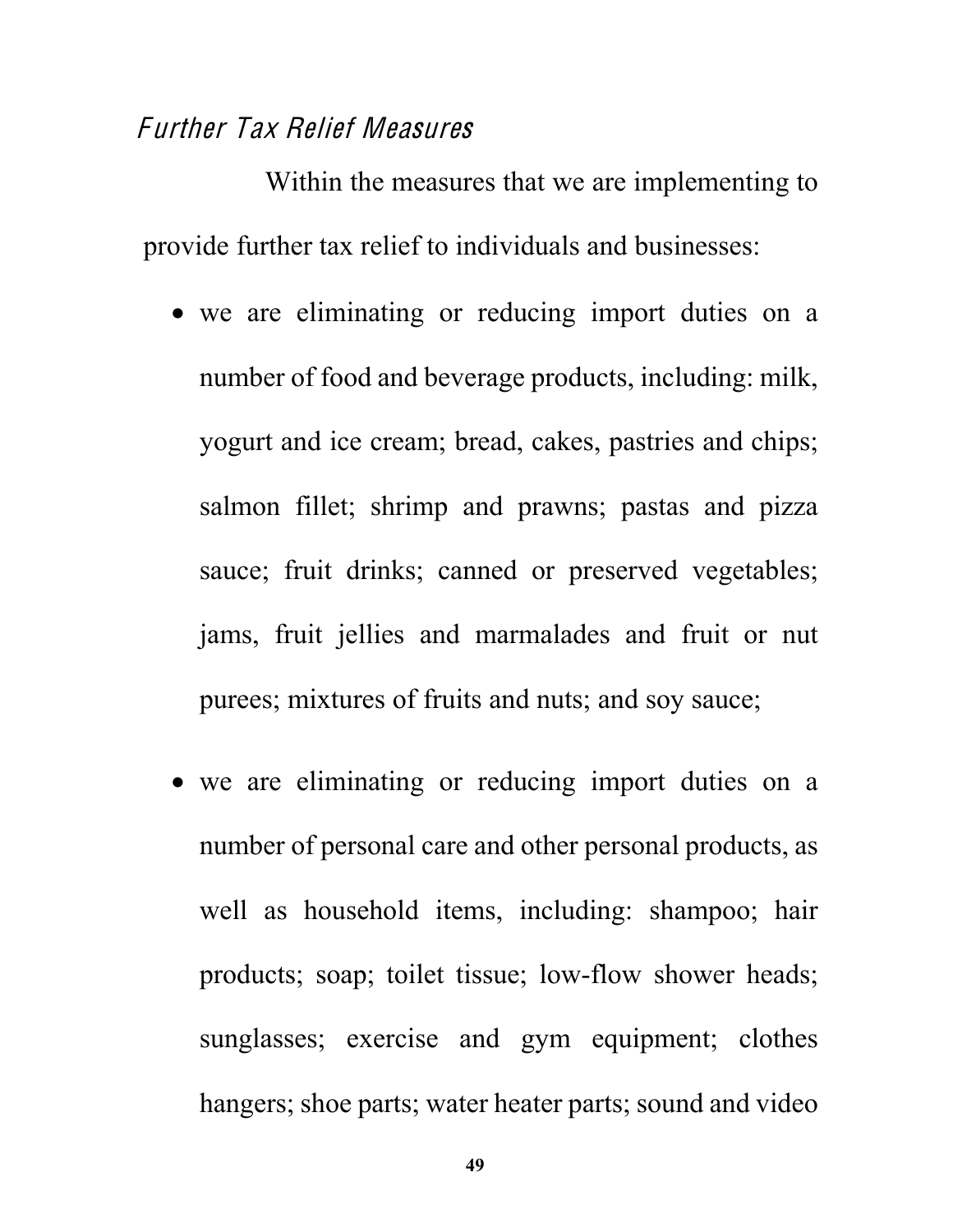equipment parts; microphones; massage apparatus; fans and air purifiers; toys; primary cell batteries; lead acid accumulators batteries; rodenticides and insecticides; and tires and inner tubes and paints;

- we are eliminating or reducing import duties on a number of building materials, including: sheets of veneers; wood flooring of various materials; wooden forms for concrete pouring; wooden posts and beams; asphalt shingles; Durock and cement panel boards; and other cement panels and sheets;
- we are reducing the excise duty on electric motorcycles, from 65 per cent to 25 per cent;
- we are providing duty exemption on equipment and machinery specifically designed for ground repair,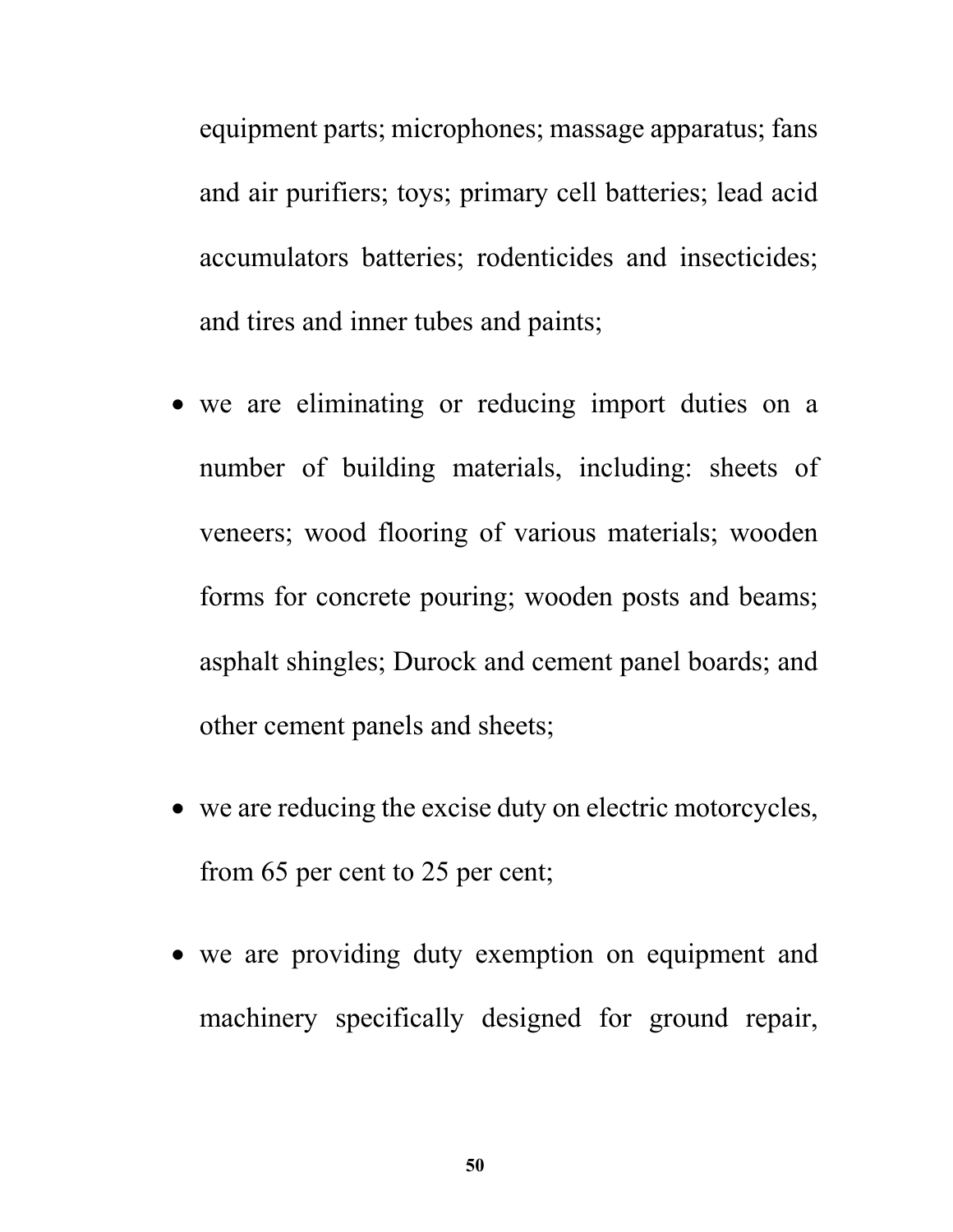maintenance and service of cruise ships and sea vessels that conduct domestic and international travel;

• we are providing duty exemption on imported original artwork, once approved under the conditions outlined by the National Art Gallery.

## Enhancing Tax Administration and Compliance

We are introducing measures that seek to enhance tax administration and compliance, thereby securing Government revenues. Specifically, we are amending the Customs Management Act to add definitions in the Interpretation Section of the Act to better accommodate a paperless Customs process.

## VII. FICAL POLICY IN 2017/18 AND BEYOND The 2017/18 F iscal Year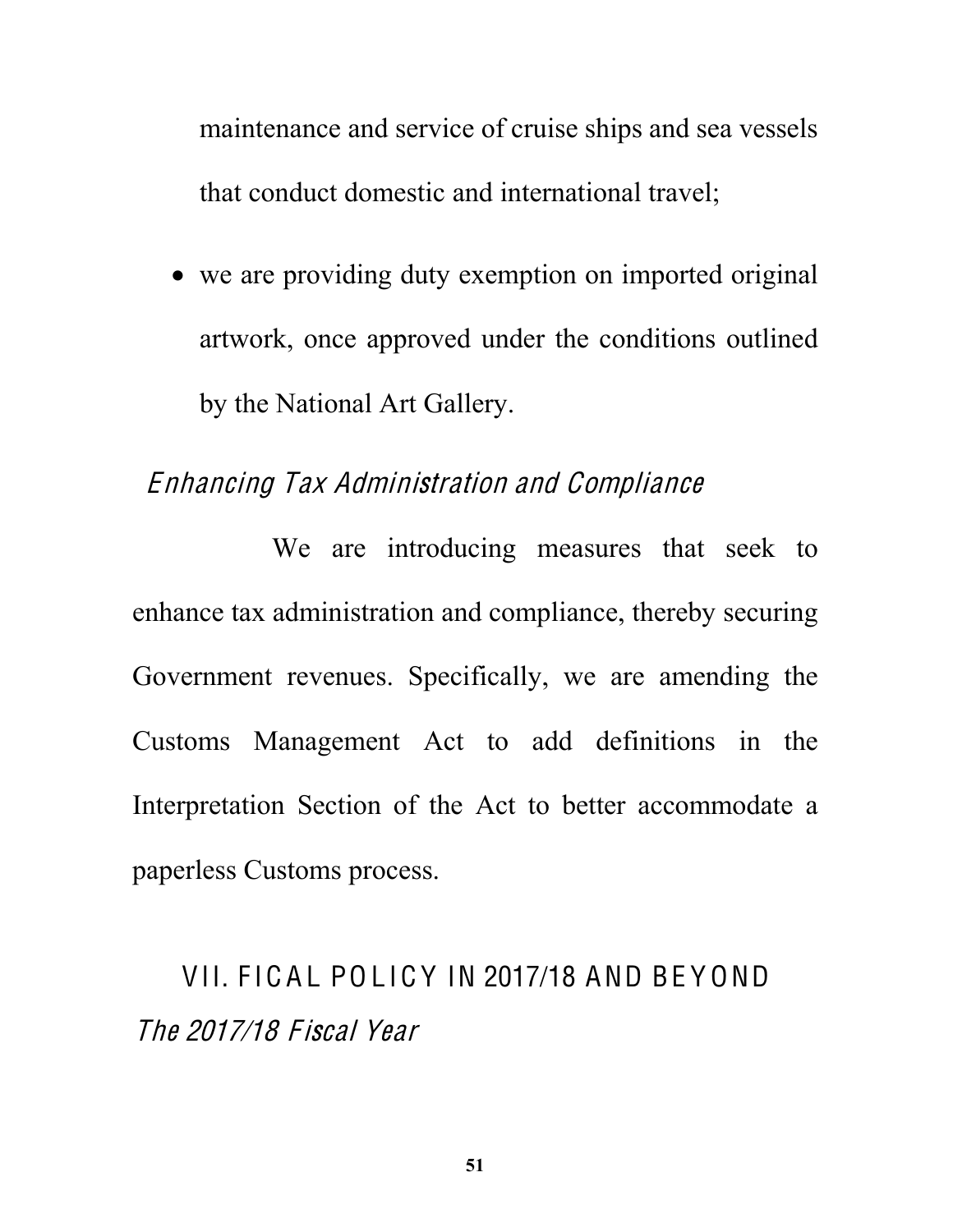As for the fiscal outlook going forward, I want to signal that the expenditure figures that are presented in the Estimates tabled here today represent the outcome of ongoing work at the Ministry of Finance in collaboration with the various Ministries and Departments. It should go without saying that, since our Government has only very recently come to Office, we simply have not had the time required to perform an in-depth and thorough review and assessment of both Recurrent and Capital Expenditures, nor of the efficiency and effectiveness of our revenue system. I will return to these issues shortly.

With that in mind, I now turn to a discussion of the projected fiscal situation in the 2017/18 fiscal year.

Recurrent Expenditure next year is posted at a level of \$2,676 million, which represents an increase of \$218 million over the \$2,458 million outturn for 2016/17.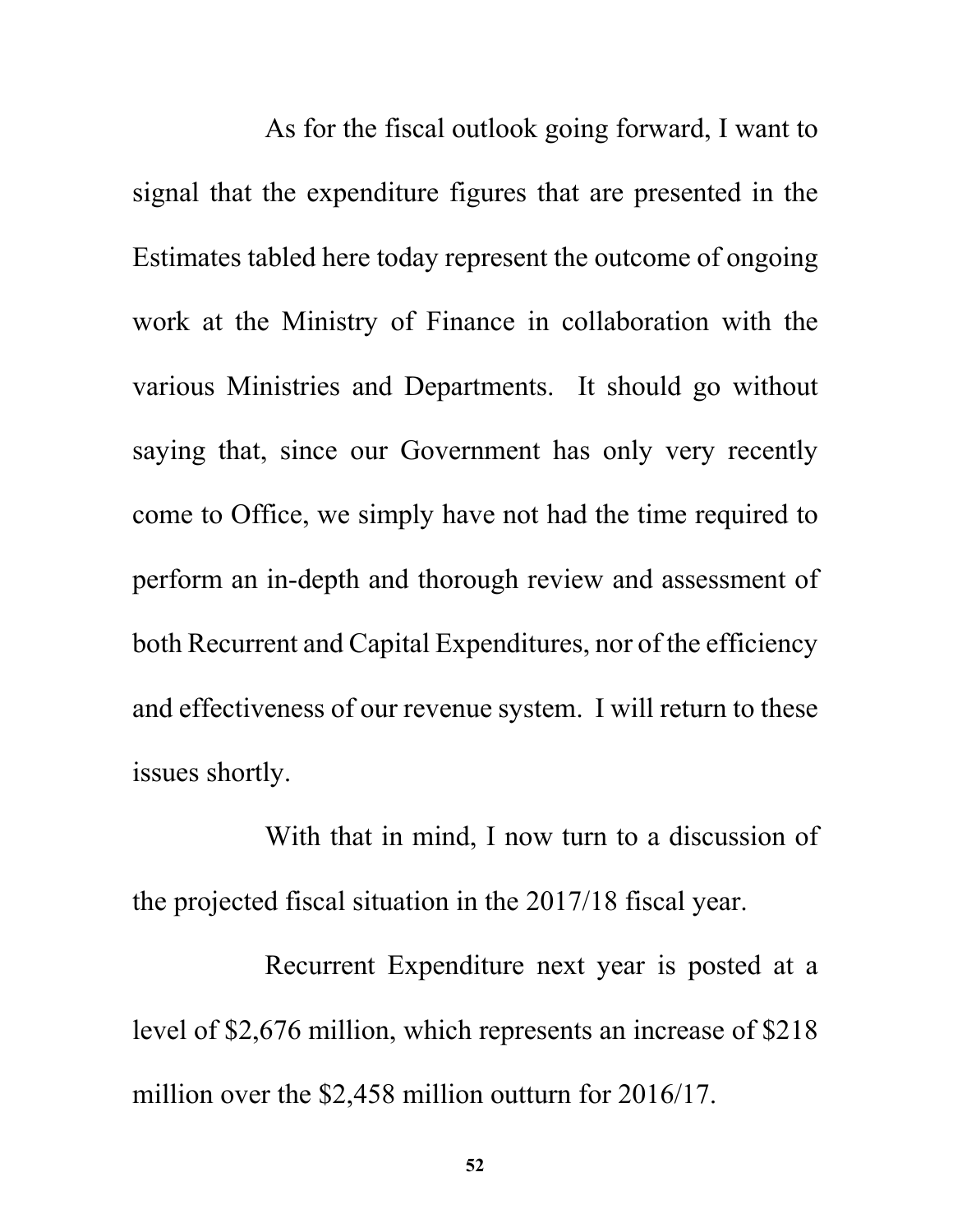A significantly higher level of Debt Redemption of \$125 million, from \$308 million to \$433 million, accounts for the lion's share of the spending increase—and is primarily explained by refinancing activities.

Of the remaining rise in Recurrent Expenditure, of \$93 million, the following increases are noteworthy:

- \$40 million to the Ministry of Health for the NHI Authority;
- within the Ministry of Public Service and National Insurance, \$35 million for medical insurance premiums; \$16 million for pensions; \$6 million for gratuities; and \$10.6 million for office rent;
- for the Royal Bahamas Police Force, \$5.6 million to cover the balance of overtime payments; and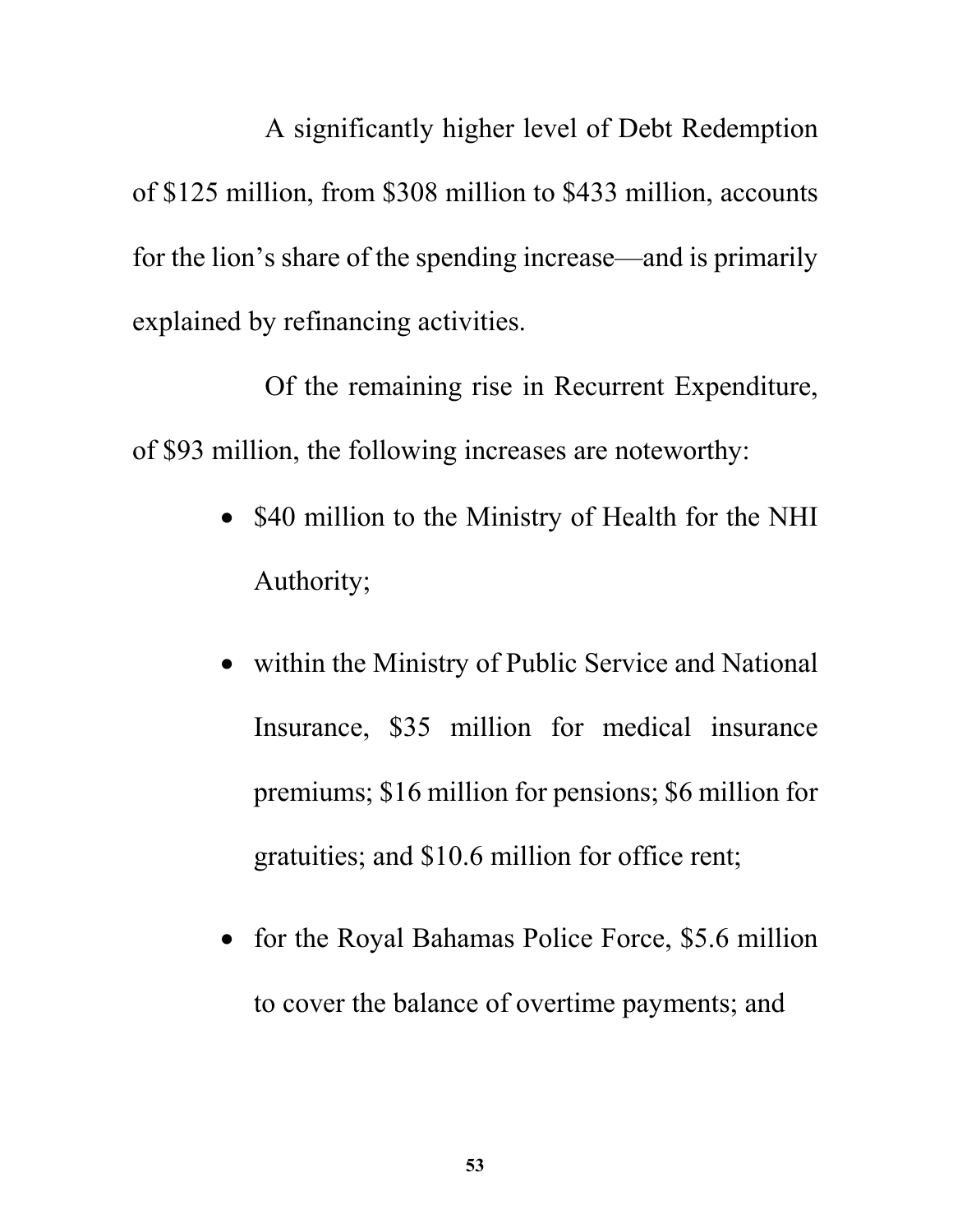• overall the budget includes a \$27 million increase for persons engaged during the 2016/2017 fiscal year, \$8 million for increments and \$7.5 million to accommodate payments as per industrial agreements with various public sector unions.

As these other increases total some \$155 million, it may be seen that, in reality, we have held the line on expenditure and are accommodating only the highest priority obligations.

Capital Expenditure in 2017/18 is projected at \$230 million, down from the hurricane-impacted level of \$310 million in 2016/17, to represent 2.5 per cent of GDP, which is fully in line with historical trends.

For its part, Recurrent Revenue for 2017/18 is projected to return, post-hurricane, to the trend ratio to GDP that had been targeted through the previous Administration's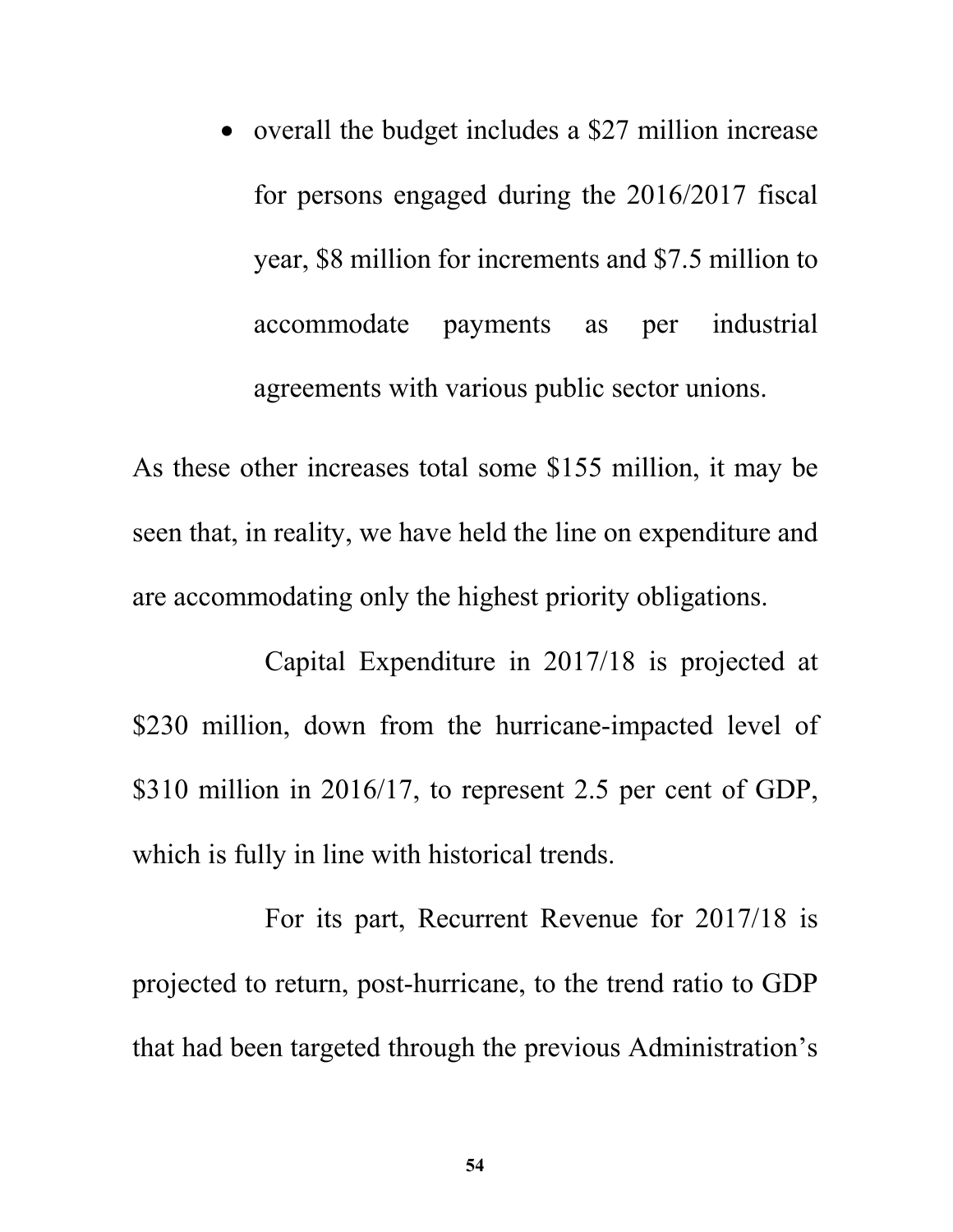programme of revenue reform, including VAT implementation. Accordingly, with the somewhat more buoyant growth in the economy that is projected for both 2017 and 2018, and including the fiscal impact of the revenue measures in this Budget, Recurrent Revenue is forecast at \$2,150 million in the coming fiscal year, up \$190 million from the previous, depressed year.

On the basis of these projected fiscal developments, the GFS Deficit in 2017/18 is targeted at \$323 million, or 3.5 per cent of GDP. While that is a marked improvement from the estimated \$500 million deficit recorded this year, it is still higher than the \$310 million deficit posted in 2015/16.

With an ongoing Deficit of the magnitude projected for the upcoming year, the level of the Government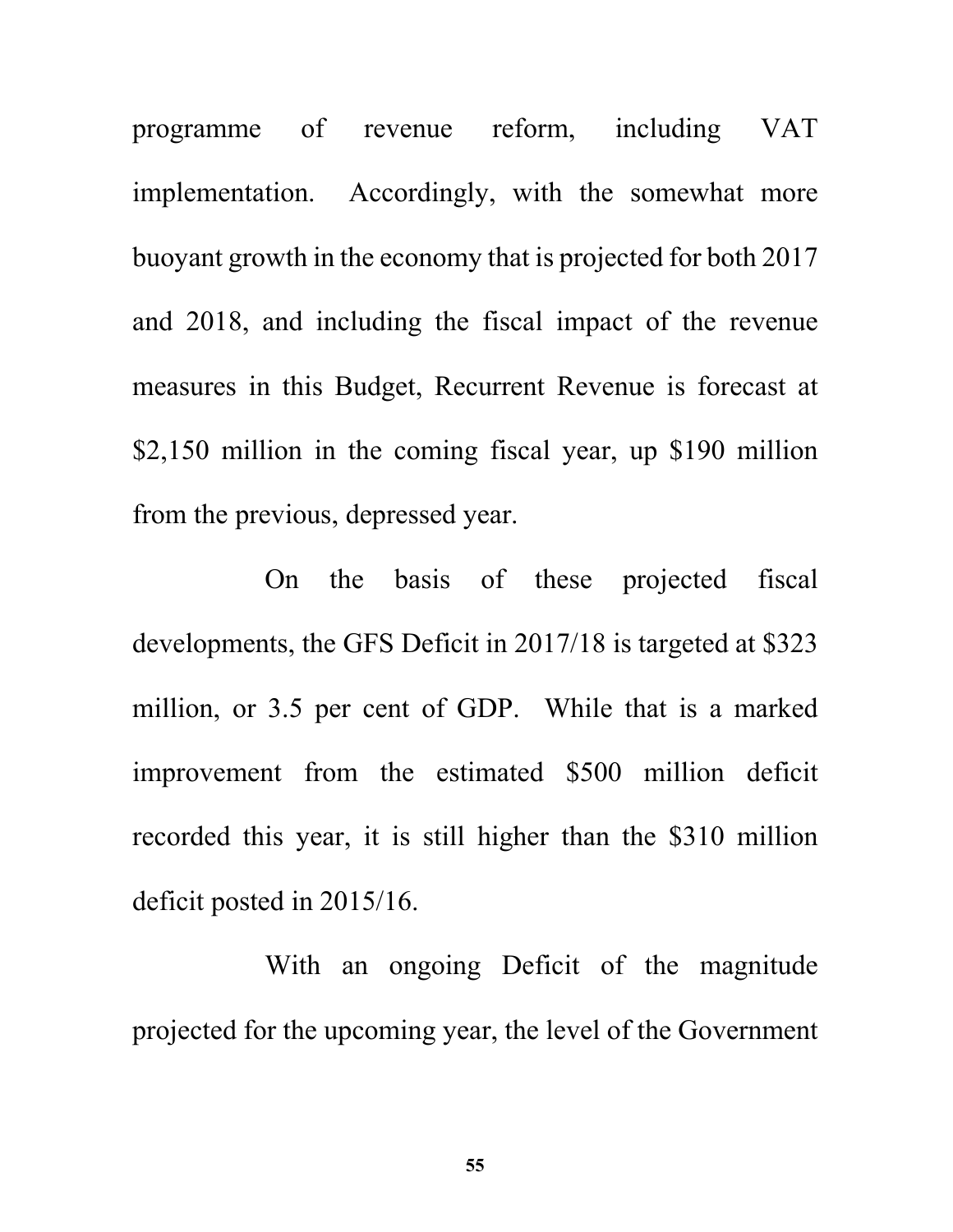Direct Charge is forecast to reach \$6.8 billion at the end of 2017/18, or a new all-time high of 72.7 per cent of GDP. F iscal Policy Beyond 2017/18

The fiscal projections for the two years beyond 2017/18 that are set out in the Budget documentation are essentially straightforward extrapolations on the basis of current trends and the assumption of a so-called "status quo" policy stance. In essence, this represents a base case scenario that will inform our Government as to the appropriate and fiscally prudent choice and phasing of its policy interventions for stronger growth and job creation going forward. It will also guide us as to the fiscal actions that will be needed to achieve our priority objective of eliminating the GFS Deficit as soon as is practicable and getting the burden of Government Debt to more sustainable levels.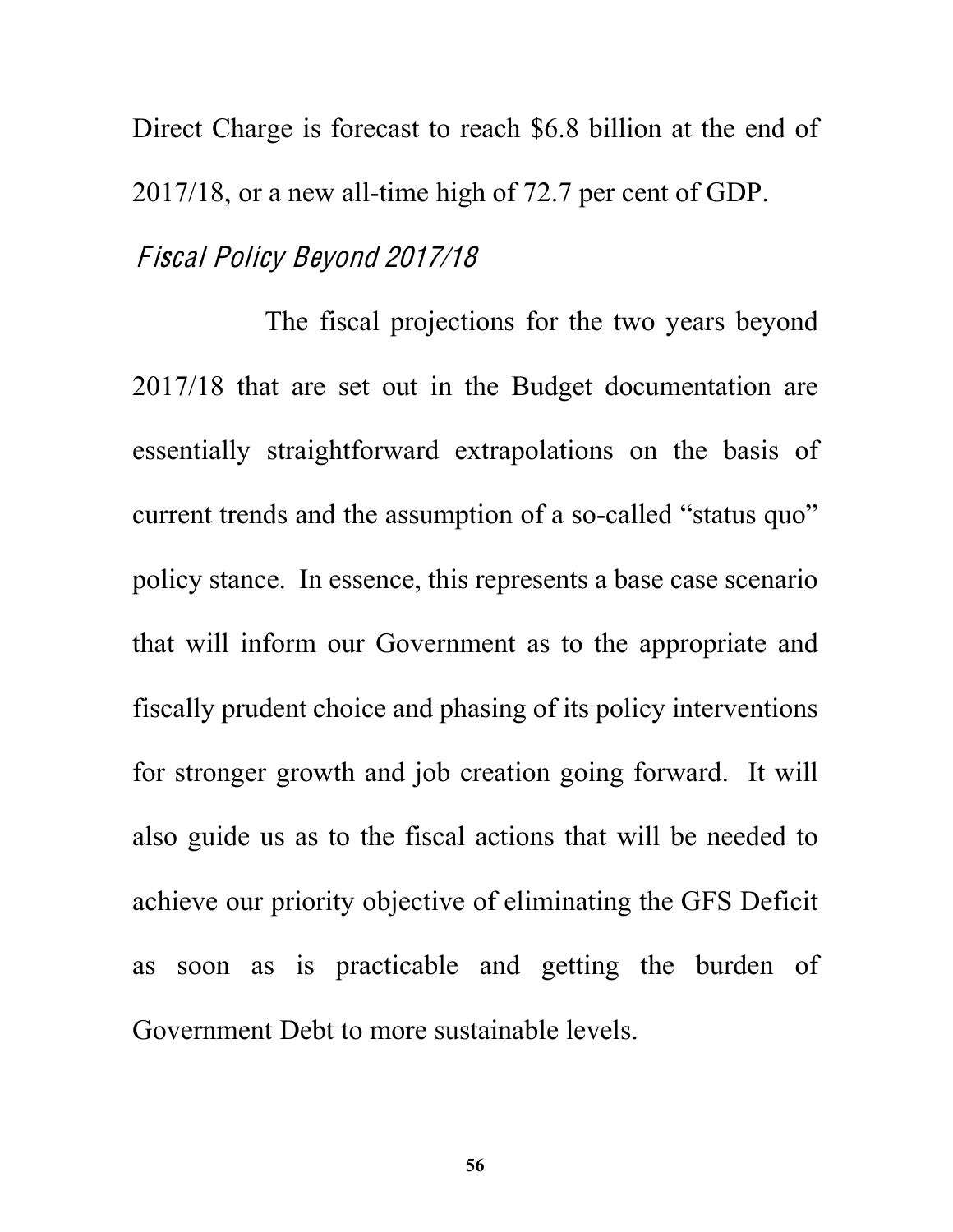In the multi-year scenario, Recurrent Expenditure is projected lower by some \$200 million, in each of 2018/19 and 2019/20, to levels in the area of \$2,450 million. This is largely due to significantly lower Debt Redemption payments each year.

Capital Expenditure is projected to remain around 2.3 per cent to 2.4 per cent of GDP in the outer years, with annual levels on the order of \$230 million, essentially unchanged from 2017/18.

For its part, Recurrent Revenue is assumed to remain at 23 per cent of GDP going forward, implying levels on the order of \$2.2 billion and \$2.3 billion in 2018/19 and 2019/20, respectively.

As a result, the GFS Deficit may be expected to decline steadily to levels of \$228 million in 2018/19 and \$106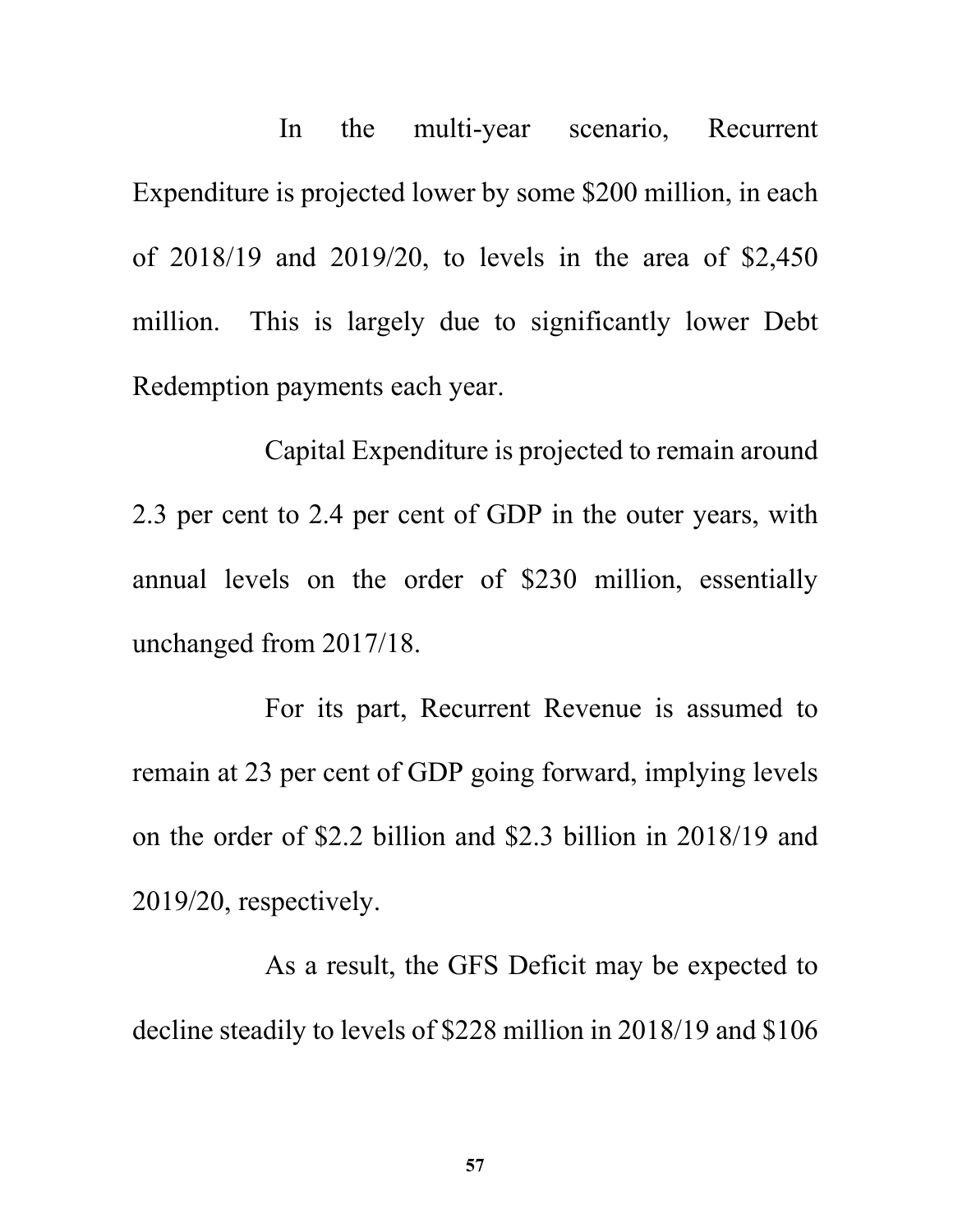million in 2019/20. That would represent 2.3 per and 1.1 per cent of GDP, respectively.

With these developments, the level of Government Debt would still continue to rise, reaching \$7.1 billion at the end of the projection horizon. However, with the smaller annual Deficits that are projected, the ratio of Government Debt to GDP would begin to decline in 2018/19, from the peak of 72.7 per cent in 2017/18, and would reach 70.8 per cent of GDP in 2019/20.

Having said all of this, I do want to stress once again, for the sake of both Honourable Members and the Bahamian public, that the mandate given to us by our citizens features a clear and unequivocal commitment to fiscal discipline and prudence. While our transformational growth agenda is visionary and critical to the creation of a better future for our citizens, the very grave condition of our nation's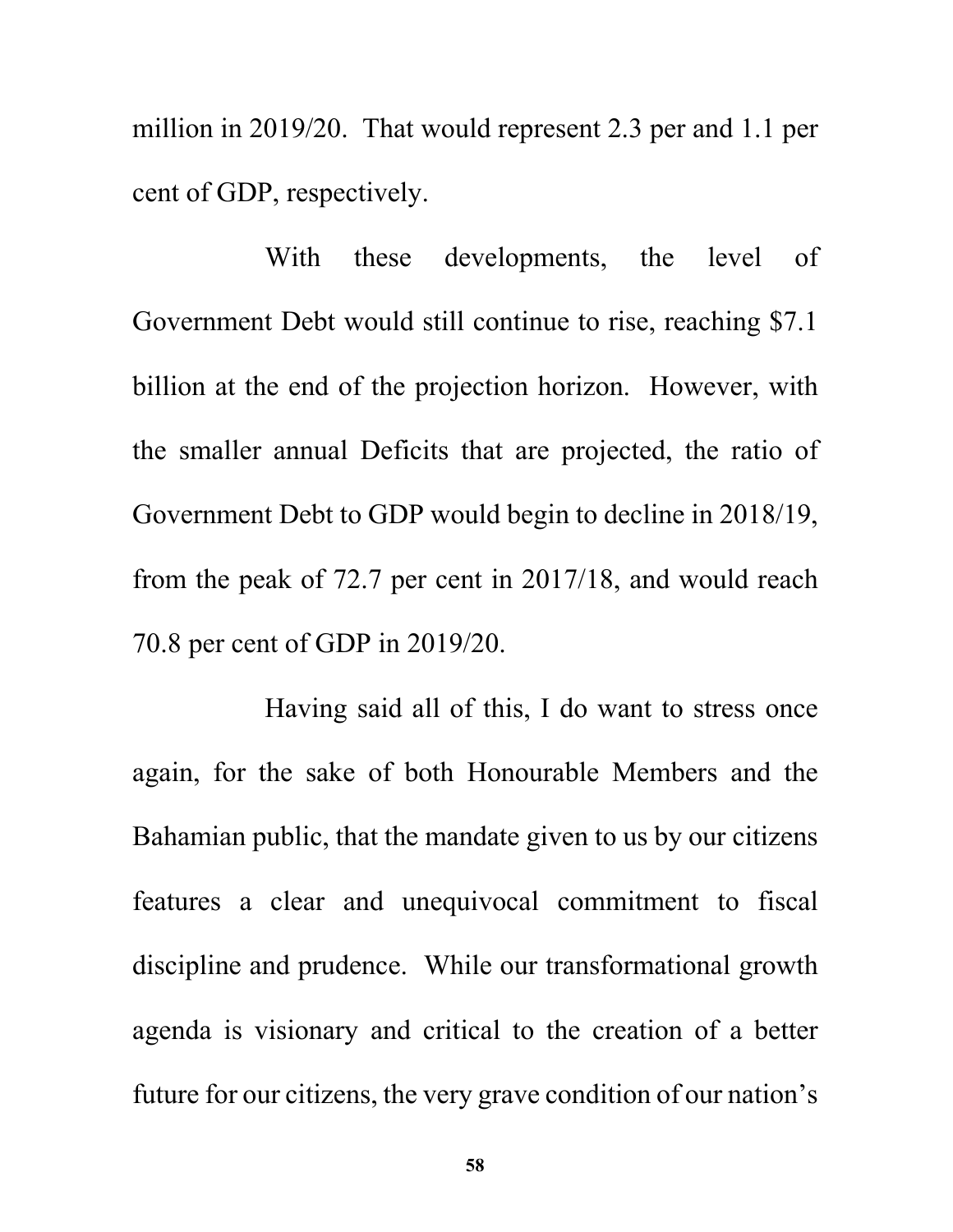public finances mandates that we give the utmost priority to getting our fiscal house in order. That is critical to any success that we hope to achieve on the growth and jobs front; ignoring the state of our finances would have deleterious consequences for the viability of our agenda and future prospects for the Bahamian society and economy.

Our Government is thus committed, as a first priority, to working diligently in the months ahead to improve on the fiscal situation and prospects that have been left to us. To that end, we will take action on several fronts over the next three months, namely:

• we will undertake a judicious and in-depth review of Government expenditure programmes to determine where and how value for money can be enhanced, how effectiveness and efficiency of service can be improved and where savings and reallocations can be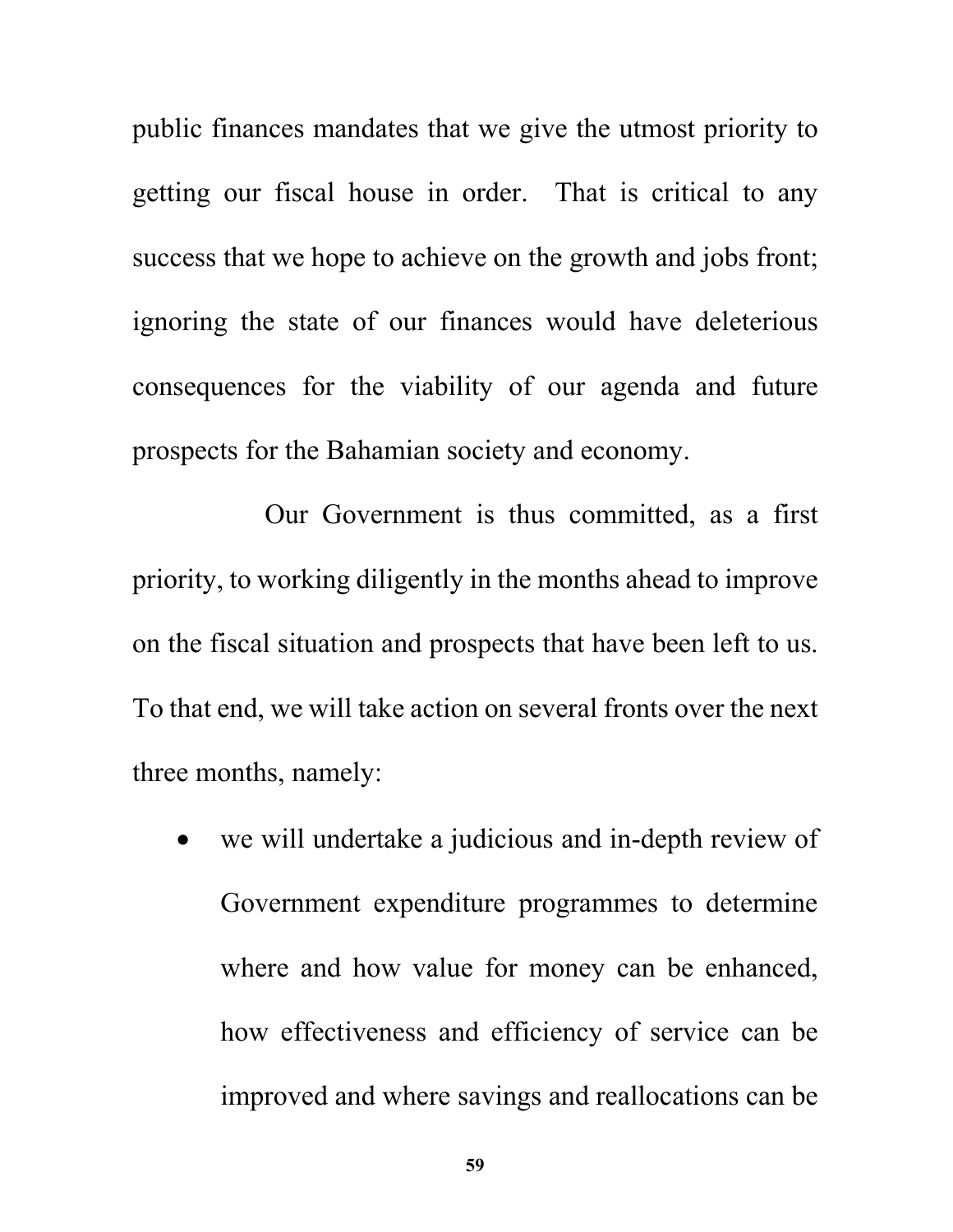secured to both finance the Government's policy priorities and facilitate a more expeditious reduction and elimination of the GFS Deficit;

- as was announced in the Speech from the Throne, we will strengthen the accountability and transparency of the fiscal operations of Government in the Ministry of Finance as such we have embraced and would vigorously implement the IDB funded Public Financial Management project details of which are on the Government's website;
- also as part of this initiative, to bring transparency and accountability to the Government's fiscal operations we intend to table in Parliament a full list of financial subsidies provided to developers so the Bahamian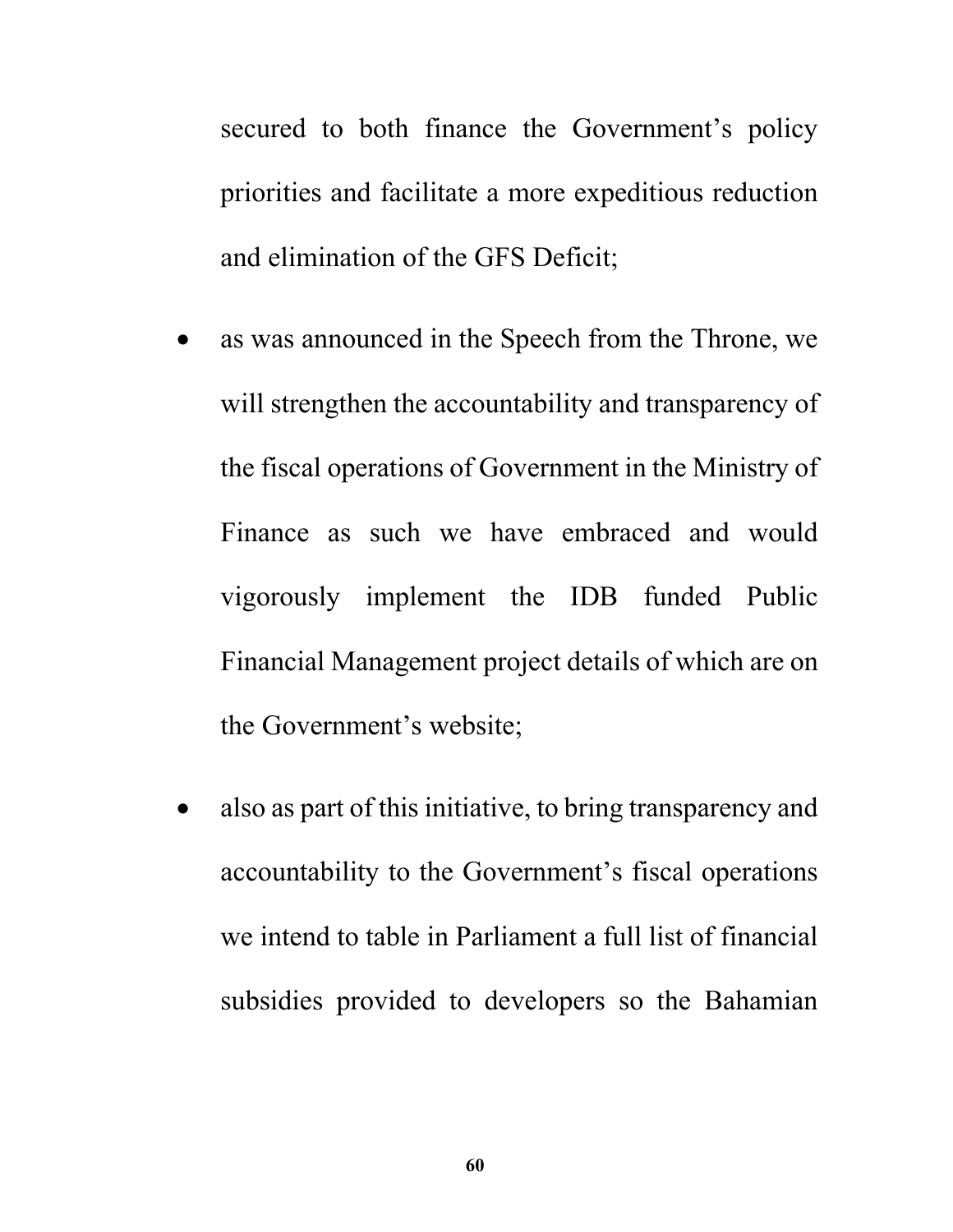public can see not only where the VAT money has gone but where all of the tax money has gone;

- we will also seek to reduce these subsidies to an irreducible minimum and apply a very rigid test on future requests for financial subsidies to ensure that more money is available to finance the operations of the Government;
- this budget includes funding in the amount of \$429 million for 25 SOEs. This is \$79 million more than last year, primarily because of the introduction of National Health Insurance. As this is clearly unsustainable, this Administration will develop concrete action plans to transform these enterprises either into viable, efficient and self-sufficient entities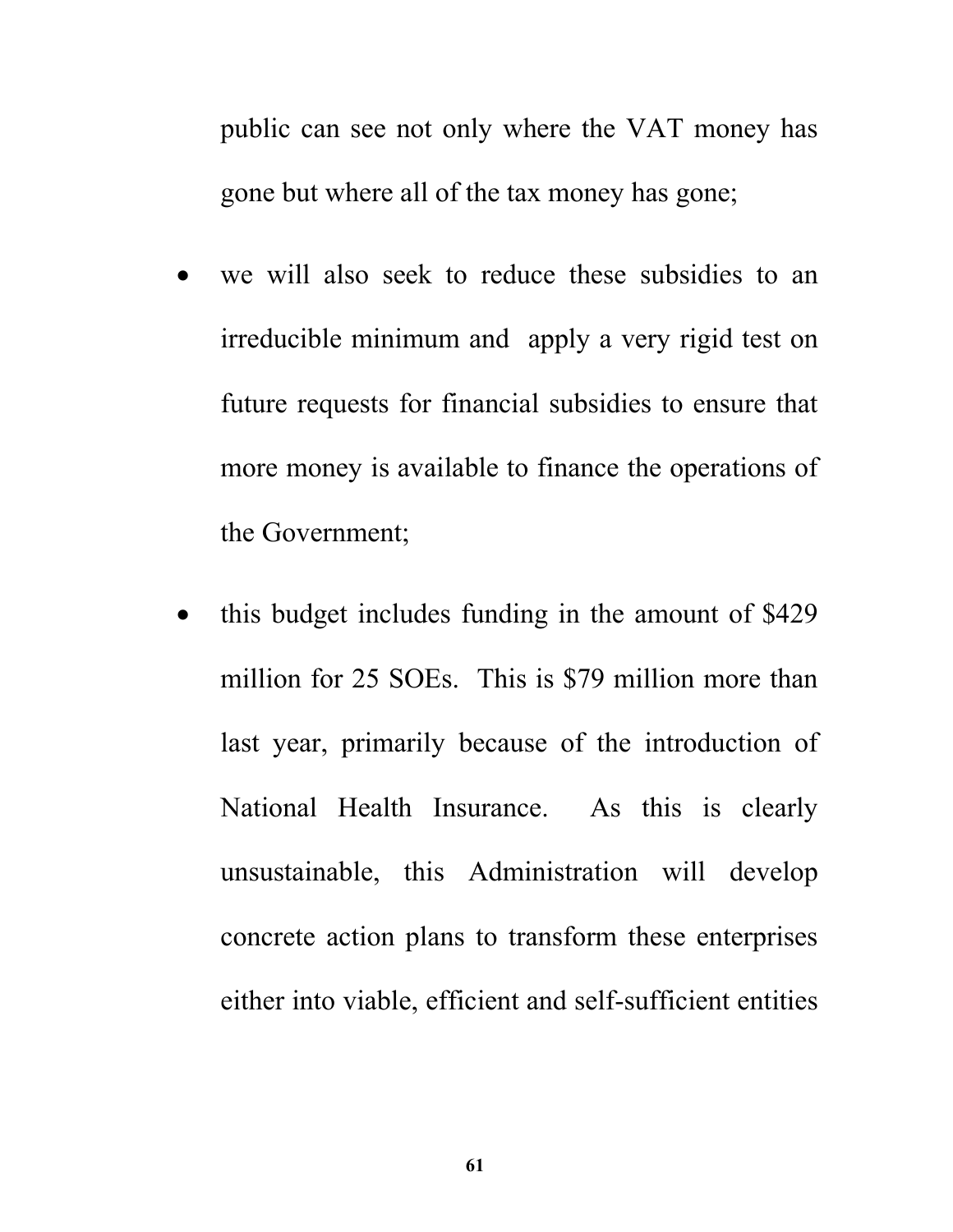or transfer them to the private sector and use any gains from these transactions to retire debt;

- in a further effort to enhance accountability and transparency in Government, we are implementing rules and procedures, through the Constituency Capital Grant Act, to govern the use by MPs of their annual \$100,000 constituency capital grant allocation;
- we will introduce Fiscal Responsibility legislation that would make it difficult for future administrations to incur deficits unabated. This law would also prevent Ministries and Departments from introducing new spending initiatives in-year without identifying the requisite financing from within their Budget allocations;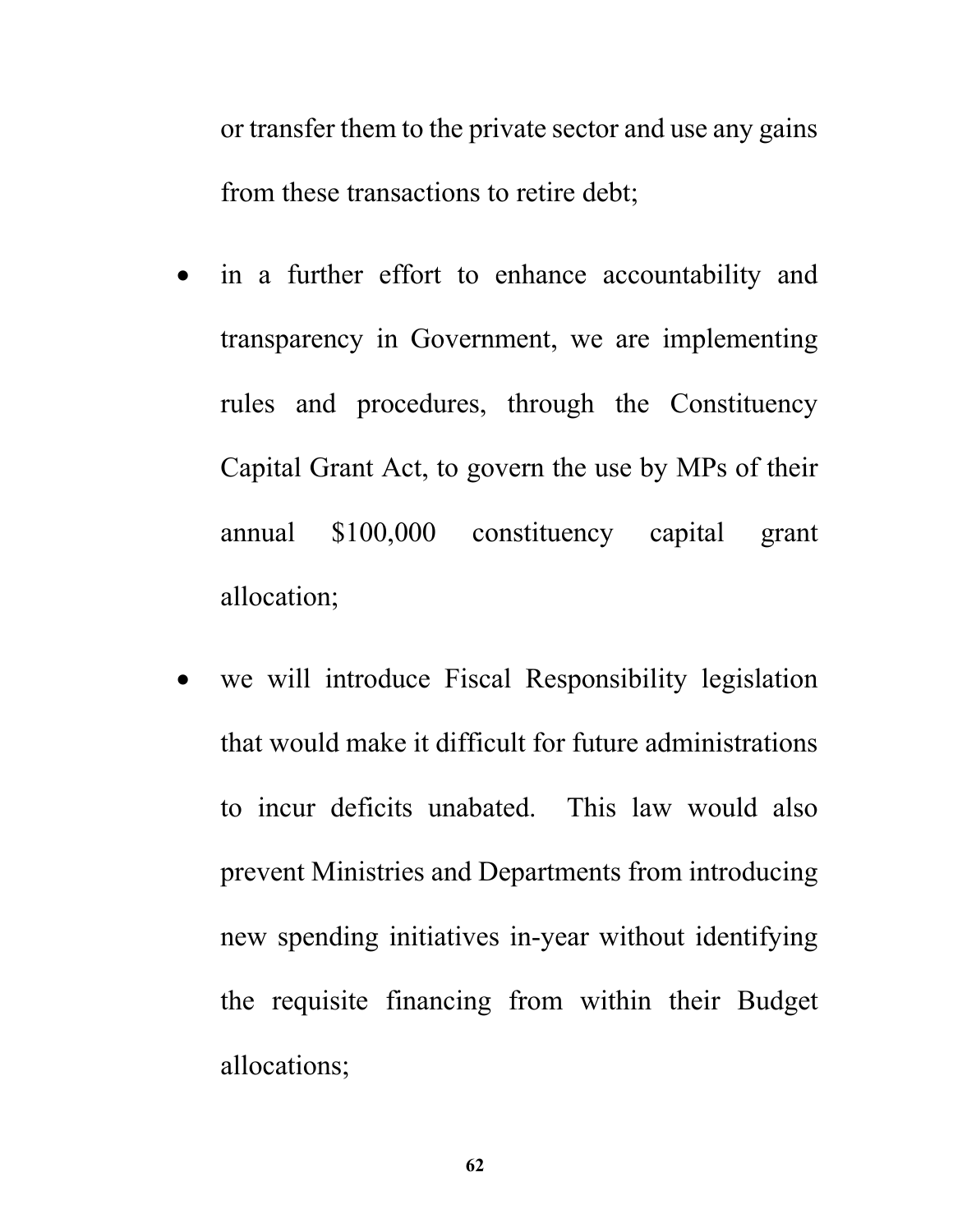- we will introduce Public Procurement Regulations to support the amendments to the Financial Administration and Audit Act. These amendments will make it mandatory for the Government to use transparent bidding procedures when it acquires goods or services from the private sector. It will also mandate a certain percentage of Government procurement being available for small and medium sized businesses;
- we will also introduce legislation to strengthen the Office of the Auditor General and provide it with the resources necessary to effectively and properly discharge its responsibilities as mandated by the Constitution, without any undue interference from the Government; and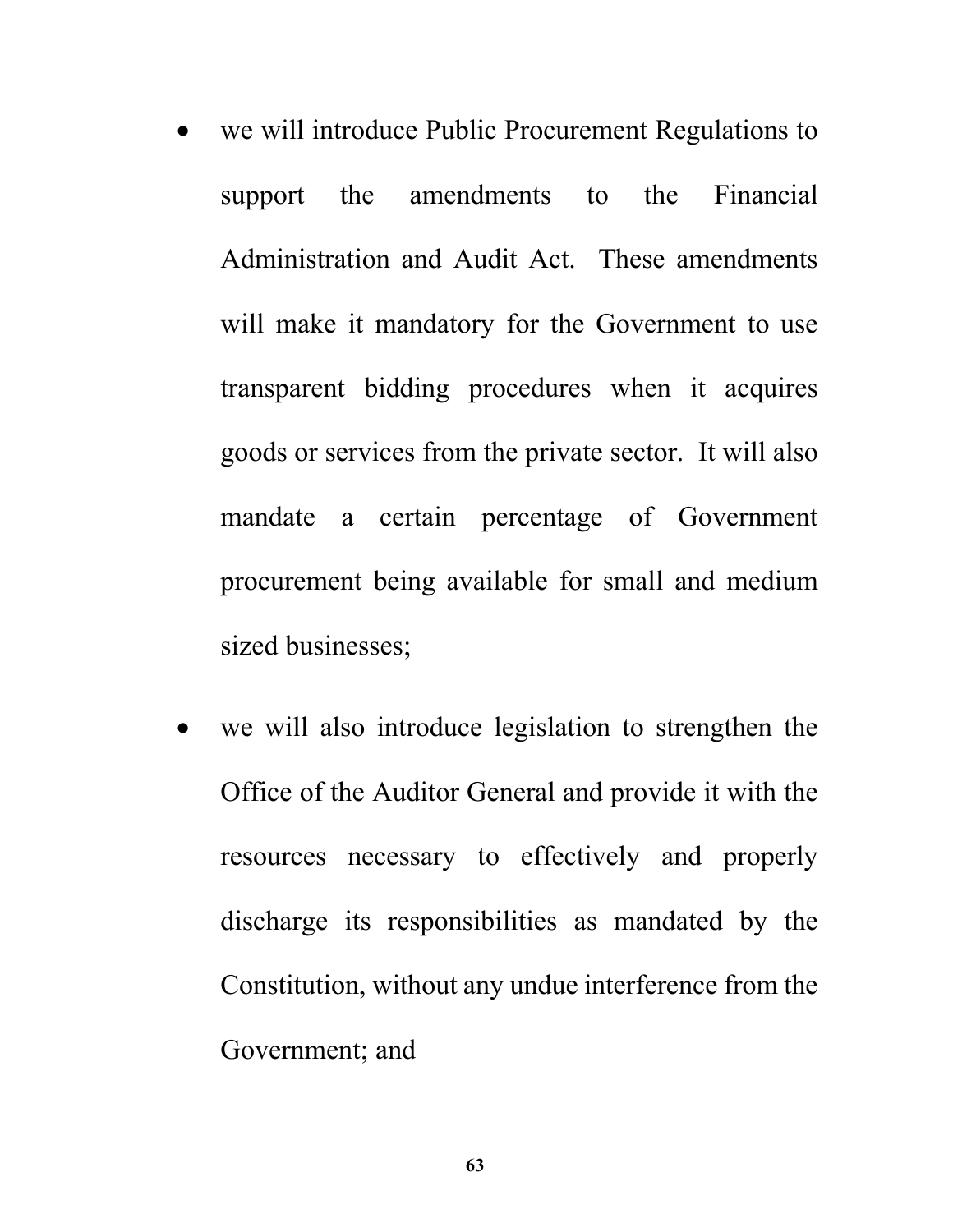we will introduce Revenue Administration legislation which, if approved, would formally create the Department of Inland Revenue and strengthen the Government's enforcement powers and revenue collections Individuals and businesses should be alerted that, in this new era of accountability and transparency, this Government will adopt a zero tolerance approach to those who do not pay their taxes. We will be fair and transparent in our enforcement efforts but we will also be decisive.

Mr. Speaker,

As we move into the coming fiscal year, we are committed to implement the in-year fiscal adjustments that are necessary to achieve our deficit and debt reduction objectives. A core target will be to secure a lower Deficit in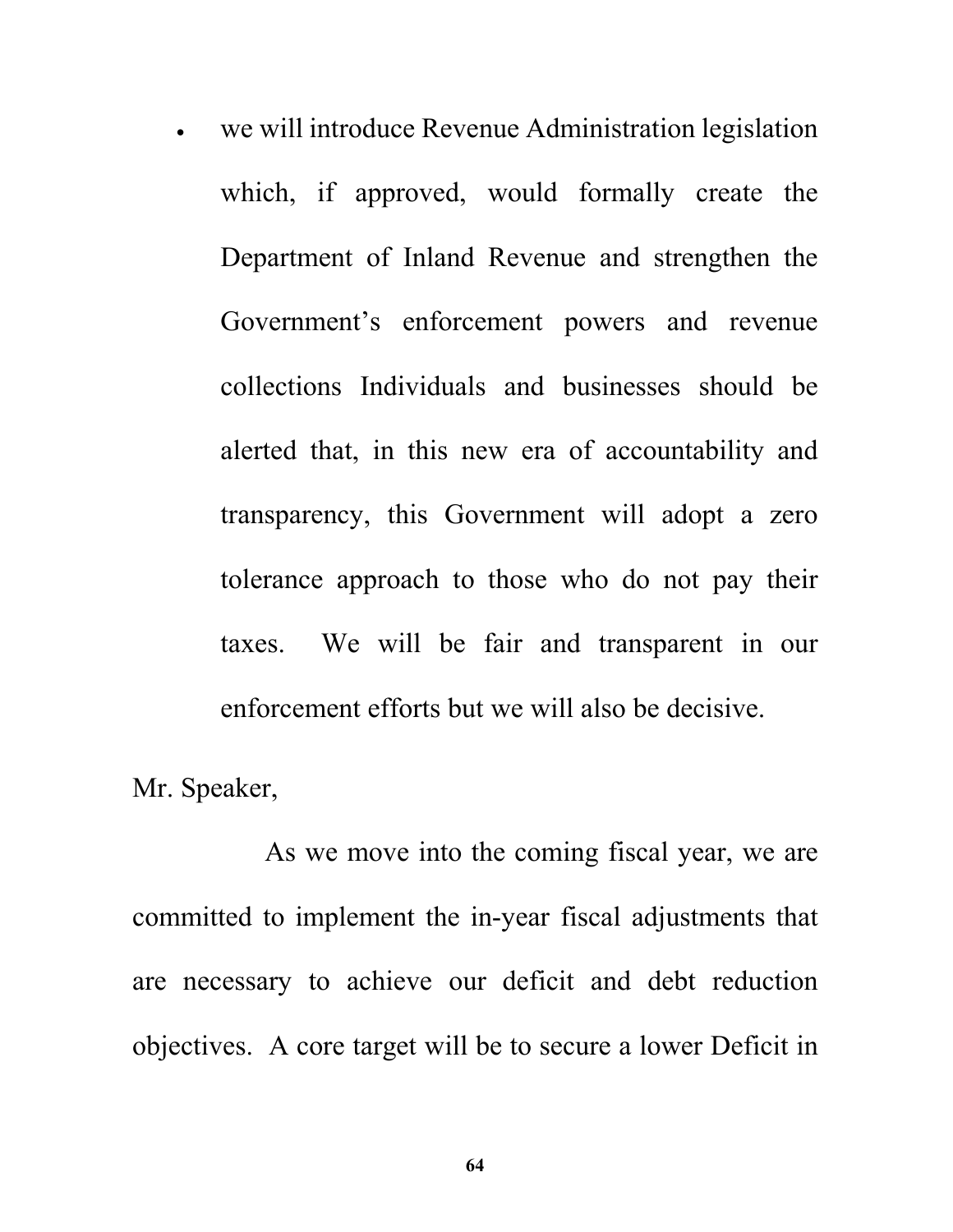2017/18 than is currently projected, as well as a lower trajectory for the Deficit, going forward. To that end, we will strive to eliminate the primary deficit of \$31 million that is currently projected for the coming fiscal year and, to the extent feasible, achieve a primary surplus.

### VIII. CONCLUDING REMARKS

Mr. Speaker,

In conclusion, I want to reiterate that our Government and the nation are off to a fresh start after five years of mismanagement and poor governance by the previous Administration. We promised a change of direction, enhanced transparency and accountability and good governance. We are firmly committed to the implementation of a progressive, transformational agenda for strengthened economic growth and job creation.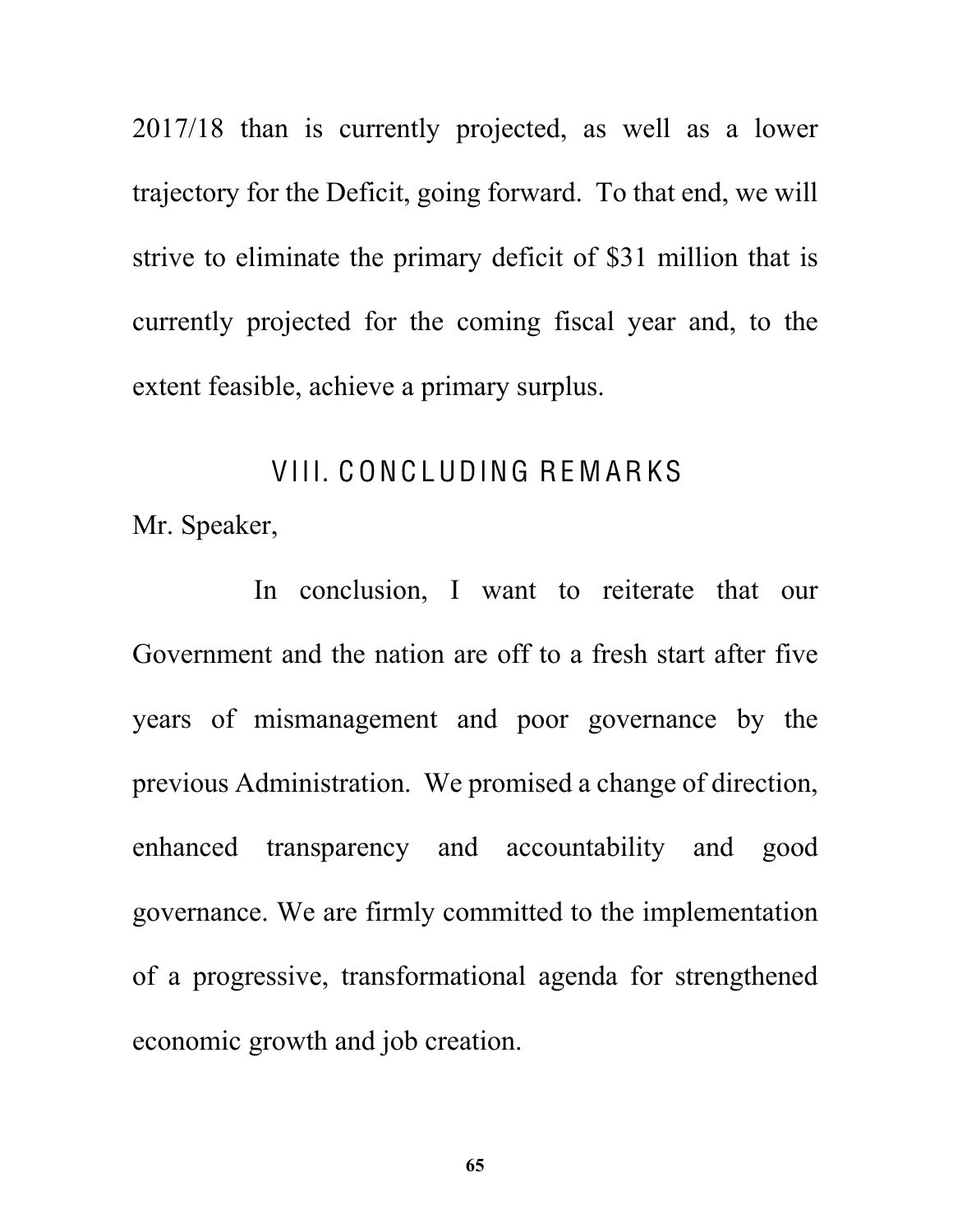As I have explained, however, we come to office from a starting position of very difficult fiscal challenges and a historically high burden of Government Debt.

In this Budget Communication, I have set out our Government's economic and fiscal plan for the coming fiscal year and beyond, fully taking account of the fiscal constraints that we face. I have made it clear that, as prudent fiscal managers, we will pursue our agenda of change in a proactive and responsible manner while, at the same time, according due priority to the need to eliminate the Government Deficit and return the burden of Government Debt to more sustainable levels.

The balancing of the many challenges and priorities before us may seem daunting, but, as we have demonstrated in the past, we clearly measure up to the task. Indeed, we have a solid track record of success in